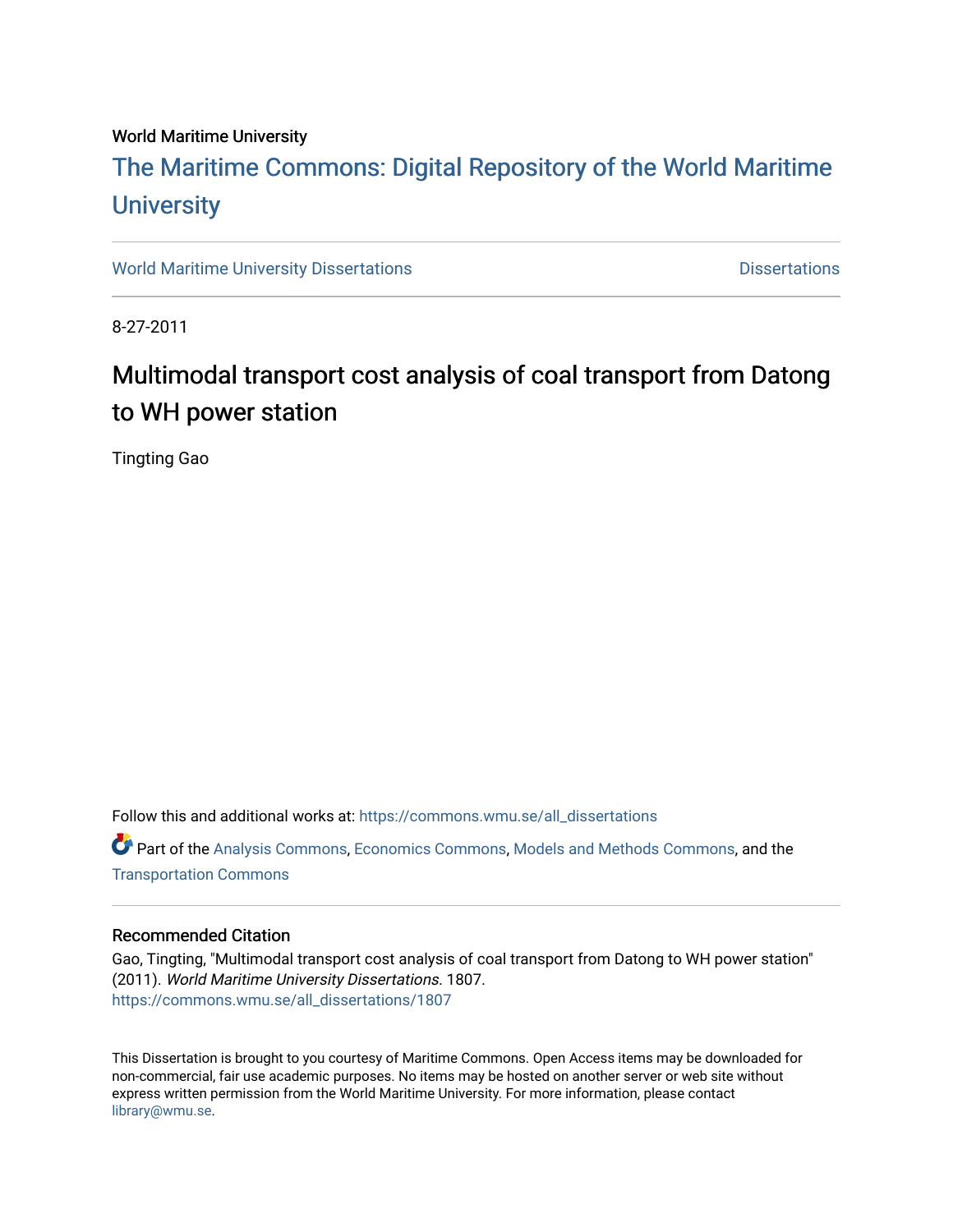

# **World Maritime University**

Shanghai, China ITL – 2011

## **Multimodal Transport Cost Analysis of Coal Transport**

## **from Datong to WH Power Station**

By **GAO TINGTING**

China

A research paper submitted to the World Maritime University in

partial Fulfillment of the requirement for the award of the degree of

## **MASTER OF SCIENCE**

**In**

## **INTERNATIONAL TRANSPORT AND LOGISTICS**

@copy right Gao Tingting 2011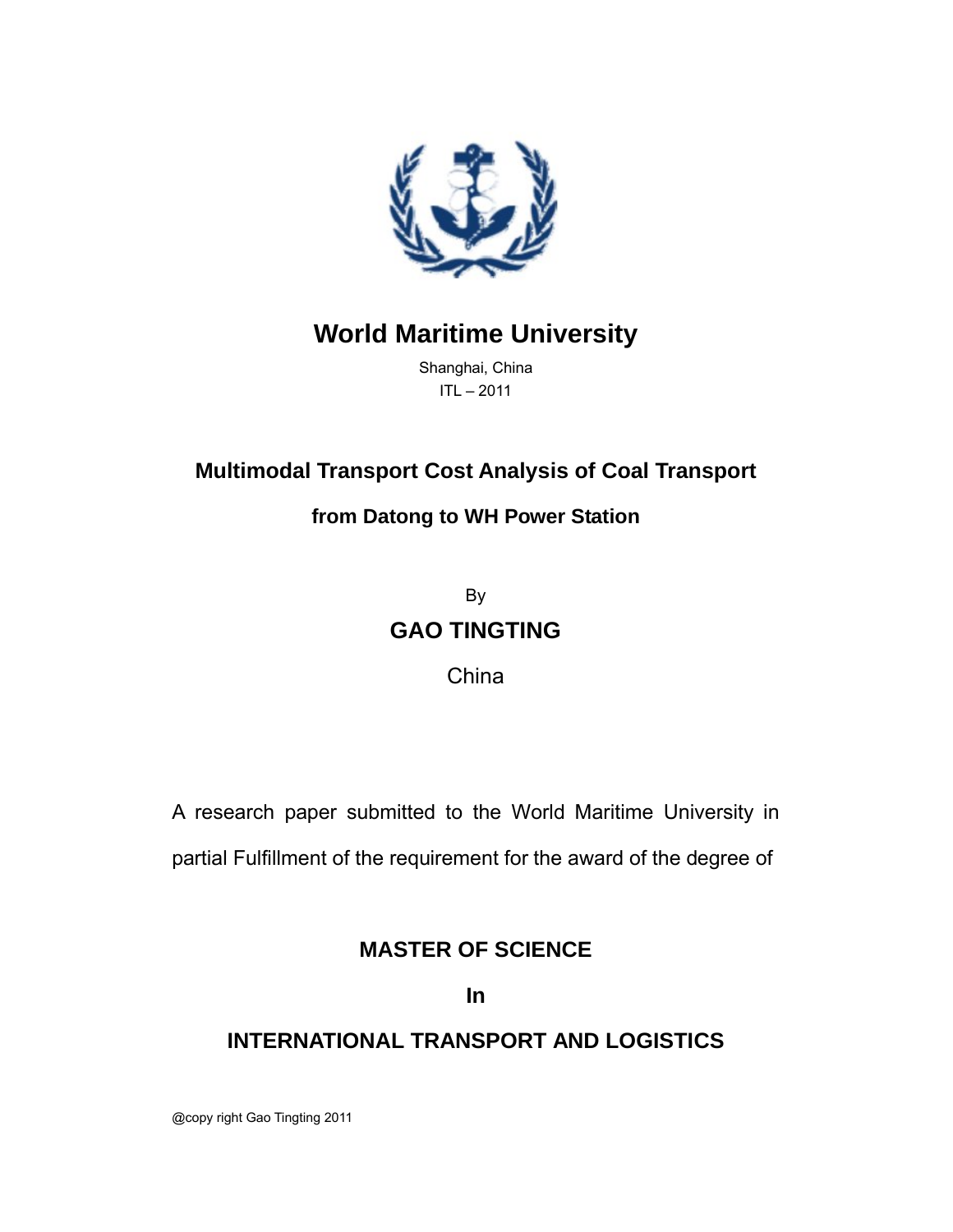## **DECLARATION**

I certify that all the material in this dissertation that is not my own work has been identified, and that no material is included for which a degree has previously been conferred on me.

The contents of this dissertation reflect my own personal views, and are not necessarily endorsed by the University.

(Signature):\_\_\_\_\_\_\_

(Date):\_\_\_\_\_\_\_\_\_\_\_

Supervised by Professor SHA MEI Shanghai Maritime University

Assessor World maritime university

Co-Assessor Shanghai maritime university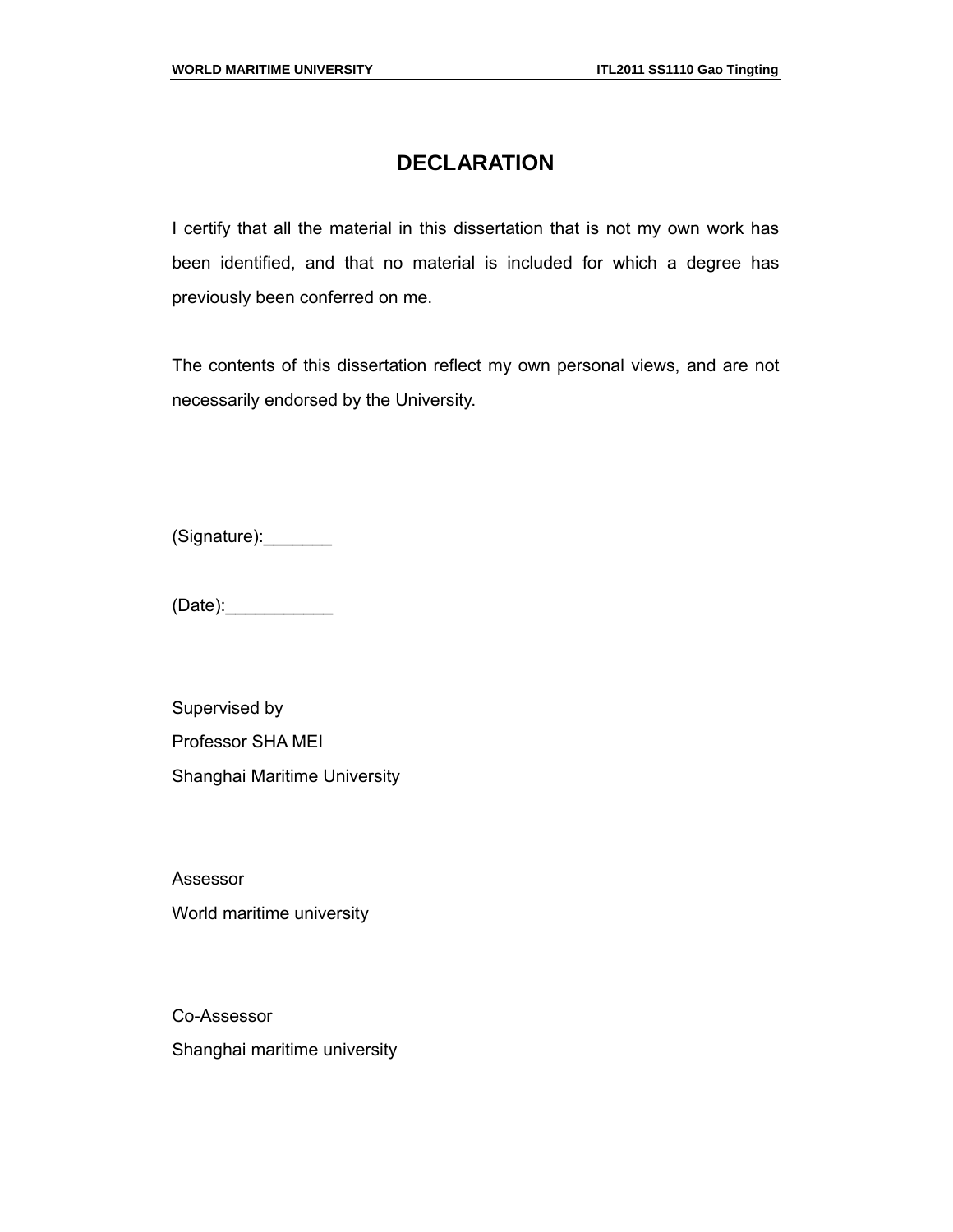### **ACKNOWLEDGEMENT**

First, I am thankful to the World Maritime University and Shanghai Maritime University for giving me the chance to study international transportation and logistics.

Second, I am thankful to Ms. Zhou Yingchun, Ms. Huang Ying, Ms. Hu Fangfang and all the others who are working in the administration office. They gave me so much help both in study and in daily life. I am also grateful to all the professors who gave us excellent classes and share the profound knowledge.

Third, I want to give my whole-hearted appreciation to my supervisor Professor Sha Mei, who kindly gives me lots of guidance, supports and encouragements during the whole process of my paper work. I am also benefit a lot for the future from her attitude towards details and structure to academic, which is not easy to be learned in books.

Also I want to express my thankfulness to my company during my internship. The managers and colleagues offer me many help and guide. Also some data in my dissertation were collected from this company.

Finally, I would like to express all my appreciation to my beloved parents, who offered me full supports and always encourage me during my whole studying in Shanghai Maritime University.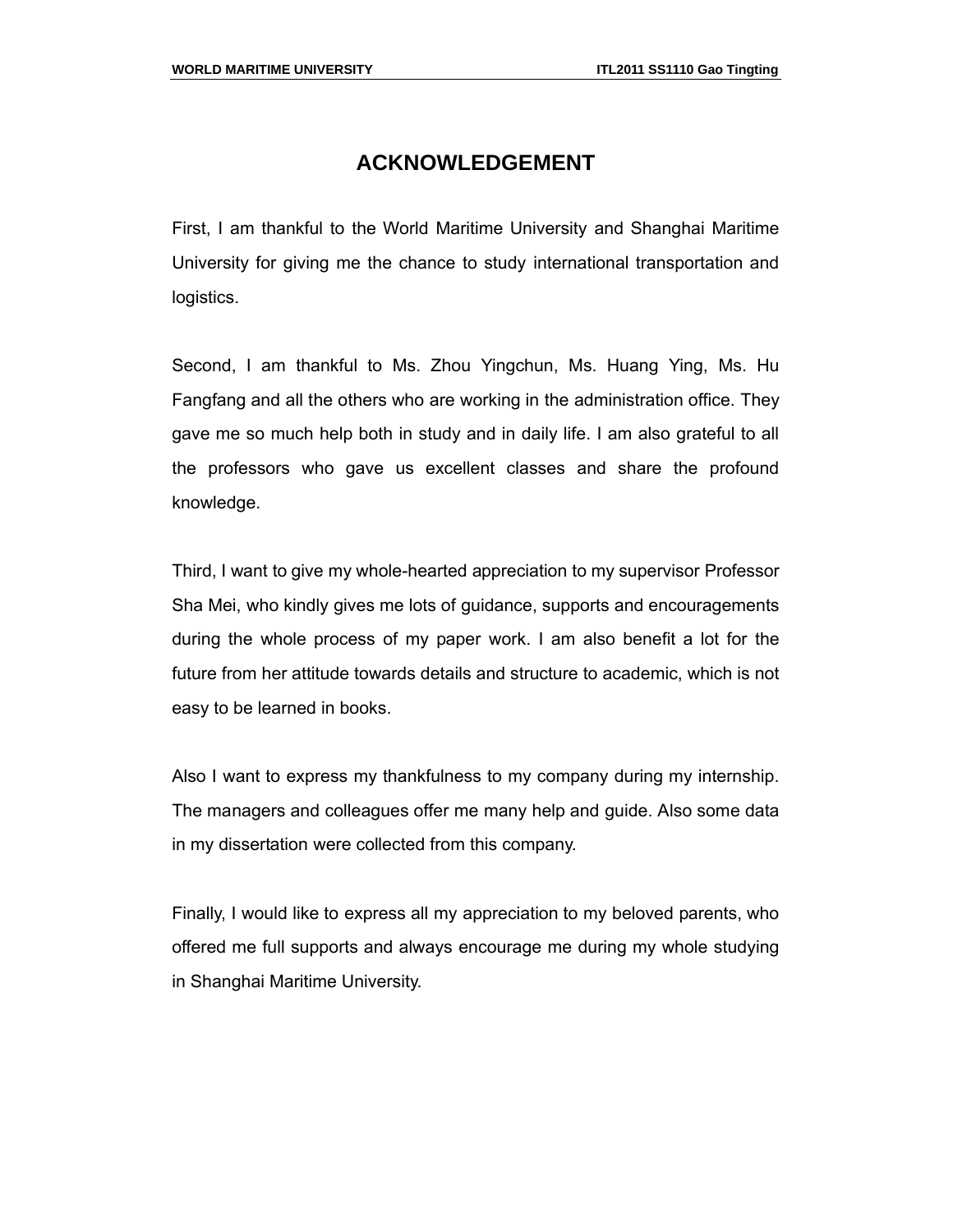### **ABSTRACT**

There are different types of Multimodal Transport operations which are combined to make international trades easier and costless. There are five basic modes of Multimodal Transport including water transport, road transport, rail transport, air transport and pipeline transport.

As China entered into WTO in 2001, our country faces more opportunities and challenges. Multimodal Transport is mainly used in container transport and it is the direction for the development of modern transportation. Since the cost of transportation is one part of the logistics cost, and it is the reference for government to set relevant policies and prices of transportation, the study of how to calculate the transport cost and how to apply it into practice is very important.

The main objective of this dissertation is to develop transport system of China coastal ports by using multimodal transport to reduce cost and improve service performance. Both quantitative and qualitative method will be used in this paper. Data of the case study from various sources and companies will be used to analyze the cost model and to test the elements affecting the choice of model and route. The aim of this model is to find out the most effective route with a less cost.

#### **Keywords: multimodal transport, coal transport, Beresford Cost Model**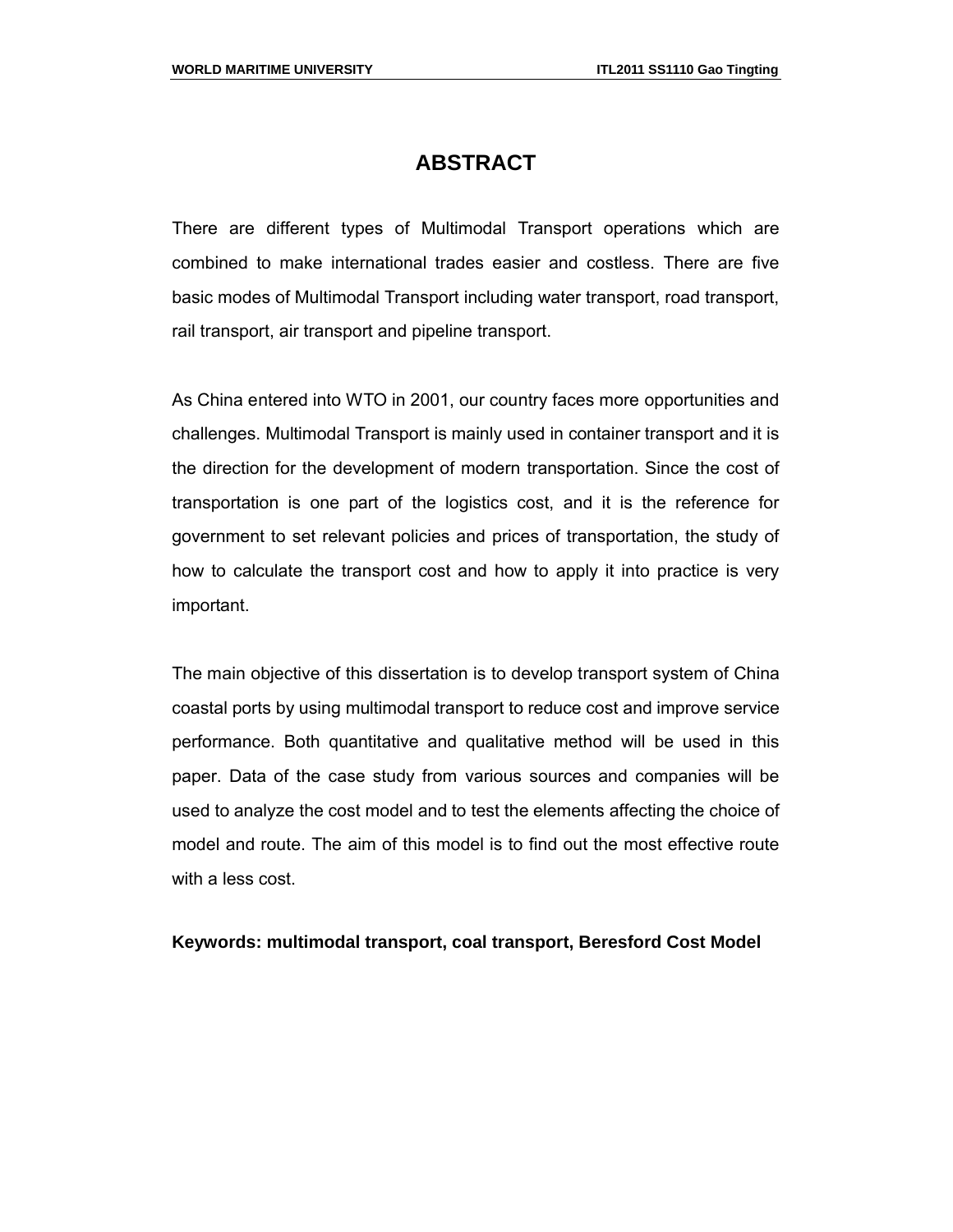## **Table of Content**

| <b>DECLARATION</b>                                                             |  |
|--------------------------------------------------------------------------------|--|
| <b>ACKNOWLEDGEMENT</b>                                                         |  |
| <b>ABSTRACT</b>                                                                |  |
| <b>List of Table</b>                                                           |  |
| <b>List of Figure</b>                                                          |  |
|                                                                                |  |
|                                                                                |  |
|                                                                                |  |
|                                                                                |  |
|                                                                                |  |
|                                                                                |  |
|                                                                                |  |
|                                                                                |  |
|                                                                                |  |
|                                                                                |  |
|                                                                                |  |
|                                                                                |  |
|                                                                                |  |
|                                                                                |  |
| Chapter 3 The Coal Transport System from Datong to WH Power Station-           |  |
| 21 -                                                                           |  |
|                                                                                |  |
| 3.2 The influencing factor of coal transportation cost - 25 -                  |  |
| 3.3 The Route Choices and Data Collection from Datong to WH Power              |  |
|                                                                                |  |
| <b>Chapter 4 Building of Multimodal Transport Cost Model of Coal Transport</b> |  |
|                                                                                |  |
|                                                                                |  |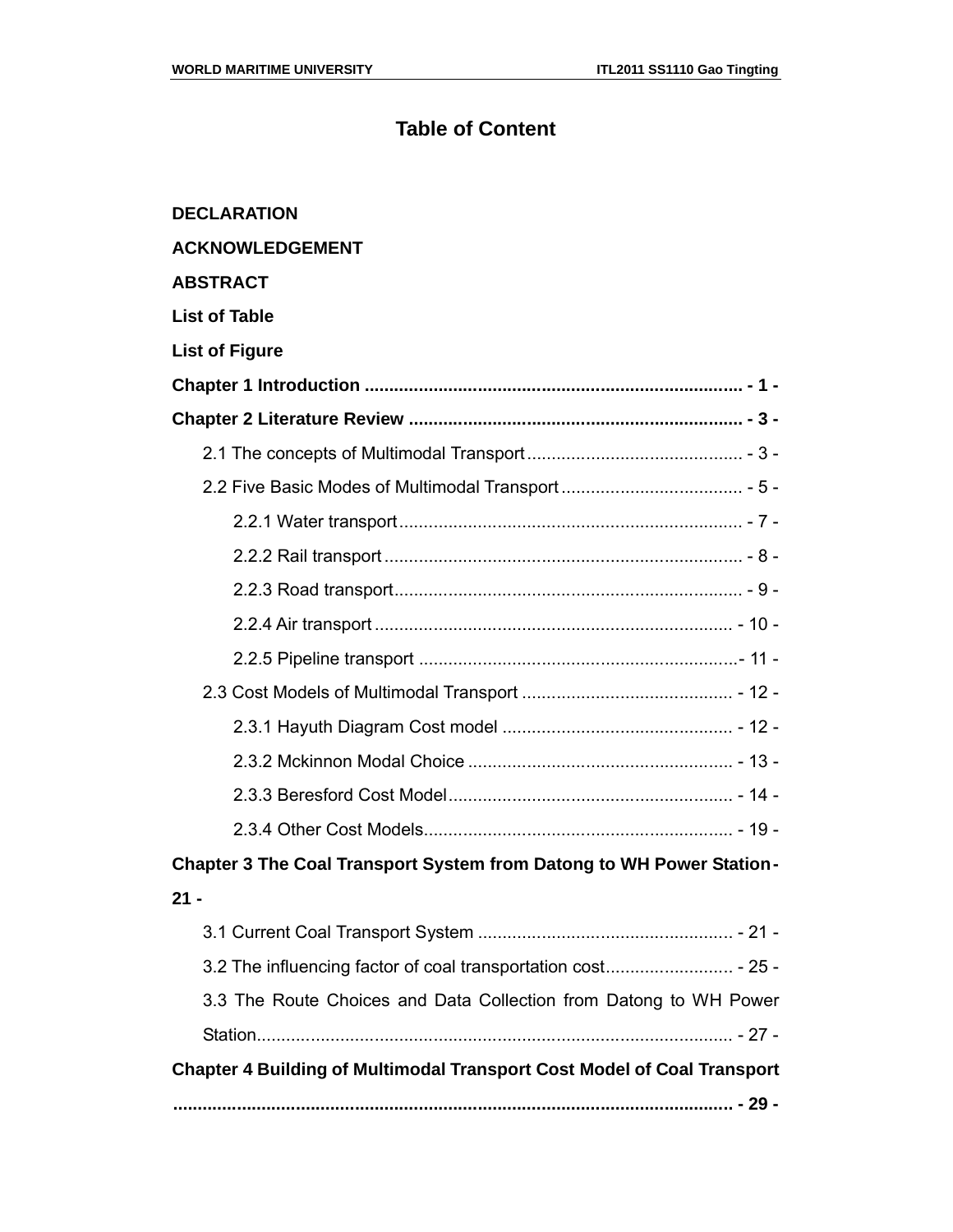| <b>Chapter 5 Cost Comparison of Four Coal Multimodal Transport Routes</b> |  |
|---------------------------------------------------------------------------|--|
|                                                                           |  |
|                                                                           |  |
|                                                                           |  |
|                                                                           |  |
|                                                                           |  |
|                                                                           |  |
|                                                                           |  |
|                                                                           |  |
|                                                                           |  |
|                                                                           |  |
|                                                                           |  |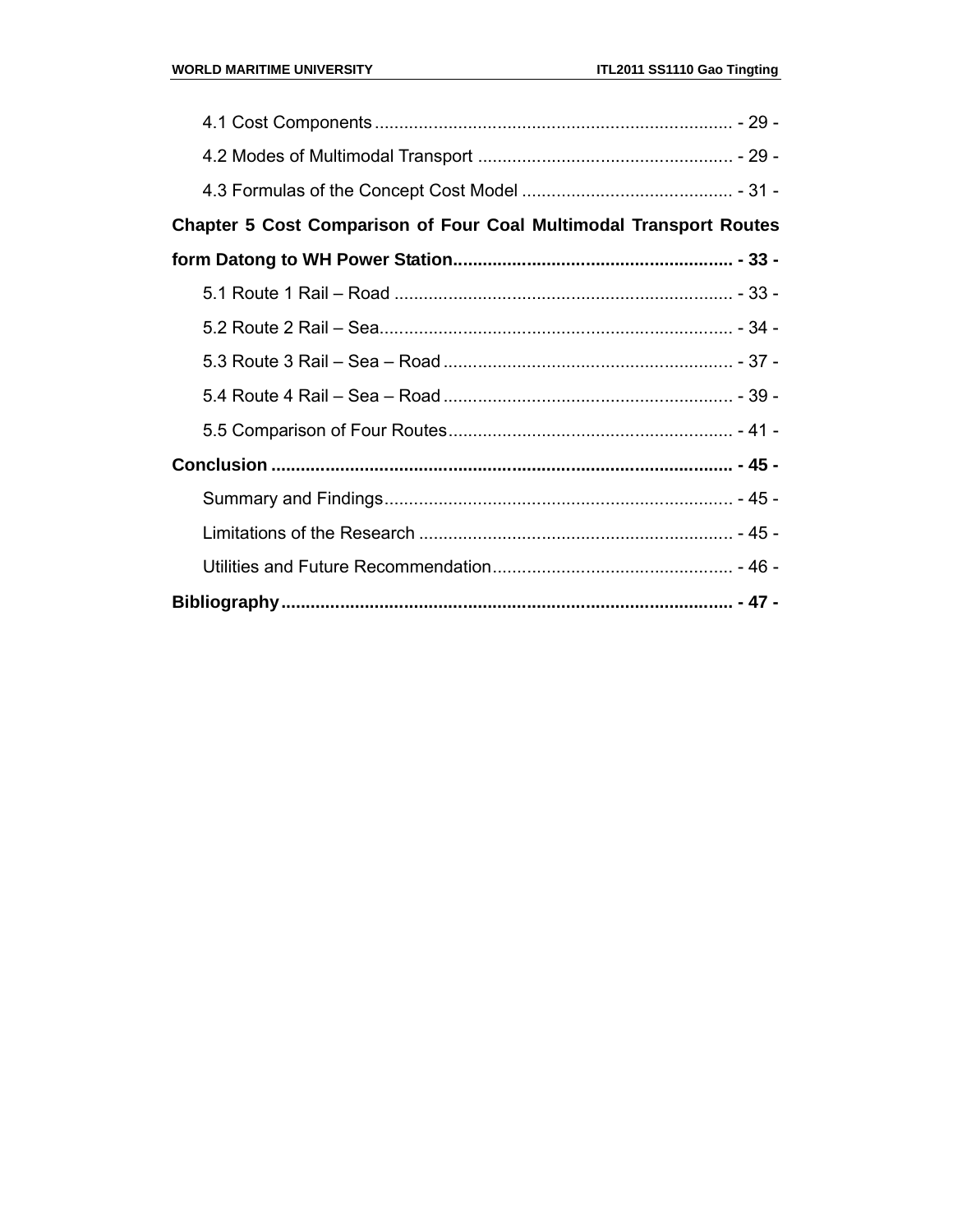### **List of Table**

Table 2.1 The Growth of Combined Transport in Europe

Table 2.2 Performance Rating of Transport Modes

- Table 2.3 Strengths and Weaknesses of Five Basic Modes of Transport
- Table 2.4 Factors affecting freight modal choice

Table 3.1 Alternative Routes for coal transportation

Table 5.1 Distance, Freight Rate, and Transit time of Route 1

Table 5.2 Distance, Freight Rate, and Transit time of Route 2

Table 5.3 Distance, Freight Rate, and Transit time of Route 3

Table 5.4 Distance, Freight Rate, and Transit time of Route 4

Table 5.5 Total Transport Cost, Distance, Time for each route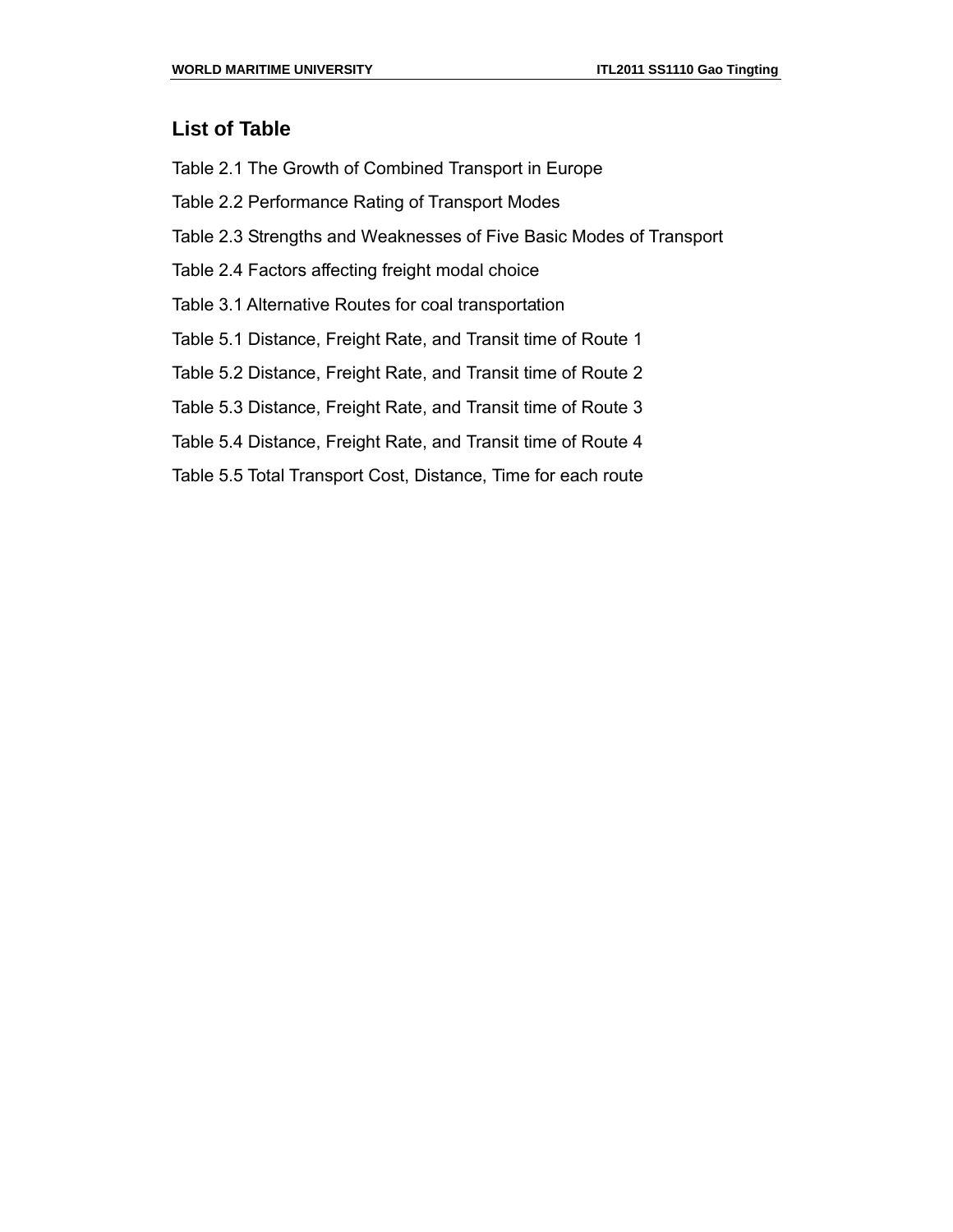### **List of Figure**

- Figure 2.1 International seaborne trade, selected years
- Figure 2.2 World fleet by principal vessel types, selected years
- Figure 2.3 Road freight transport growth
- Figure 2.4 Liquid Bulk Traffic, Refineries, Pipelines, 2003
- Figure 2.5 Existing and planned natural gas pipelines to Europe
- Figure 2.6 Decision Variables and transport system options
- Figure 2.7a Uni-modal Alternatives: Road v Rail
- Figure 2.7b Combined Transport: Road-Rail
- Figure 2.7c Combined Transport: Road-Rail-Sea
- Figure 2.7d Combined Transport or Multimodal Transport from Origin to **Destination**
- Figure 3.1 Market Share for Freight Transport in China
- Figure 3.2 The Main Route of Coal Railway Transport in China
- Figure 3.3 The Water Transport Network of Coal Transport in China
- Figure 3.4 Congestion Cost
- Figure 5.1 Rail Road Transport in Route 1
- Figure 5.2 Rail Sea Transport in Route 2
- Figure 5.3 Rail Sea Road Transport in Route 3
- Figure 5.4 Rail Sea Road Transport in Route 4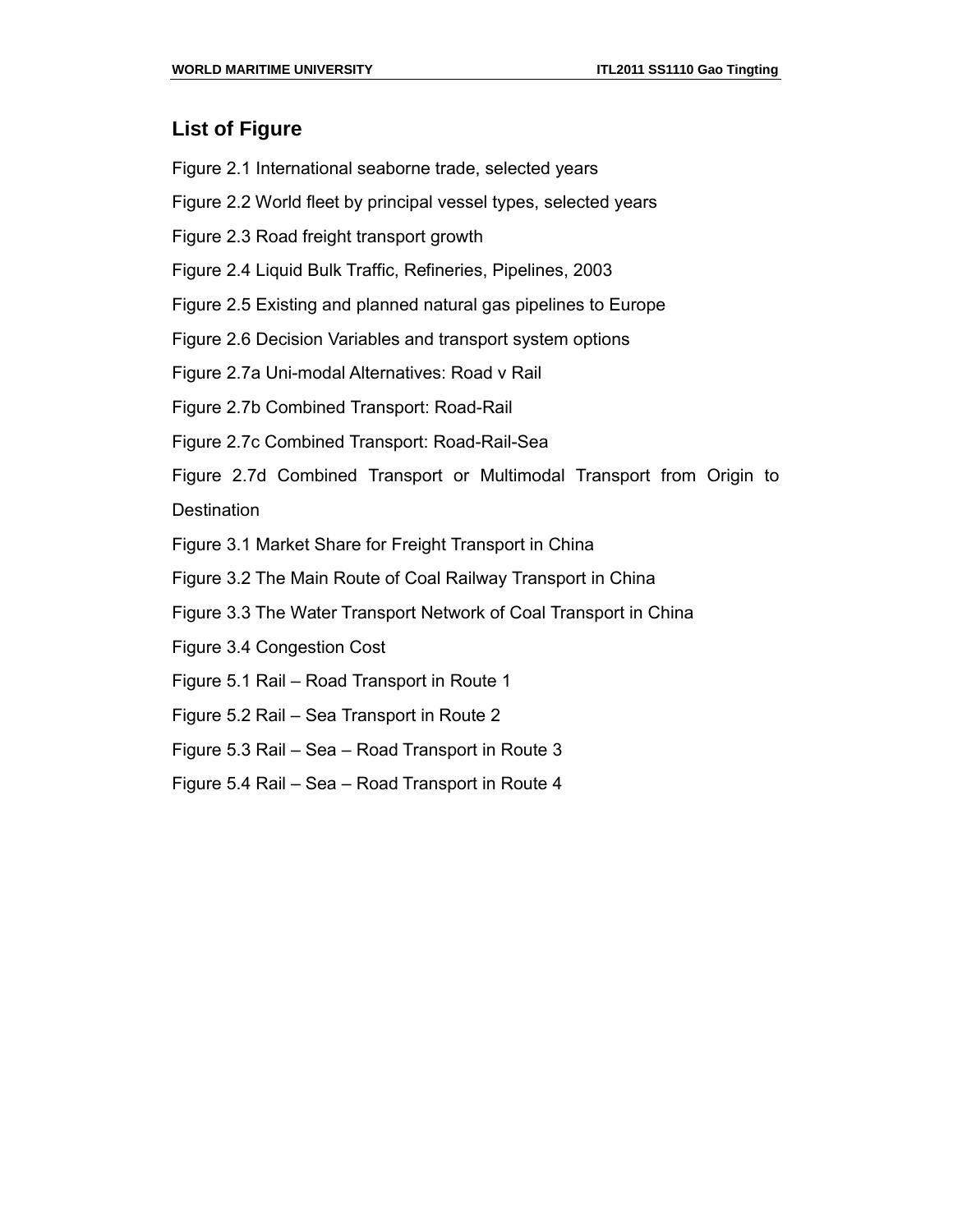#### **Chapter 1 Introduction**

Multimodal transport is the modern development direction. It is not only the mainstream method for container transport, but also appears in bulk cargo transportation. However, compared with international intermodal transport, the intermodal transport in domestic began to develop from the 1980s. And the domestic intermodal transport still needs further study.

Accession in WTO brings unprecedented opportunities for the development of multimodal transportation in China. The growth of import and export trade volume and the importation of foreign technology provide a good prospects for the future. Also, with the continuous improvement of railway transportation, our international multimodal transport has been promoted.

Railway transport, as a part of multimodal transport process, can not only meet the demand of long-distance transport, but also an indispensable mode for short-distance transport. The modern logistics industry makes higher requirements for the construction of railway transport system.

Multimodal transport is based on one contract, two or more modes of transport, by the multimodal transport operator to transport goods from one location to another premise. It can achieve the entire transport process with one consignment, one payment, and one vote. To accelerate the pace of development of multimodal transport can promote the cooperation of various modes of transportation and also can realize the optimal allocation of resources. Thus, multimodal transport can adapt to Chinese economic growth and foreign trade development.

Each mode of transport has different technical and economic characteristics, for example, road transport is suitable for small quantities of short-distance,

- 1 -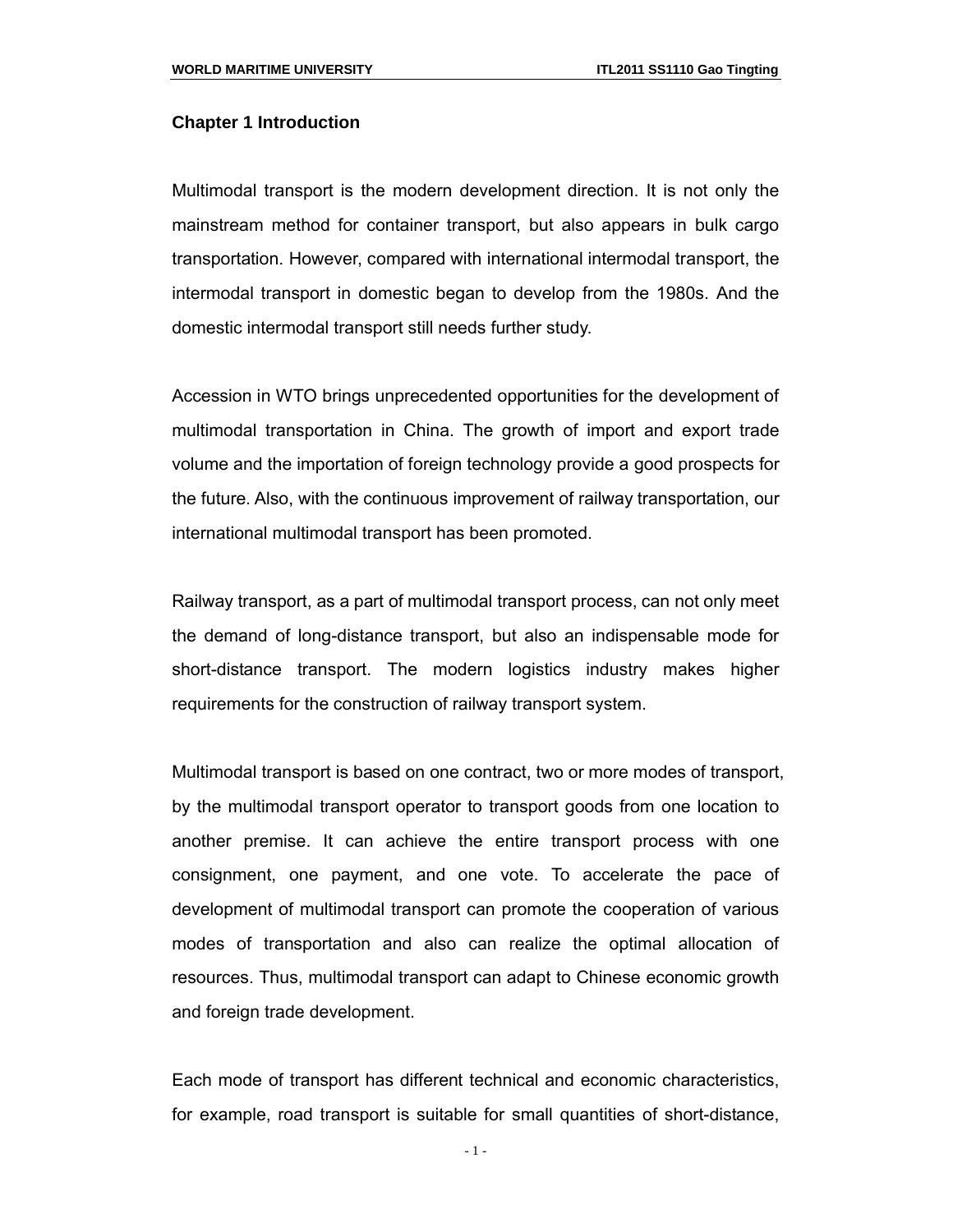while railway transport is suitable for large quantities of long-distances. It is better for rational allocation of transport resources to realize multimodal transport and therefore it can optimize the whole transport network. Transport by sea-rail modes can expand the economic hinterland from port to inland area. It can improve the collection and distribution conditions of the ports and enhance the competitiveness of rail transport.

It is important and meaningful to study about how to scientifically calculate the cost of transportation during the development process in the modern multimodal transport. Multimodal transport can greatly reduce the cost of the entire transportation process and to maximize the profits. This dissertation mainly studies how to make the lowest overall costs of goods transport. A new model based on Beresford Cost Model will be raised to discuss the coastal and inland coal transport development in China.

From the points of view in existing researches, the model of transportation cost is difficult to be integrated since the calculation of transport cost is limited by the modes, routes and many other factors. And the components of transport costs are also not unified. But obviously, the freight rates and fuel costs are mentioned in most of the calculations about multimodal transport.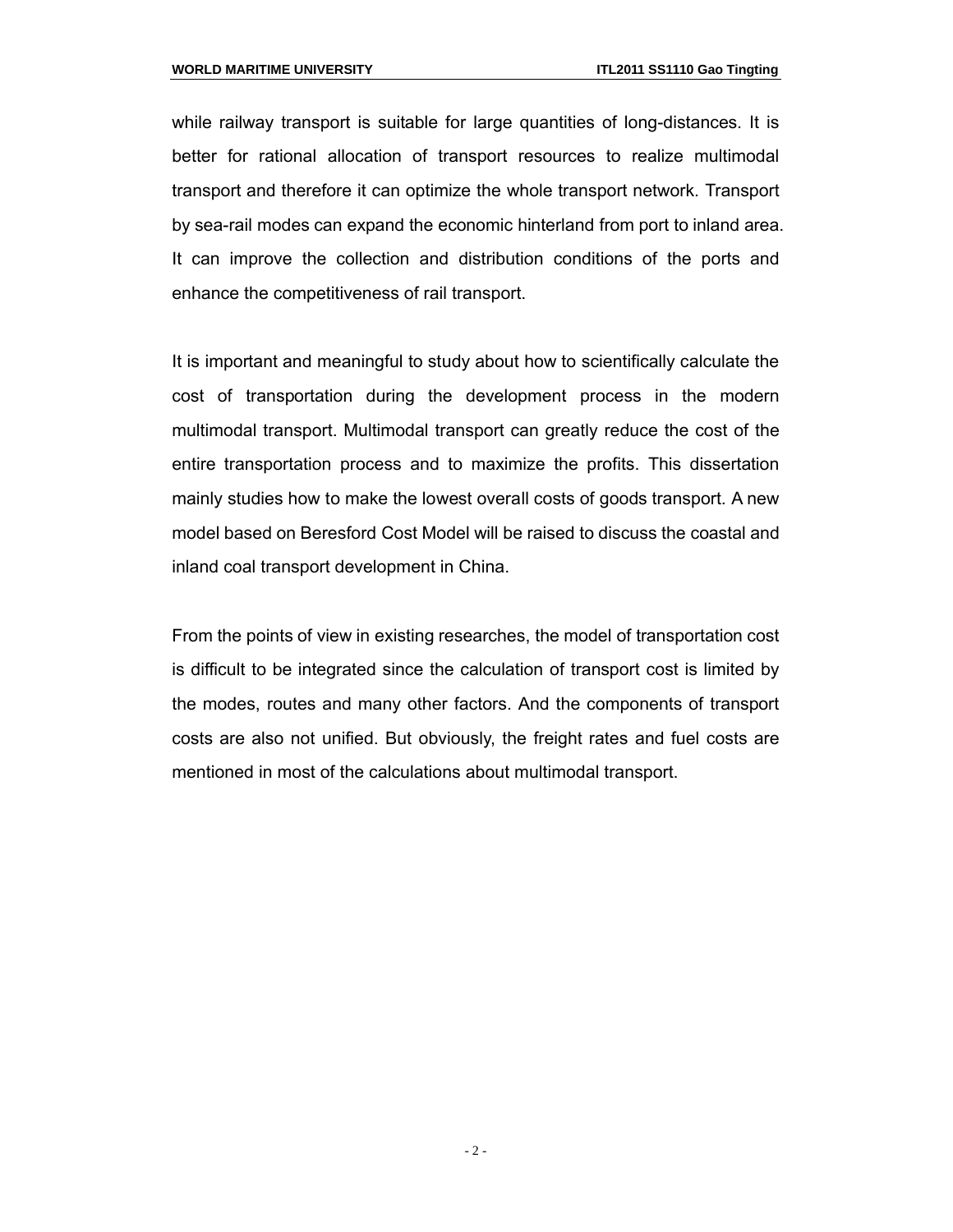#### **Chapter 2 Literature Review**

With the development of transportation, the study of Multimodal Transport – both in foreign countries and in China – has never stopped.

This chapter will review the literature of Multimodal Transport studied by scholars from foreign countries and China. It will be divided into three parts – the concept of Multimodal Transport, five basic modes of Multimodal Transport, and different cost models of Multimodal Transport.

#### **2.1 The concepts of Multimodal Transport**

According to HMSO (1966), the term "through transport" has been defined as "the methods of distribution and transport which give through flow of traffic, from the point of origin to the final point of destination, with minimum transhipment and delay". Only a single document named Through Bill of Lading is used in the movement of through transport. And the modes could be truck to truck, rail to rail, ship to barge, barge to ship or mixed modes from these medias.

Later, the concept of combined transport was defined. Combined transport means "the carriage of goods by at least two different modes of transport, from a place at which the goods are taken in charge situated in one country to a place designated for delivery situated in a different country" mentioned in the International Chamber of Commerce Rules (1975). That means, the combined transport is an integrated process of transport – not only by two different modes, but at least two different modes.

In USA, combined transport is also taken for inter-modal transport. These two concepts are often confused because of their interpretation. Both of them are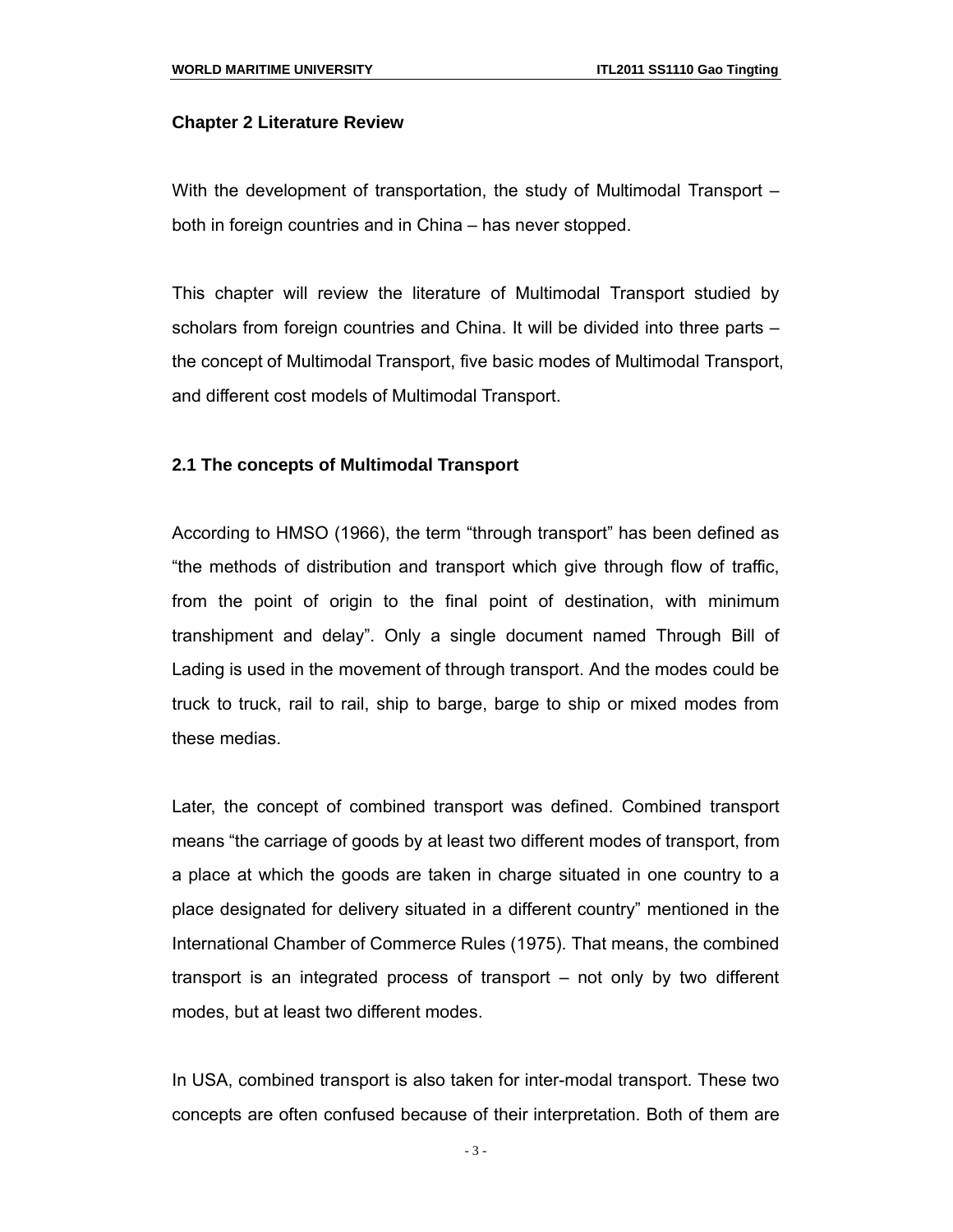involved with different transport models and the different models are combined in the transportation. According to Bukold (1993), in practice, the concept of combined transport is involves with railroad and barge/road combinations. That is to say, combined transport is used in a more limited sense. Lowe (2006) claimed that traditionally speaking combined transport represents road-rail transport rather than other combinative modes.

Combined transport has grown significantly in European transport. It helps to relieve the pressure of road congestion, to reduce the truck emissions and to solve the deficit of railways in Europe, for example, rail-road combined transport takes about 40% of shipments between Cologne and Milan areas.

The definition of intermodal transports provided by the OECD (organization for economic cooperation and development) Glossary of Statistics is "movement of goods (in one and the same loading unit or a vehicle) by successive modes of transport without handling of the goods themselves when changing modes." According to Marlow and Boerne (1992), "Intermodalism should be high on the list of priorities for those concerned with the efficiency of the transport industry, the generalized cost of transport and the environment". The costs of transport involve different modes and therefore the choice of transport modes and the technologies used in the transport is important. In practice, the container is the most useful and successful technology in intermodal transport and it can reduce the transport cost in some extent. Thus, intermodalism is perhaps to be an attractive option and should be considered in further studies.

In May 1980, the United Nations adopted the Convention on International Multimodal Transport of Goods (MT Convention). The term "International Multimodal Transport" has been defined in MT Convention as "the carriage of goods by at least two different modes of transport on the basis of a multimodal transport contract from a place in one country at which the goods are taken in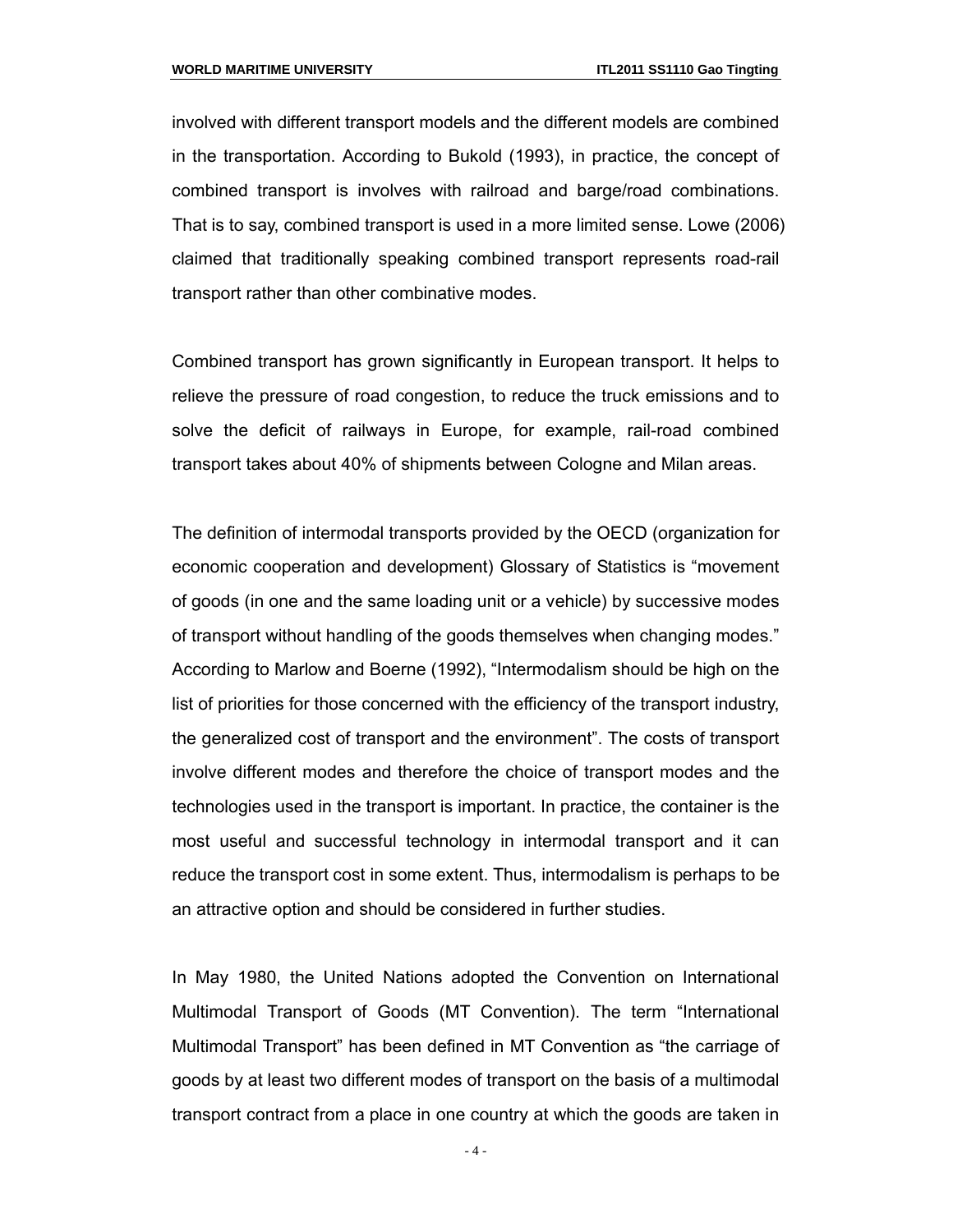charge by the multimodal transport operator to a place designated for delivery situation in a different country". According to Van Goor et al (1996), multimodal transport's objective is provide the most cost and time effective way to move the goods from origin to final destination through the entire transport chain. Multimodal transport is an integration of other transport modes. It is similar to combined transport, but the biggest difference between is the adoption of the electronic data interchange (EDI) (Wong, 1997). In the future, multimodal transport system will be a world-wide system dealing with international freight transportation.

#### **2.2 Five Basic Modes of Multimodal Transport**

Banomyong (2000) indicated that transport corridor such as maritime transport, land corridor transport and air transport system as a convergence connect the hub centers and provide a group of routes to move the products from the original place to the final destination in the process of trade. As the transportation in logistics system continues to be integrated in the global trade, the modes like air, water, and land used in transportation are combined with each other and thus the transportation system becomes more complex.

Generally speaking, there are five basic modes of transport: rail, road, water, air and pipeline. Table 2.2 shows the different performance rating of four transport modes (air, water, rail and road). All the terms in Table 2.2 should be considered in the transport modes' decision making process.

| Decision making | Transport mode |      |       |     |
|-----------------|----------------|------|-------|-----|
| process         | Rail           | Road | Water | Air |
| Cost            | 3              | 2    |       |     |
| Transit time    | 3              |      | 2     | ۰.  |
| Reliability     |                | 5    |       |     |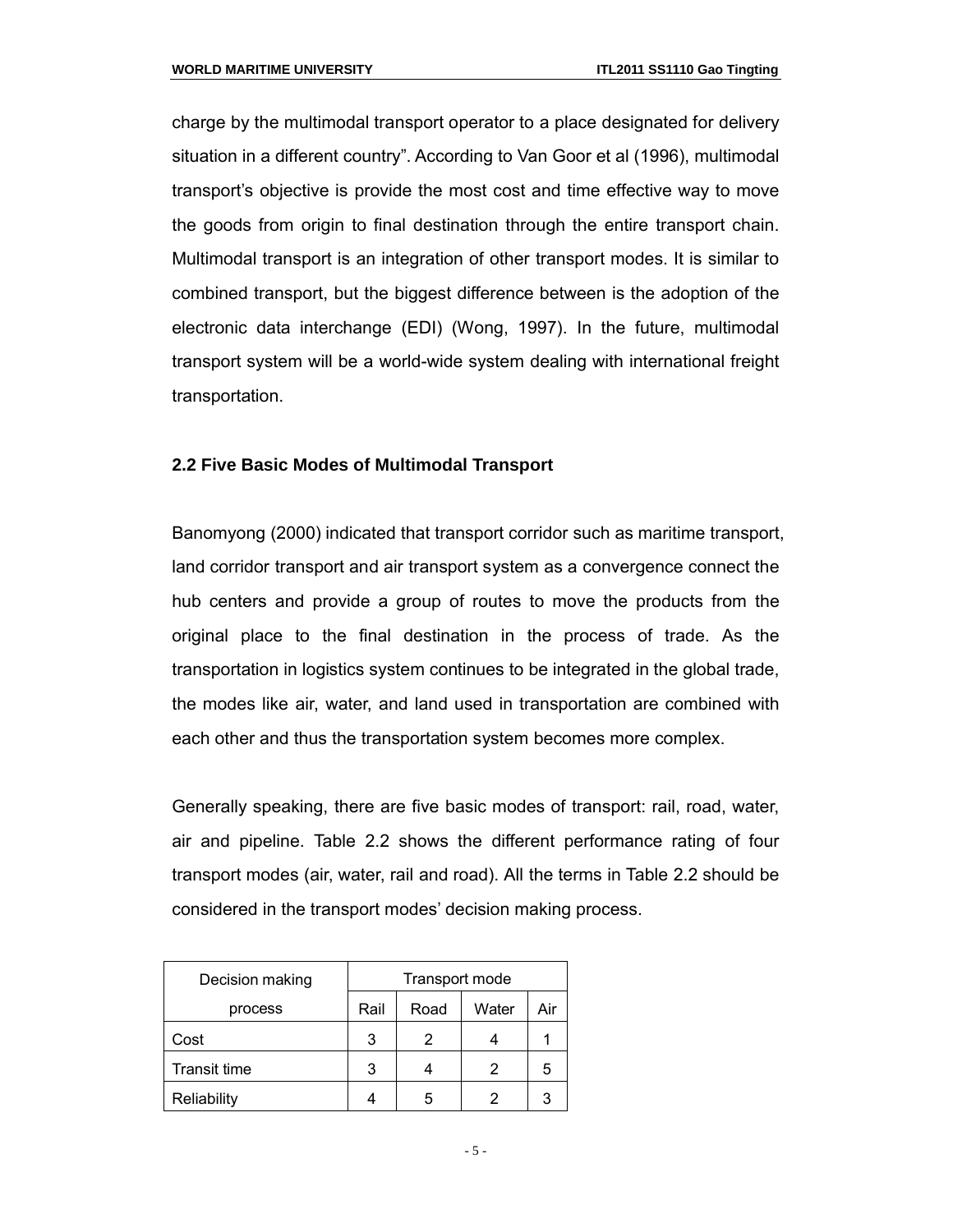*Best Performance= 5 and Worst Performance=1 Table 2.2 Performance Rating of Transport Modes*

*Source: Adapted from Coyle et al. (2003)*

Each mode has its own advantages and disadvantages which show in Table 2.2 and Table 2.3. For example, air transport is fast but costly while water transport is slow but cheap. And rail transport is cheap in a fixed route while road transport is relatively expensive with a flexible route.

| <b>Mode</b> | <b>Advantages</b>                 | <b>Disadvantages</b>          |
|-------------|-----------------------------------|-------------------------------|
|             | <b>Fast and safe</b>              | <b>High Cost</b>              |
| Air         | High security                     | Weight and volume Constraints |
|             | Long and short distance transport | More packing                  |
|             | Low cost                          | Slow Speed                    |
| Water       | Large volume and weight           | Slow transit time             |
|             | Suit long distance transport      | Low security                  |
|             | Low cost in long distance         | Fix cost                      |
| Rail        | Safe                              | Fix route                     |
|             | Large volume                      | Infrastructure constraints    |
|             | Medium weight                     | Inefficient management        |
|             | Relative high Speed               |                               |
|             | Fast                              | High cost                     |
| Road        | Flexible route                    | Weight and volume constraints |
|             | Flexible time                     | High congestion               |
|             |                                   | Heavy pollution (e.g. CO)     |
|             | Highly specialized products       | Fix product                   |
| Pipeline    |                                   | High building cost            |
|             |                                   | High fix and maintenance cost |

*Table 2.3 Strengths and Weaknesses of Five Basic Modes of Transport Sources: Author's interpretation of the literature*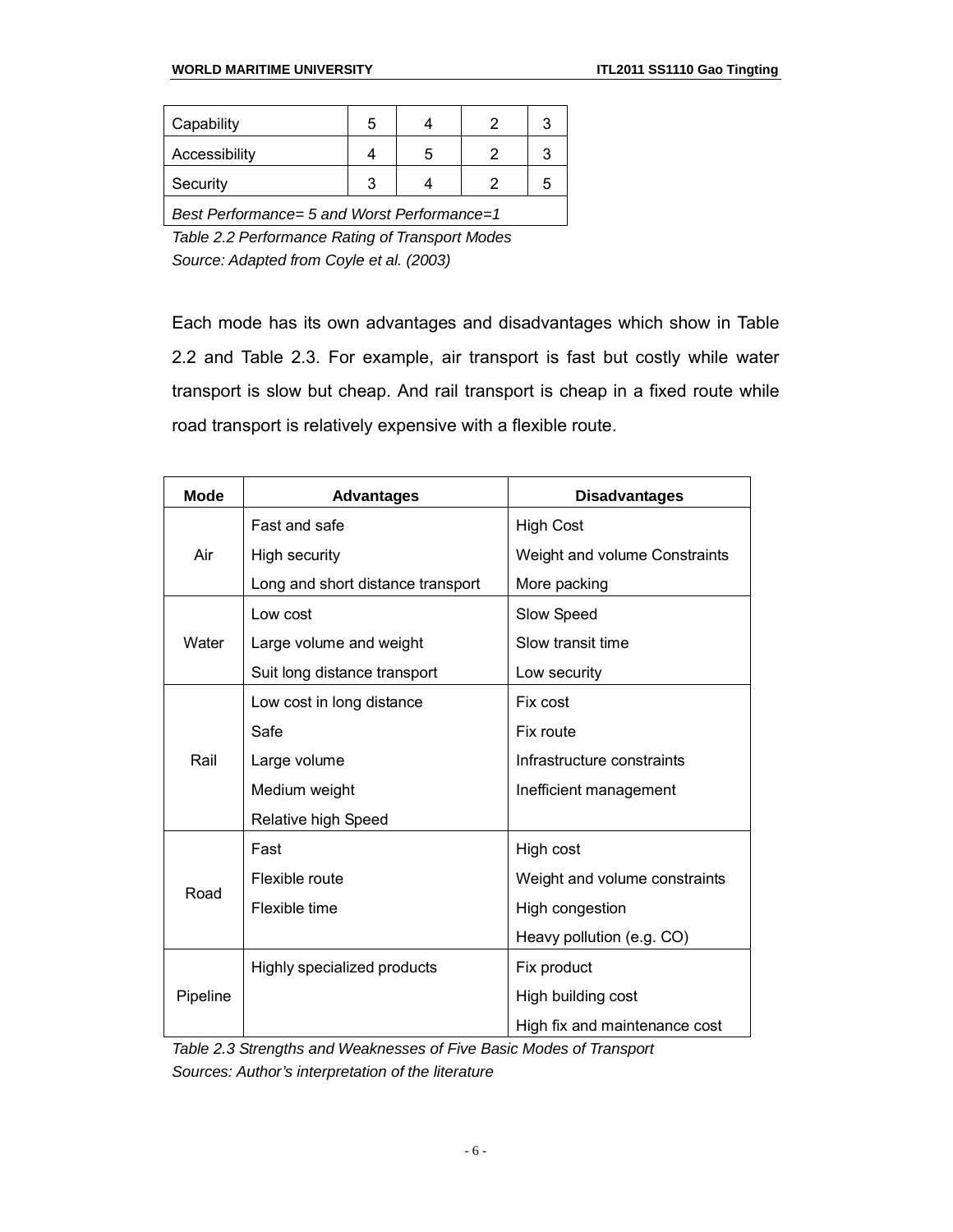#### **2.2.1 Water transport**

World seaborne trade was increased by almost 40 per cent during the past 20 years. Sea transport plays a central part in the global trading trade (Peters, 2001). More than 8.17 billion tons of goods of international seaborne trade were loaded in the world's port in 2008, and the dry cargo was continuing to occupy the largest share (66.3 per cent) of total seaborne trade (UNCTAD 2009) (see Figure 2.1).

According to EU, "over 80 % of world merchandise trade by volume was carried by sea". It indicates that the maritime transport is the main mode of transportation which supports the global trade development.

In world fleet, oil tanker and dry bulk are two main vessel types and these two types of ships are accounted for 71.2 per cent of the world total tonnage in 2008 (UNCTAD 2009) (see Figure 2.2).



Source: Review of Maritime Transport, various issues. Data for container trade based on Clarkson Research Services, Shipping Review Database, Spring 2009.

*Figure 2.1 International seaborne trade, selected years (millions of tons loaded) Source: UNCTAD Review of Maritime Transport, various issues.*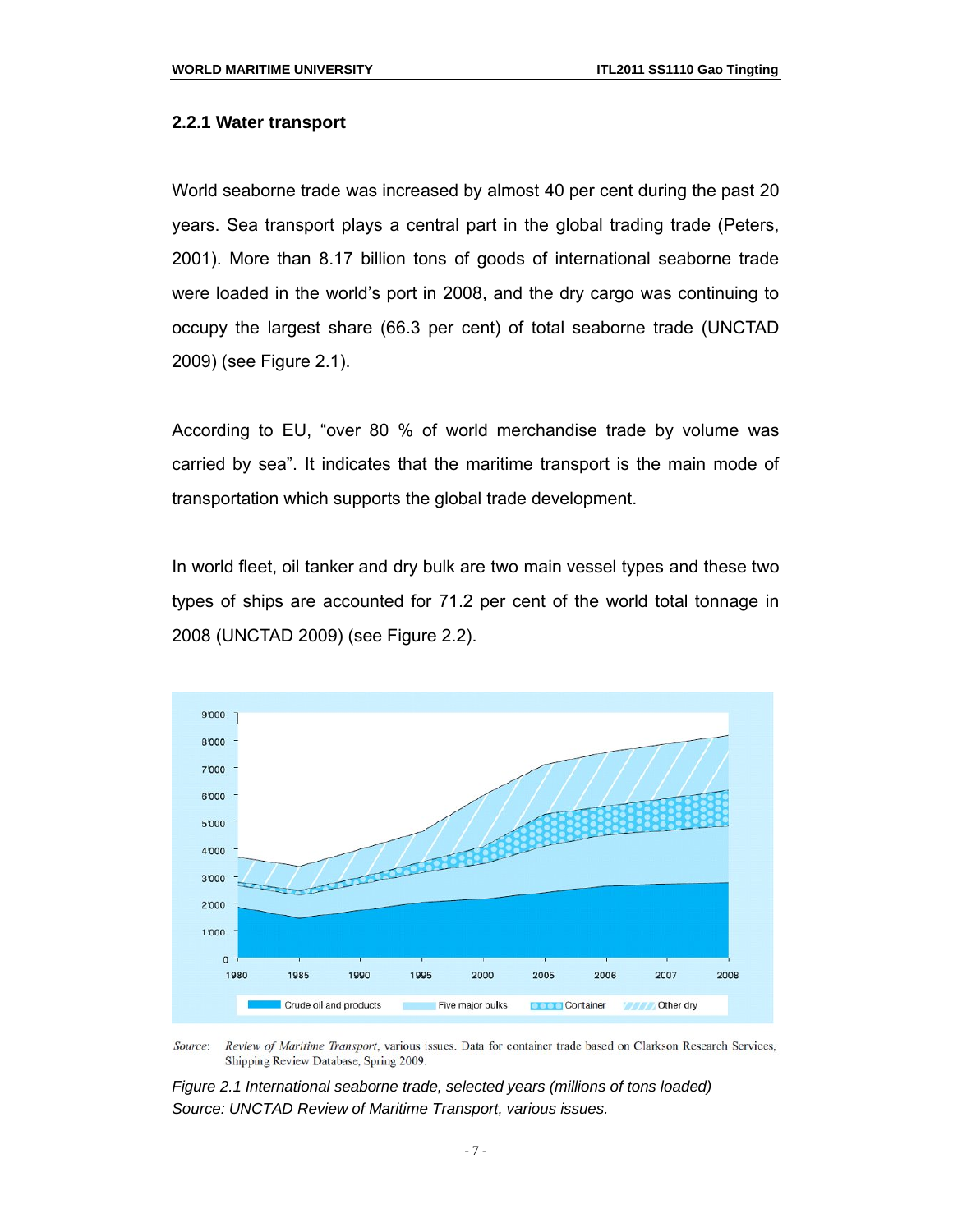

Source: Compiled by the UNCTAD secretariat, on the basis of data supplied by Lloyd's Register – Fairplay. Cargo-carrying vessels of 100 gross tons and above.

#### *Figure 2.2 World fleet by principal vessel types, selected years (beginning-of-year figures, millions of DWT)*

*Source: UNCTAD Review of Maritime Transport 2006, various issues.*

Water transport is the cheapest mode in the global trade which can help to carry a big volume to achieve a lead-time condition and optimum cost (McKinnon, 1989 and Banonyong, 2000). However, maritime transport prefers to the movement of goods with following characteristics – large volume, low price and long life cycle goods such as raw materials.

#### **2.2.2 Rail transport**

Rail transport is a major mode for cargo shipment in many countries because of the cost-effective. According to Lowe (2006), rail transport is "specifically designed to carry ISO containers, standard swap bodies, or whole vehicle combinations". DiBenedetto (2008) pointed out, "Companies are pooling equipment and loads, moving full container and truckloads, and going to alternative transportation modes - especially rail - while trying to optimize inventory by finding the right mix of warehouse and distribution locations.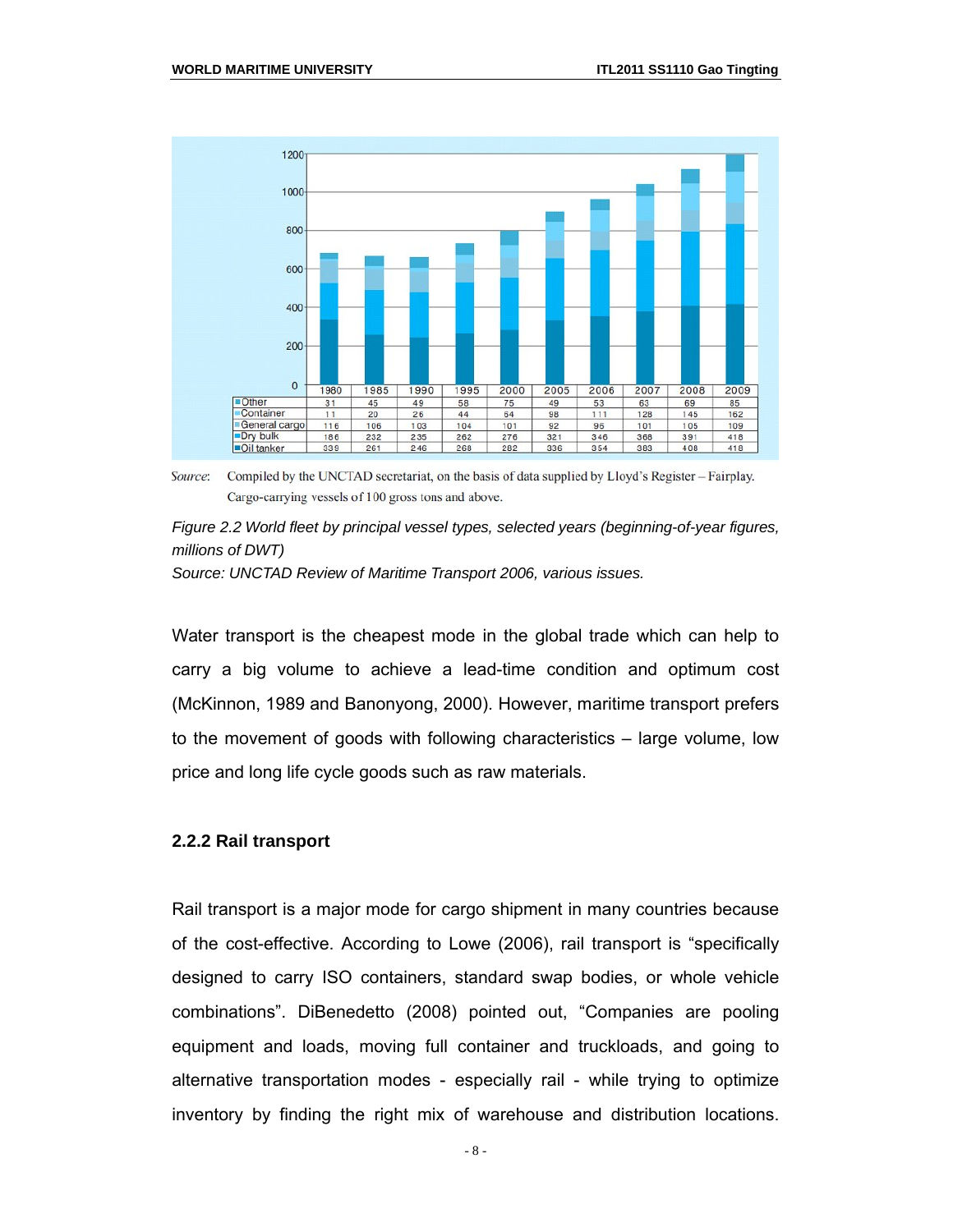Shippers are trying to ensure that containers are fully loaded, and they're using more cross-docking and intermodal rail".

Because of the trend of internationalization and standardization in global trade by railway transportation, it is essential for the carriers to expand their market share in railway freight industry. Lower cost is another factor for the carrier to consider when they choose a multimodal transport model. High customer service performance with a low cost of railway transport is the key element of core competence.

As mentioned in the *Review of maritime transport 2009*, rail traffic accounts for around 40 per cent of transport share by volume in the United States, while in Brazil it accounts for only 26 per cent of the freight volume. However, at the end of 2008, due to the economic crisis, some countries suffered a particularly dramatic decline of the rail freight volumes. In Asia, railway growth (in ton-kilometres) was positive in 2008, though less significant than the year before. For example, China has seen a growth of 3.5 per cent in 2008 and India, 8.4 per cent.

Yet more attention should be paid to the lead-time of rail transport since it is the biggest disadvantage in the rail transport. Actually the world environment of freight transport market is always changing.

#### **2.2.3 Road transport**

In the UK, 89 percent of freight tonne-miles are done by road (Roth, 1996). Because of the integration of transport modes, the demand for road transport increases comparatively.

- 9 -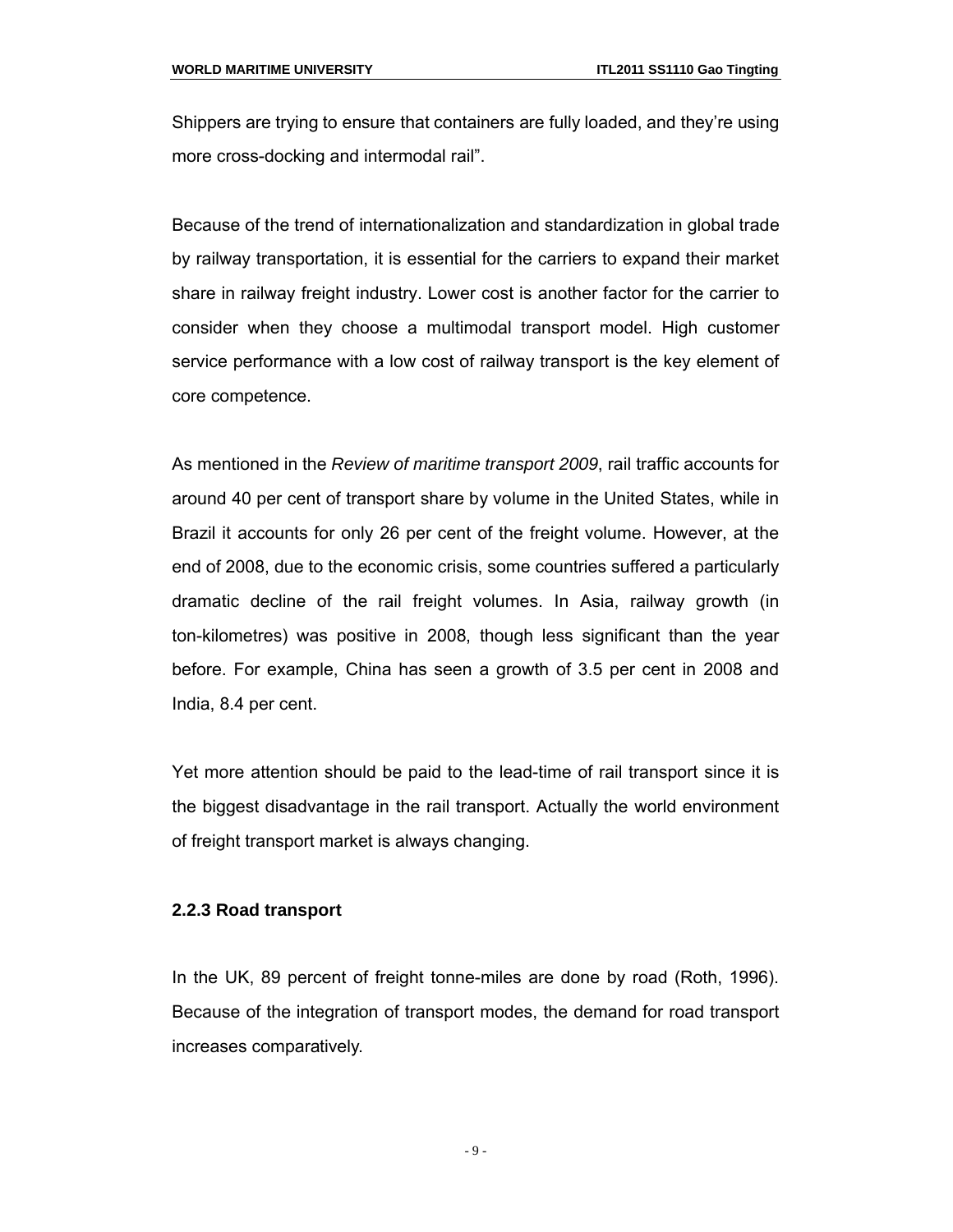In 2008, many trucking companies in the United States paid more attention to the fuel cost and the financial environment. Due to the economic crisis in 2008, road transport suffered a recession as the trade growth went down. As estimates in *Review of Maritime Transport 2009*, "United States road haulage traffic will grow at a subdued average annual rate of slightly above 1.2 per cent measured in millions of ton-km" during the period of 2009-2013.

Although rail haulage is cheaper than road transport, the road transport is more flexible for a door-to-door service as mentioned in Table 2.3. With the advantages like fast transit time and high speed, shippers prefer to choose road transport to link the goods movement, especially in short distances (Kiesmuller et al., 2005).

However, the road congestion and environment problems like  $CO<sub>2</sub>$  emission lead to a heavy pressure on the shippers.

#### **2.2.4 Air transport**

Because of the large demand of rapid services, the air transport becomes an important role in the transportation system during the last five decades. In Table 2.3, the key advantage of air transport is the short transit time and speedy delivery. Also air transport service is reliability for the customers due to its punctuality, safety, accuracy and dependability.

However, the higher cost of air transport than of any other transport mode is the main reason that impedes the development of air transportation (Park et al., 2009). Meanwhile, the small space of aircrafts is another drawback. Compared with seaborne transport, air transport can only carry a small volume and weight. In practice, aircrafts always carries the goods with a high value to overcome the small capacity. Since the air technology has been developing in recent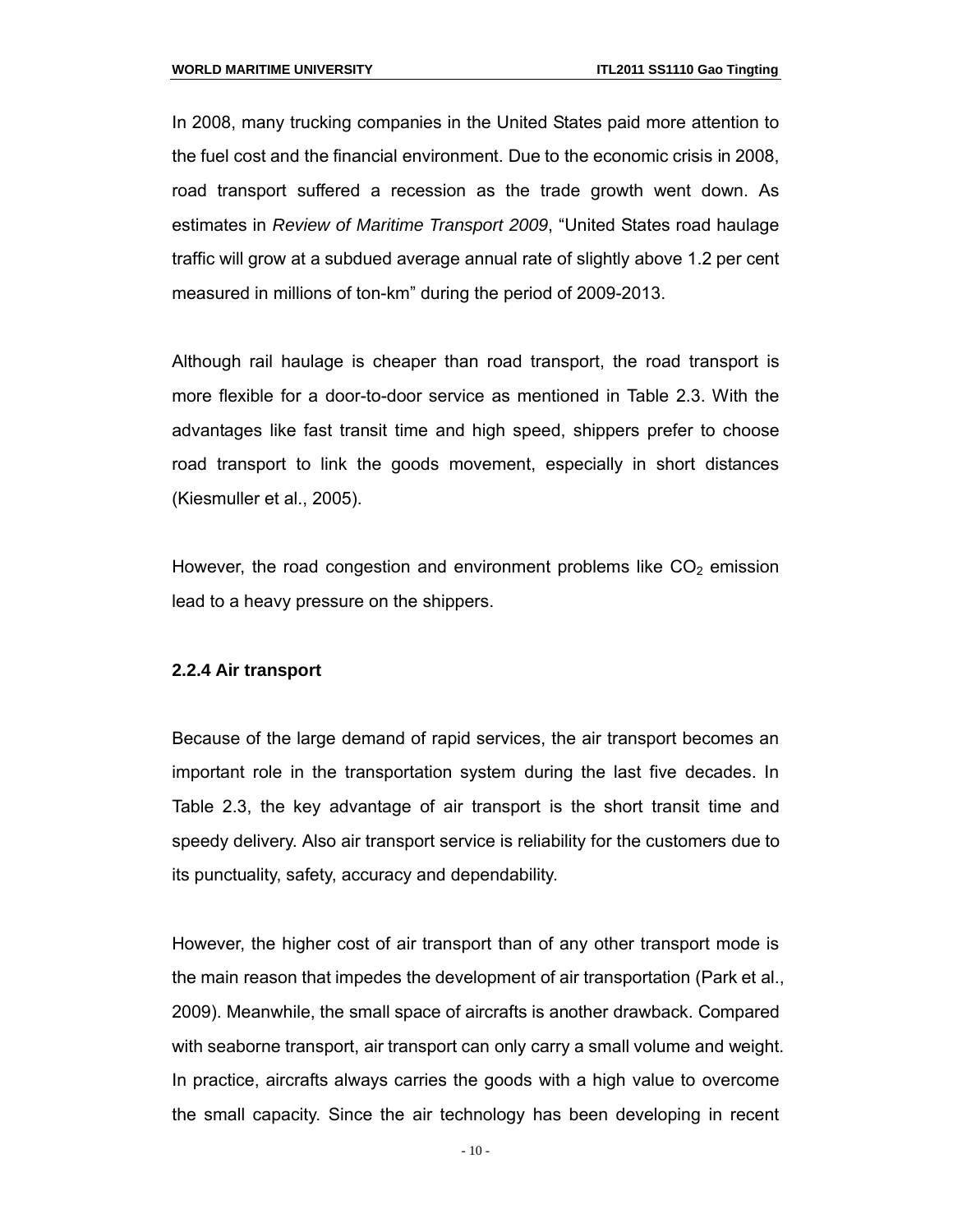years, the cost of air transport is gradually reduced.

#### **2.2.5 Pipeline transport**

Pipeline transport is very different from other modes of transport. It is used for the specific cargos like gas, liquid cargoes (e.g. oil) and chemicals. The advantage of pipeline transport is less pollution and more security when carrying dangerous cargos. According to the *Annual Report of the Fostering Seamless Transport in the European Union* (2008), "Consideration must be given to pipeline infrastructure. Transporting oil by road, where this is not necessary, unnecessarily adds to pollution and insecurity on roads. Pipeline infrastructure should be able to accommodate Europe's demand for oil to the maximum possible, avoiding pollution and congestion by road transport."



*Figure 2.5 Existing and planned natural gas pipelines to Europe Source: Energy Information Administration, Major Russian Oil and Natural Gas Pipeline Projects*

Although the pipeline transport is useful for the delivery of liquid bulk products, the building cost is very high compared with other transport modes. To deal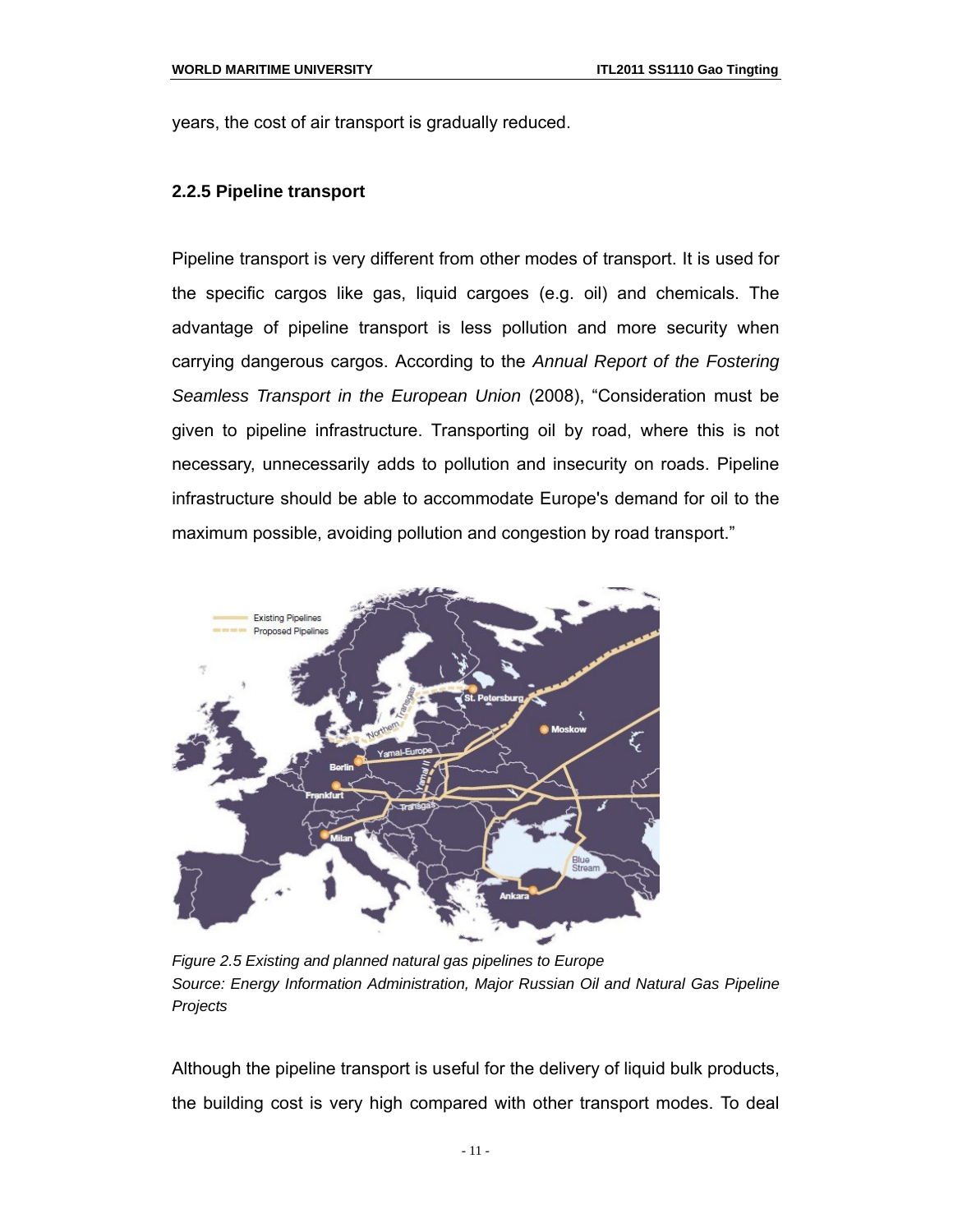with the growing demand of pipeline transport, one way is to rebuild the existing pipelines and the other way is to build some new ones in Europe (see Figure 2.5).

#### **2.3 Cost Models of Multimodal Transport**

With the development of multimodal transport, many multimodal models can be found in large amount of literatures and in practice some of the multimodal models will be used to solve the problem such as route decision. Three main cost models and many other models will be reviewed in this part of this dissertation.

#### **2.3.1 Hayuth Diagram Cost model**

According to Hayuth (1987), technology, networks, transport modes, information, communication and logistics are five key issues of the decision variables or options for transportation. These five major groups are close related to four major viewpoints: the users, the operators, the sociopolitical-economic system, and the government (see Figure 2.6).



*Figure 2.6 Decision Variables and transport system options Source: Adapted from Hayuth (1987)*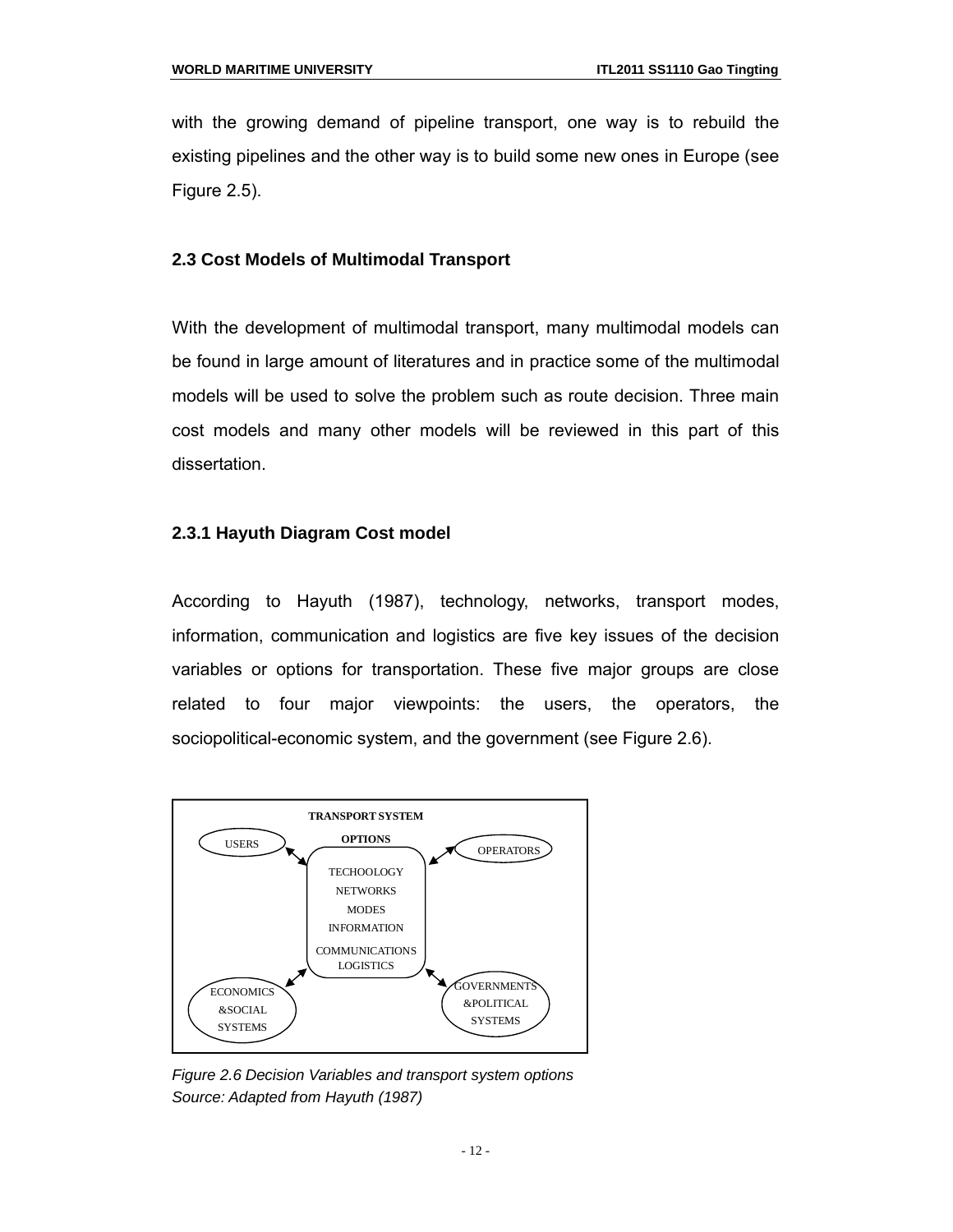Hayuth's findings provide a useful strategic planning that can help the freight industry to evaluate the main factors involved in any decision-making process. However, the biggest weakness of Hayuth findings is that lots of other factors not mentioned in the model will affect the choice of modes of transport. It will be sufficiency if every element related to the modes' choice is considered in this model. But it must be recognized that large amount of factors considered in one decision model will make a mess. For example, the crucial element in Hayuth's model related to the transport is not the cost but the transit time when analyzing the air and sea transportation. However, in practice, customers may consider the question which is the effective freight movement. Sometimes cost-effective modal will be better than the time-effective modal according to different demands of customers.

#### **2.3.2 Mckinnon Modal Choice**

Mckinnon Modal Choice researched by Mckinnon 1989 is factors affecting freight modal choice which includes three components: traffic-related, consignor-related and service-related (see Table 2.4).

| <b>Traffic-related</b>  | <b>Consignor-related</b>                    | Service-related                   |  |
|-------------------------|---------------------------------------------|-----------------------------------|--|
| Length of haul;         | Size of firm:                               | Speed(transit time);              |  |
| Consignment weight;     | Investment priorities;                      | Reliability;                      |  |
| Dimensions;             | Marketing strategy;                         | Cost;                             |  |
| Value:                  | structure<br>of<br>Spatial                  | Product care:                     |  |
| Value density           | production and logistical                   | Customer relations;               |  |
| (value: weight ratio);  | systems;                                    | Accessibility:                    |  |
| Urgency;                | Availability of rail siding;                | Availability of special vehicles/ |  |
| Regularity of shipment; | Stockholding policy;<br>handling equipment; |                                   |  |
| Fragility;              | Management structure;                       | Monitoring goods in transit       |  |
| Toxicity;               | System of modal/                            | (progress information);           |  |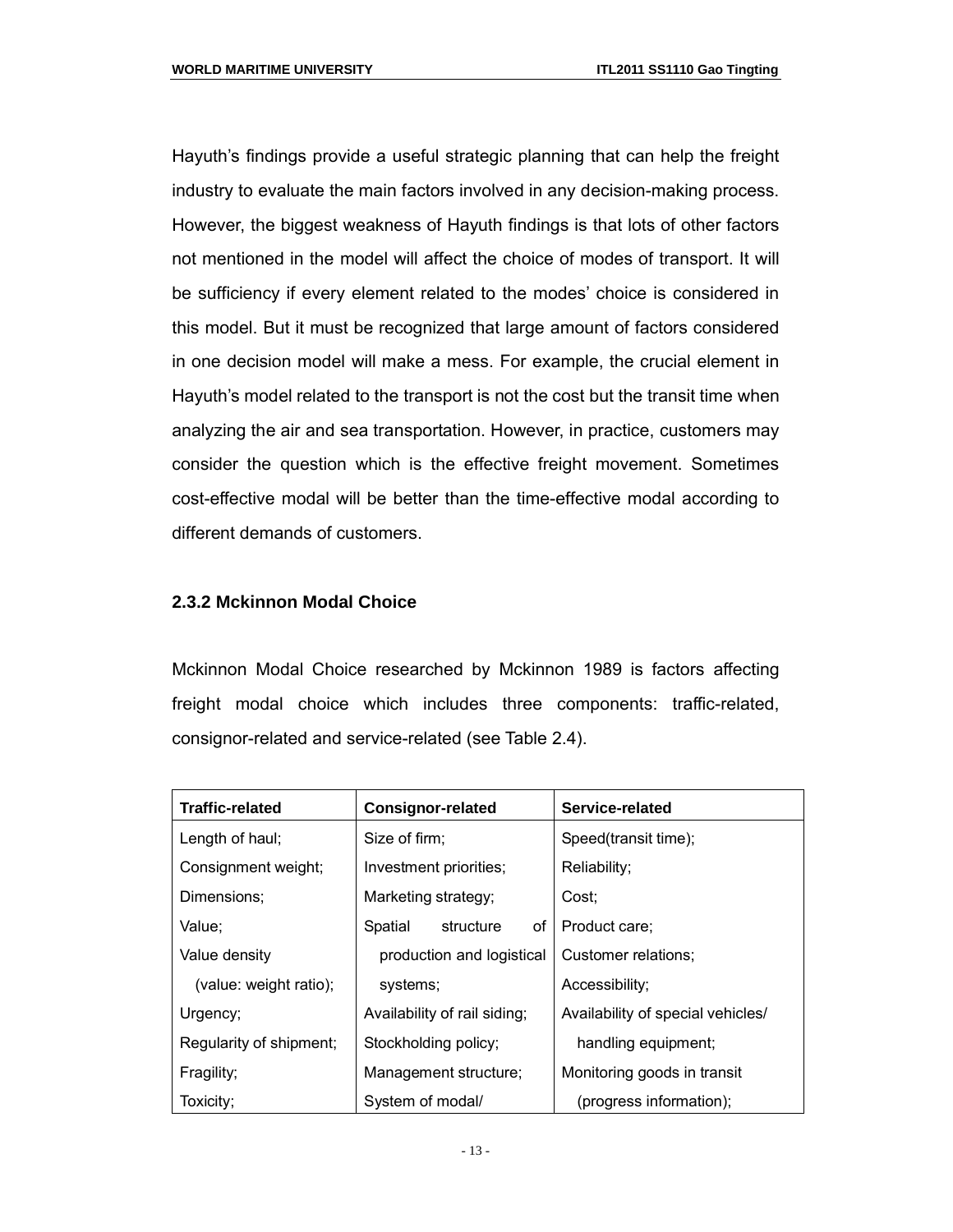| Perish ability;    | carriers evaluation. | Unitization;                        |
|--------------------|----------------------|-------------------------------------|
| Type of packaging; |                      | Provision of ancillary services     |
| Special handling   |                      | (e.g. storage, breaking of bulk);   |
| characteristics.   |                      | Computing facilities/compatibility; |
|                    |                      | Accuracy of documentation.          |

*Table 2.4 Factors affecting freight modal choice*

*Source Adapted from McKinnon (1989)*

McKinnon (1989) believed that in order to aim the properties such as least cost, best time and greatest reliability, a uni-modal approach should be chosen in the transport operational circumstance. That is to say, one factor is against another factor, if you decided to choose the cheapest route, the time and the reliability should be given up in the operational circumstance.

#### **2.3.3 Beresford Cost Model**

The Beresford Cost model was originally proposed by Boerne (1990) and developed by Beresford and Dubey (1990). This cost model is stand-alone and flexible enough to be applied to any operational circumstances and to a supply chain of any length. There are several main elements involved are transport (road, rail, inland waterway, sea), intermodal transfer (ports, rail freight terminals, inland clearance depots), cost, time and distance. The aim of this model is to find the most competitive route cost or time wise or in terms of risk as well as cost and time (Banomyong and Beresford, 2001; Beresford, 1999).

"The Beresford Cost Model assumptions are based on the premise that unit costs of transport vary between the modes, with the steepness of the cost curves reflecting the fact that, for volume movements, sea transport should be the cheapest per tonne-km, road transport should normally be the most expensive (at least over a certain distance), and waterway and rail unit costs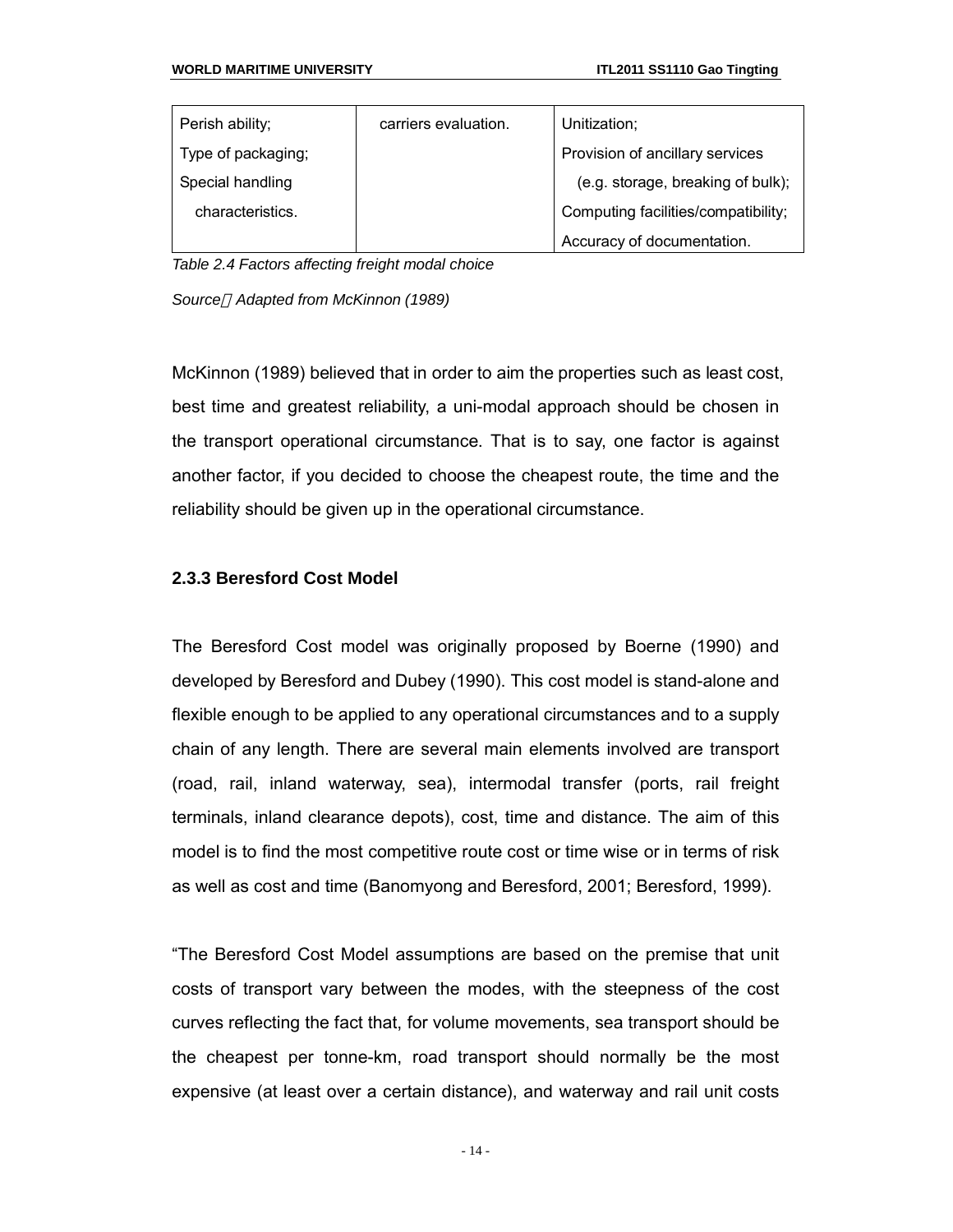should be intermediate. At ports and inland terminals, a freight handling charge is levied without any material progress being made along the supply chain; a vertical 'step' in the cost curve therefore represents the costs incurred here. The height of the step is proportionate to the level of the charge." (Beresford, 1999)

The Beresford cost model has four development stages from origin form Figure 2.7a through two steps Figure 2.7b, 2.7c in the intermediate zone to the final mature form Figure 2.7d .



*Figure 2.7a Uni-modal Alternatives: Road v Rail Source Adapted from Beresford and Dubey (1990)*

Stage 1 (Figure 2.7a): costs and distance are considered in the two types of transport (road and rail).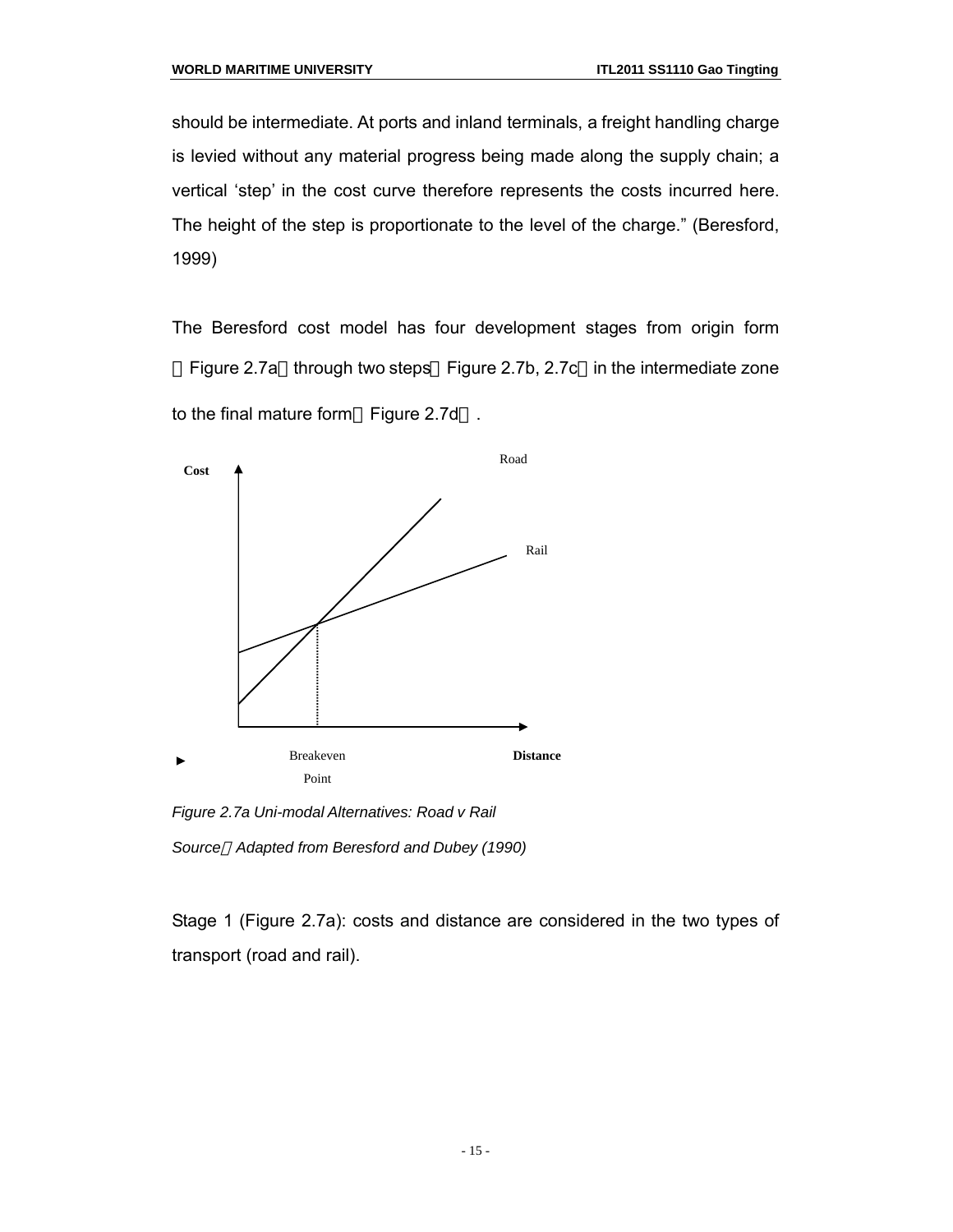

*Figure 2.7b Combined Transport: Road-Rail*

*Source Adapted from Beresford and Dubey 1990*

Stage 2 (Figure 2.7b): if the distance of a transport chain is less than the breakeven point length, a uni-model transport can be used in a supply chain. But if the distance is long and over the breakeven point length, a single transport is not a wise and competitive choice (Beresford, 1999). Therefore in the second stage of Beresford Cost Model, a combined transport is used to reduce costs.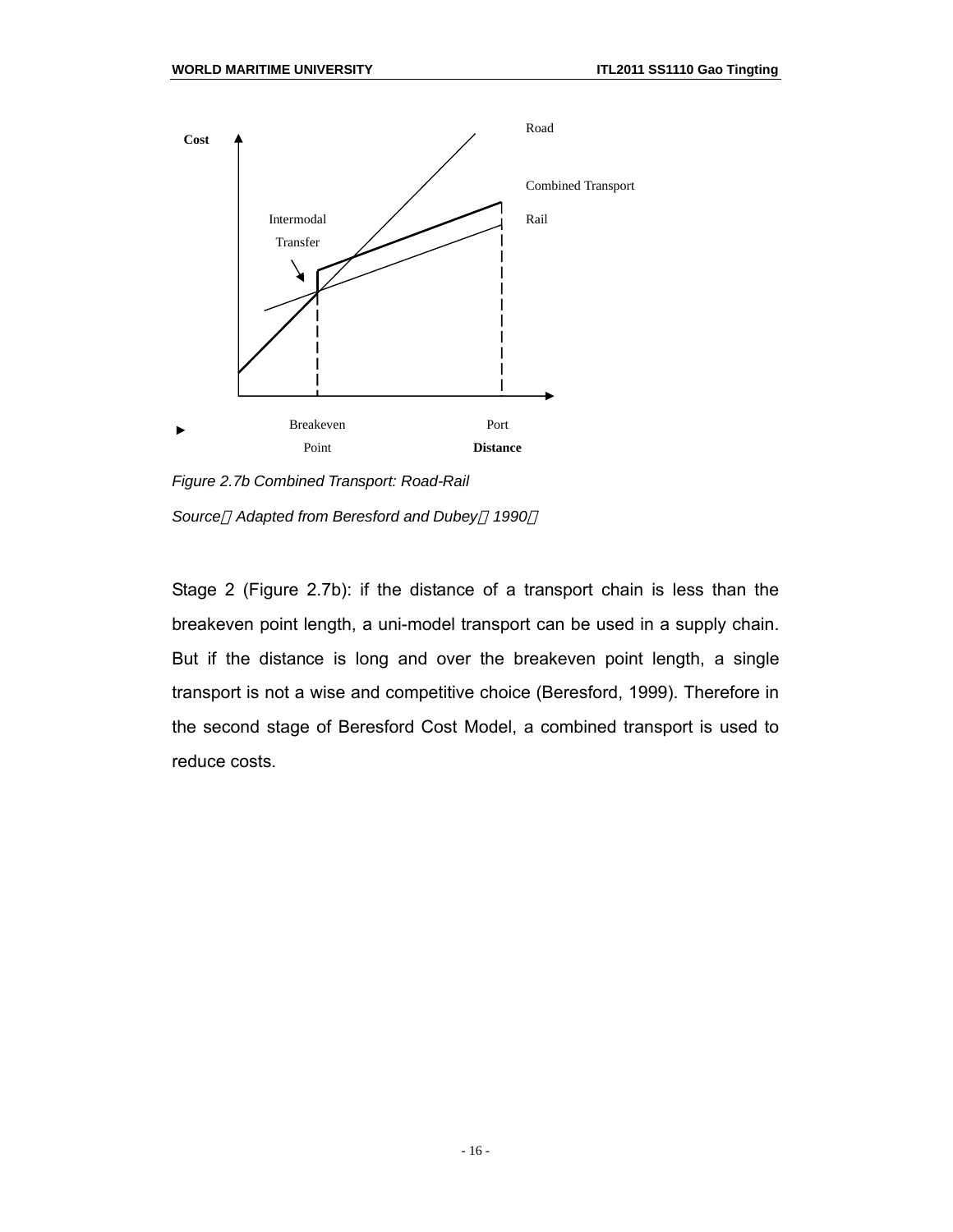

*Figure 2.7c Combined Transport: Road-Rail-Sea*

*Source Adapted from Beresford and Dubey (1990)*

Stage 3 (Figure 2.7c): Because of the relatively high cost of rail transport, the sea transport is chosen to be one part in the transportation system.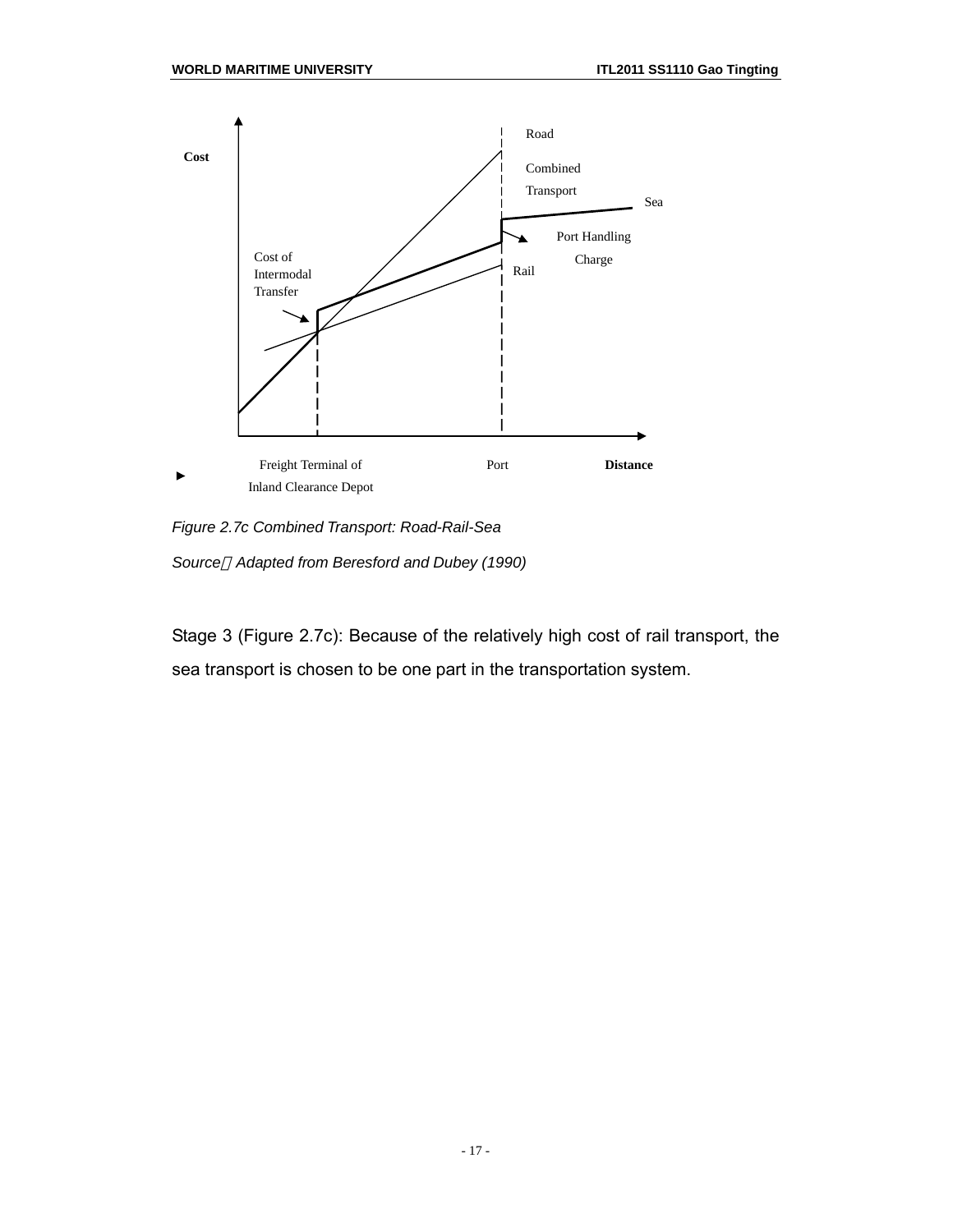

*Figure 2.7d Combined Transport or Multimodal Transport from Origin to Destination Source Adapted from Beresford and Dubey (1990)*

Stage 4 (Figure 2.7d): in the final mature form, there is a combined route including road, rail, sea and waterway. The total cost of this stage includes the transport cost as well as the transfer cost. In stage 4, the transit time should also be regarded as a key element during the whole transport system.

Most traditional models are simply used cost-distance methods which were indicated by Fowkes el al. (1989), McKinnon (1989) and Hayth (1992). Through cargo transport process, according to their point, only one model was used over a centre distance. Fowkes el al. (1989) indicated that it is the customers' willingness that decides the modes' choice. The traditional models are useful but to some extent they are limited. Most of them can't meet the needs of really transport environment. In these models, many elements are considered in the selected route. However, an effective freight movement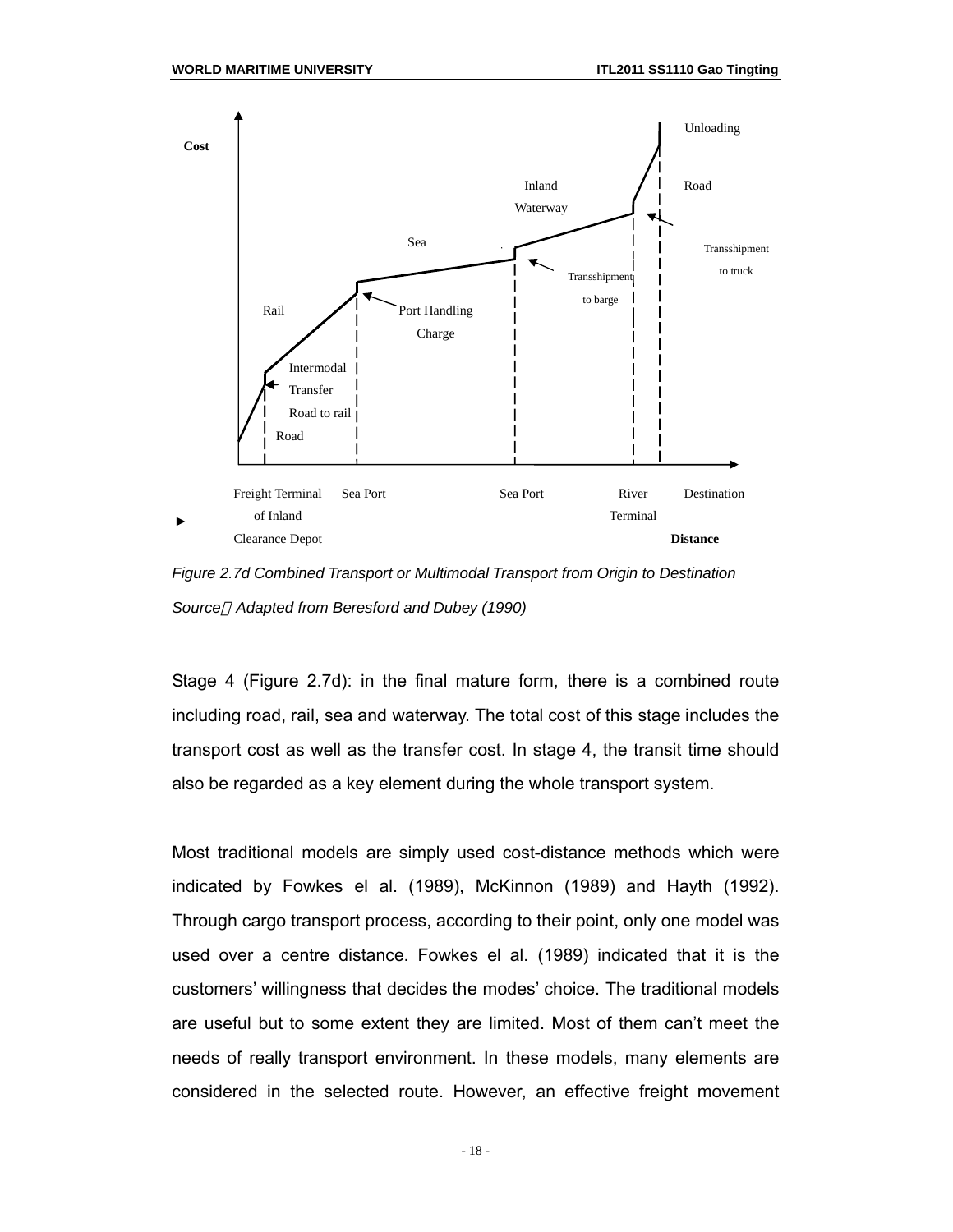should not include all elements but some key and interrelated factors to meet the needs of customer. This dilemma has been solved in Beresford Cost Model. As mentioned before, according to Beresford (1999), this model is "stand-alone" and "flexible". And "the model may be readily adapted to compare routes for their time performance or schedule reliability as distinct from monetary cost of specific logistics operations" (Beresford, 1999).

#### **2.3.4 Other Cost Models**

Linda K. Nozick and Mark A (2001) analyzed a direct-transport problem. They supposed that the transport cost of every truck in one route was fixed. In their uni-cycle model, only one supplier offers the goods to one certain point, which simplifies the transport problem and route design. Anily and Federgruem (1990) developed a single-product under a certainly demand model to minimize the average transport and inventory cost in an infinite range. Their method is that every retailer can be allocated different routes during the same period, and each route perhaps only covers one part of retailer's total demand. Vaidyanathan Jayaraman and Hasan Pirkul (2001) described the transport cost as a nonlinear cost model based on the transport volume. In their model, cost equals to the multiplication of rate and transport volume. Many researches of transportation system are using large amount of assumption to study how to minimize the total cost of transportation with different capacities, service areas and transit time arrangement. Milan Janic (2007) indicated the total cost model of container multimodal transport. This model analyzed series policies of European Union to find out to what extent these policies would affect the competitiveness of multimodal transport in the freight movement market. But this cost model is limited to the range of European Union countries. For the country outside European Union, this model might be not applicable.

The cost model of multimodal transport in China is rare. Most of the

- 19 -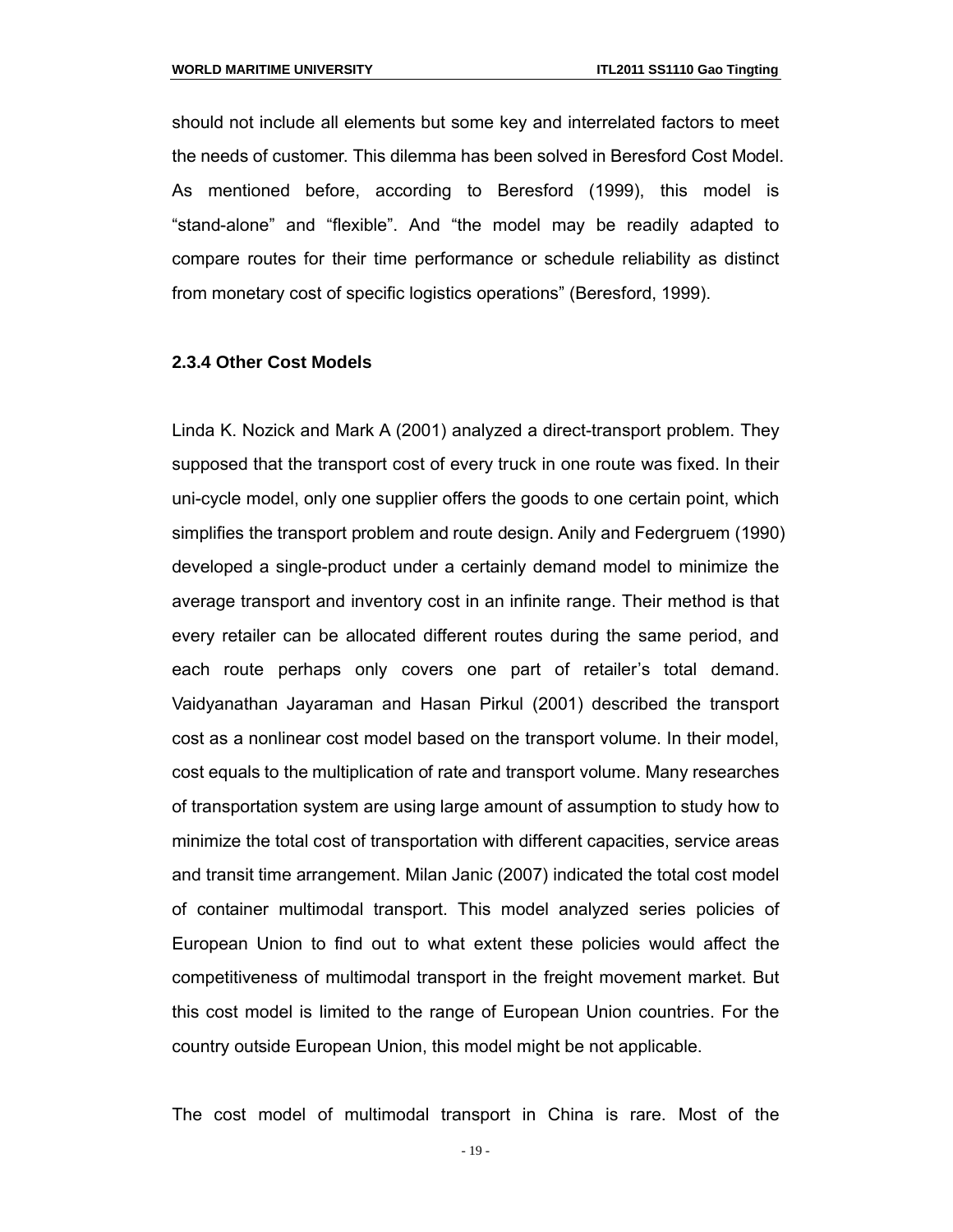researches focus on the modes of multimodal transport and single transport cost. In this dissertation, a cost model for Chinese multimodal transport based on Beresford Cost Model will be studied by a case of Shanghai to some Chinese Northern Ports. And some conclusion will be made to improve our country's transportation system with a lower cost level and higher service level.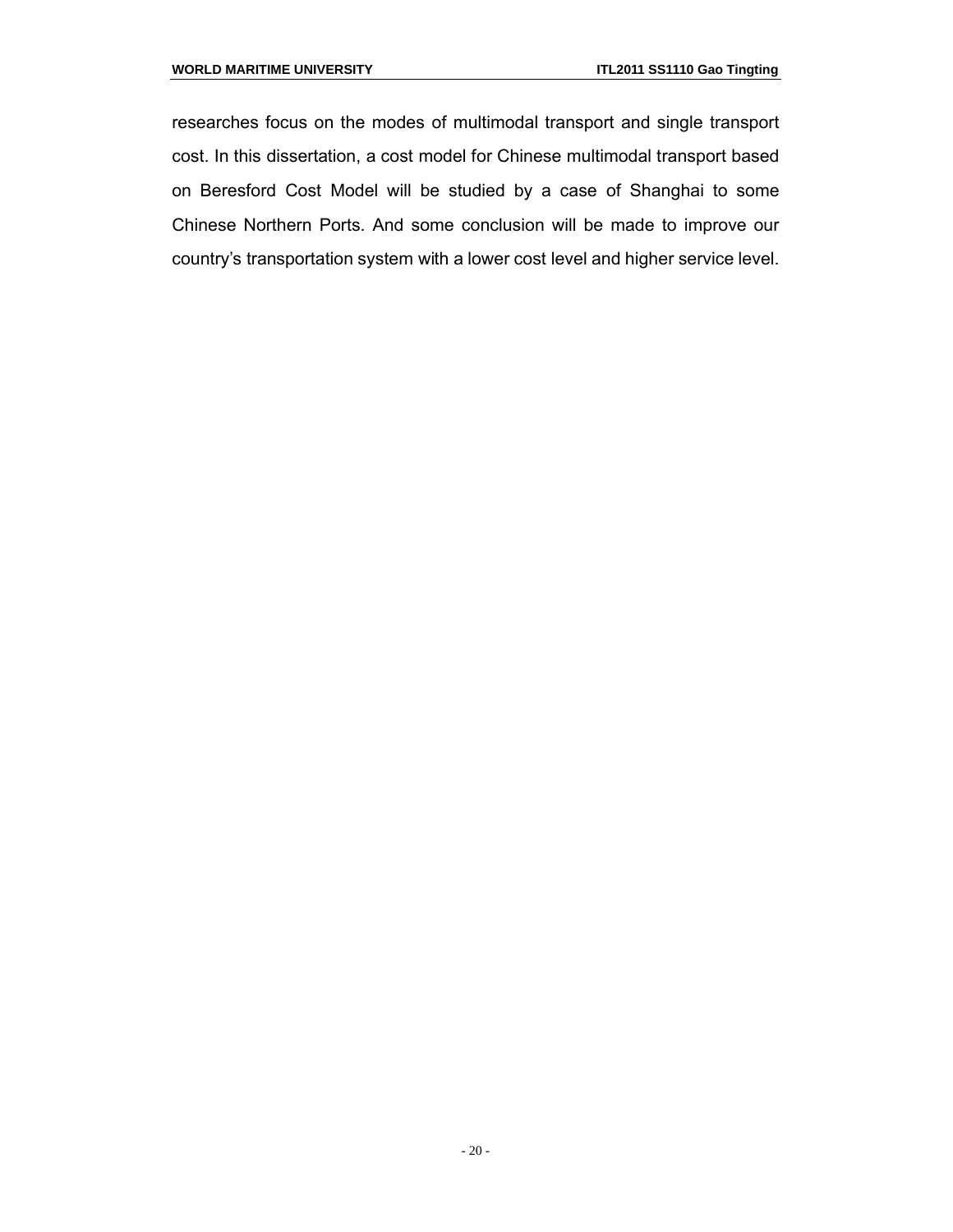#### **Chapter 3 The Coal Transport System from Datong to WH Power Station**

The year 1978 has seen a great policy been issued which is the China's reform and opening policies. Since then, the transport systems in China became more important to be optimized. The government takes some active and essential measures to realize the rapid development of transport construction, such as increasing road maintenance fees. Thus, transportation infrastructure in China has been improved and different modes has been more effective and a comprehensive transportation system was been established.



Market Share of freight tranpsort

*Figure 3.1 Market Share for Freight Transport in China Source: Chinese Statistics Yearbook 2010*

#### **3.1 Current Coal Transport System**

Coal transport in China mainly depends on railway, road and water transportation. Railway is the main mode of coal transportation, and coal has always been the main cargo of rail transport. The volume of coal railway transport has accounted for more than 60% of the total freight volume and for the railway freight volume, it accounts for 40%.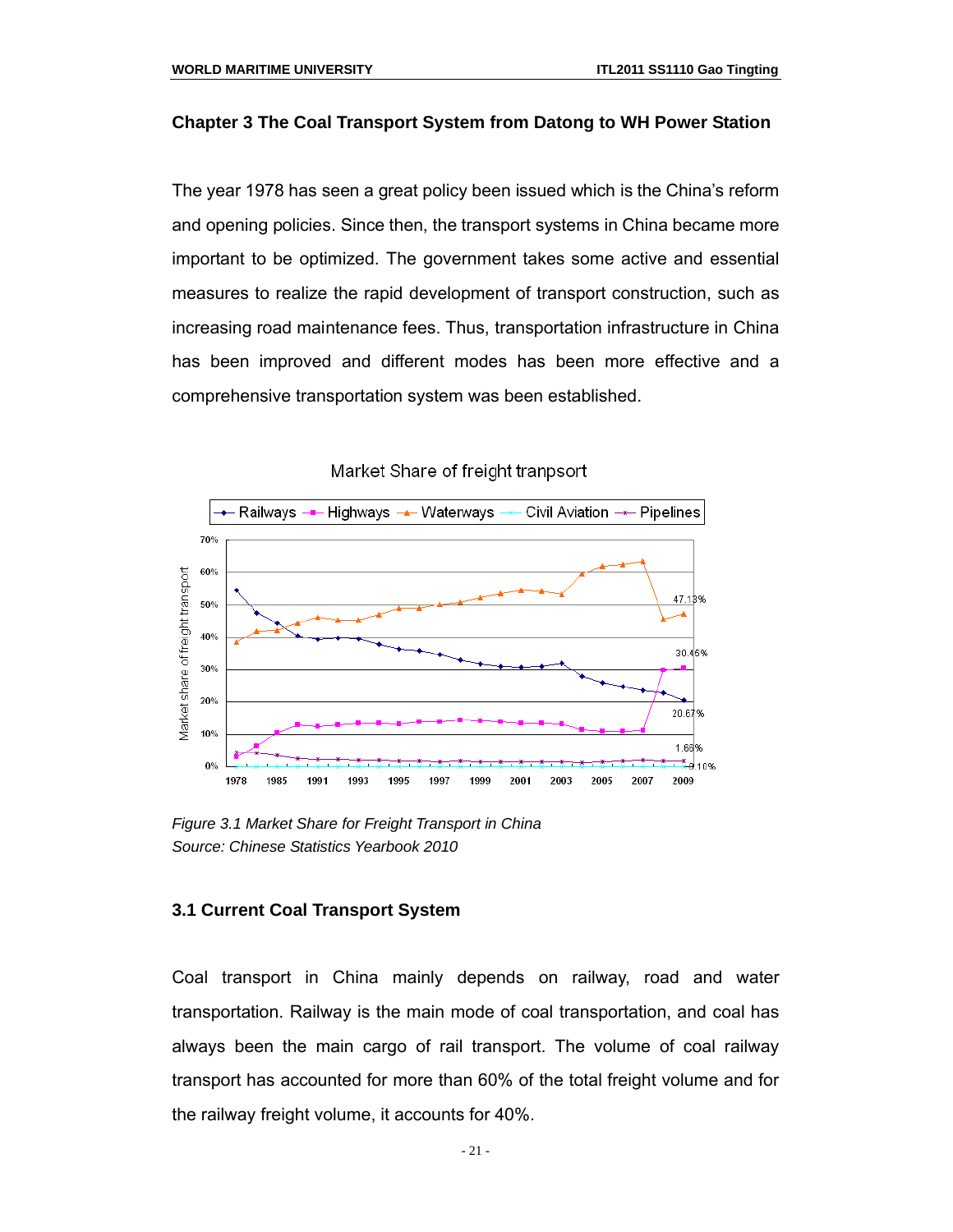

*Figure 3.2 The Main Route of Coal Railway Transport in China Source: China Coal Resources Network*

As shown in Figure 3.2, the rail transport system of coal transportation is based on Shanxi Province, Mongolia, Henan Province, which shows the characteristic of center-radiation. Three west areas have three main corridors to the north area, middle area and south area. The route which will be used in the next chapters from Datong to Qinhuangdao is the important transportation route in the north corridor.

The problem of rail transport is the limited capacity. Without abundant investment, railway transport can't exactly meet the needs of coal transport demands.

Another proble of rail transport is that the limited transport system in Xinjiang and Mongolia area, and Xinjiang and Mongolia have the biggest reserve volume in China. The bottleneck of rail transport is always the bottleneck of the development of coal industry in China. Although there are big capacities in the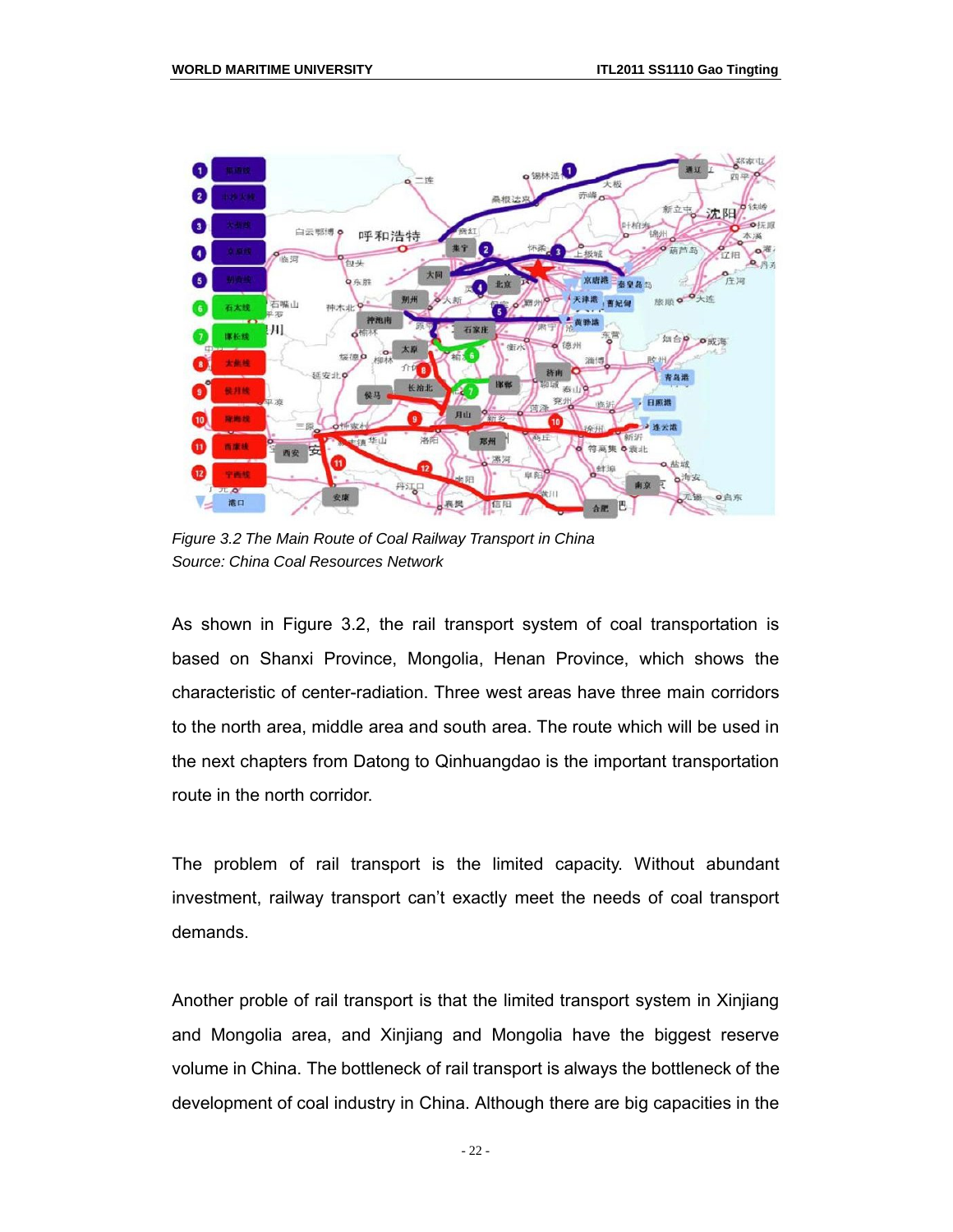market, but for coal transport, the capacities is still not enough.

In the whole system of rail transport, the railway mileage can't suit the development of size, population and economic in China. With the rapid development of social economic, the demand for rail transportation is continuous increasing.

Due to the high cost and freight rate, the rail transport still has its superiority. In theory, road coal transportation only suits short distance transport within a region. Nowadays, the freight rate of rail transport is about 0.1 yuan per ton-km. With a distance of 500 km, the freight rate is about 50 yuan per ton. But with the same distance, the freight rate of road transportation is almost 1.2 yuan per ton-km, which means the lowest rate is 600 yuan per ton. The difference is nearly 550 yuan per ton. Thus, the coal transportation carrier may take railway transport into first account. However, the capacity of rail transport is limited. The road transport is necessary for the coal transport.

Actually, road transport as an important supplement of rail and water transport can be seen in many coal production bases and transshipment port hinterland.

During the three years from 2008 to 2010, the capacity of rail transport from west to east has the increased volume to 102 billion, 127 billion and 97 billion. And the output of coal is increased 150 billion every year, which seems as a big presure for rail transport. But for road transport, it may be a big opportunity.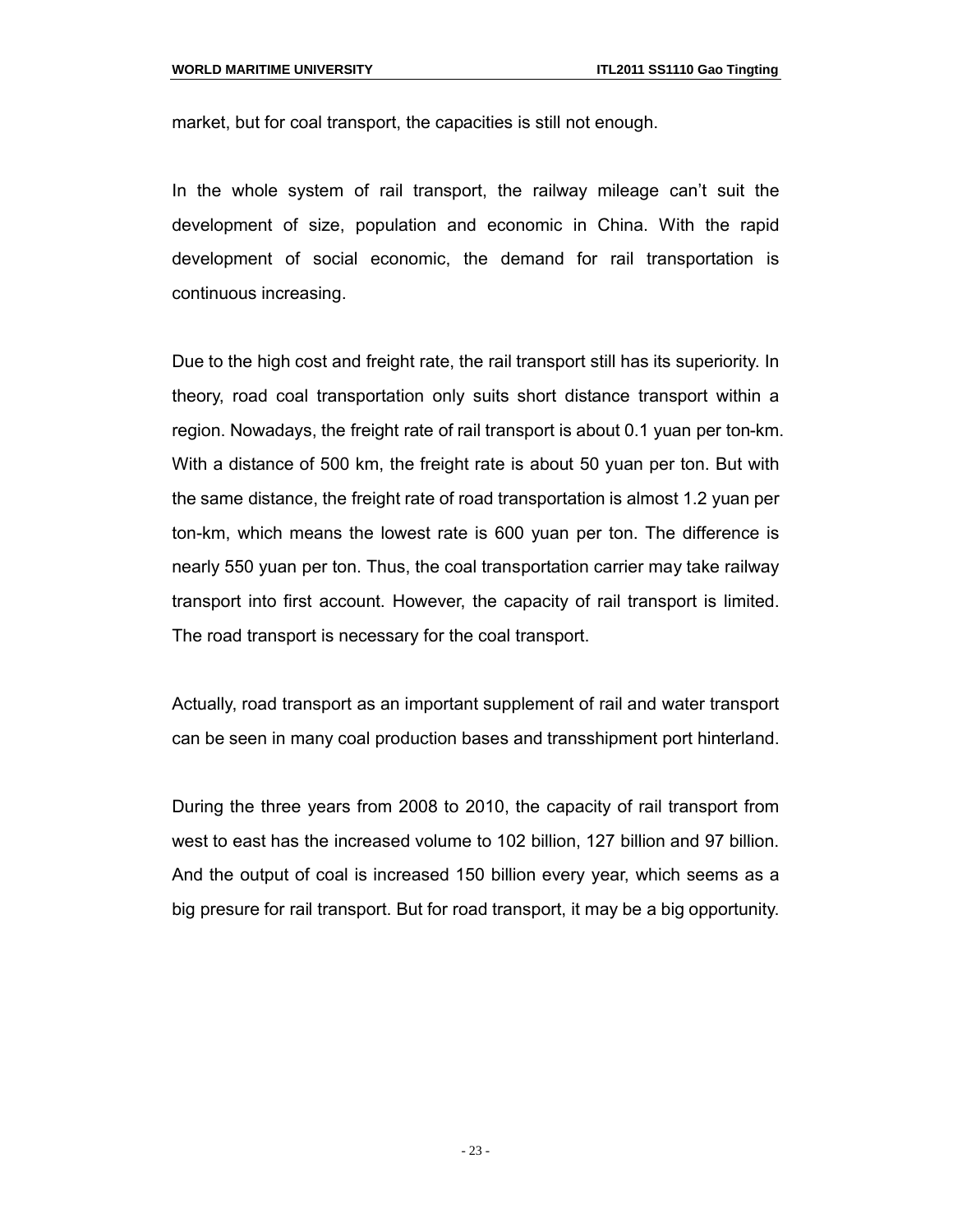

*Figure 3.3 The Water Transport Network of Coal Transport in China Source: Chinese Coal Resource Network*

Figure 3.3 shows the water transport network of coal transport in China. In the coastal ports of China, there are seven main ports in the north area for coal transportation. The throughputs of these seven ports are accounted for 97.78% of total national foreign trade shipments and for 82.30% of total domestic trade shipments. And Qinhuangdao Port, Tianjin Port, Huanghua Port and Jingtang Port are the four biggest coal transportation ports. The coal output from Shanxi Province and Mongolia is transported through Tianjin Port and Qinhuangdao Port and the coal output from Shanxi Province is transported through Tianjin Port and Huanghua Port. Also, the coal from Shandong Province is transported through Rizhao Port.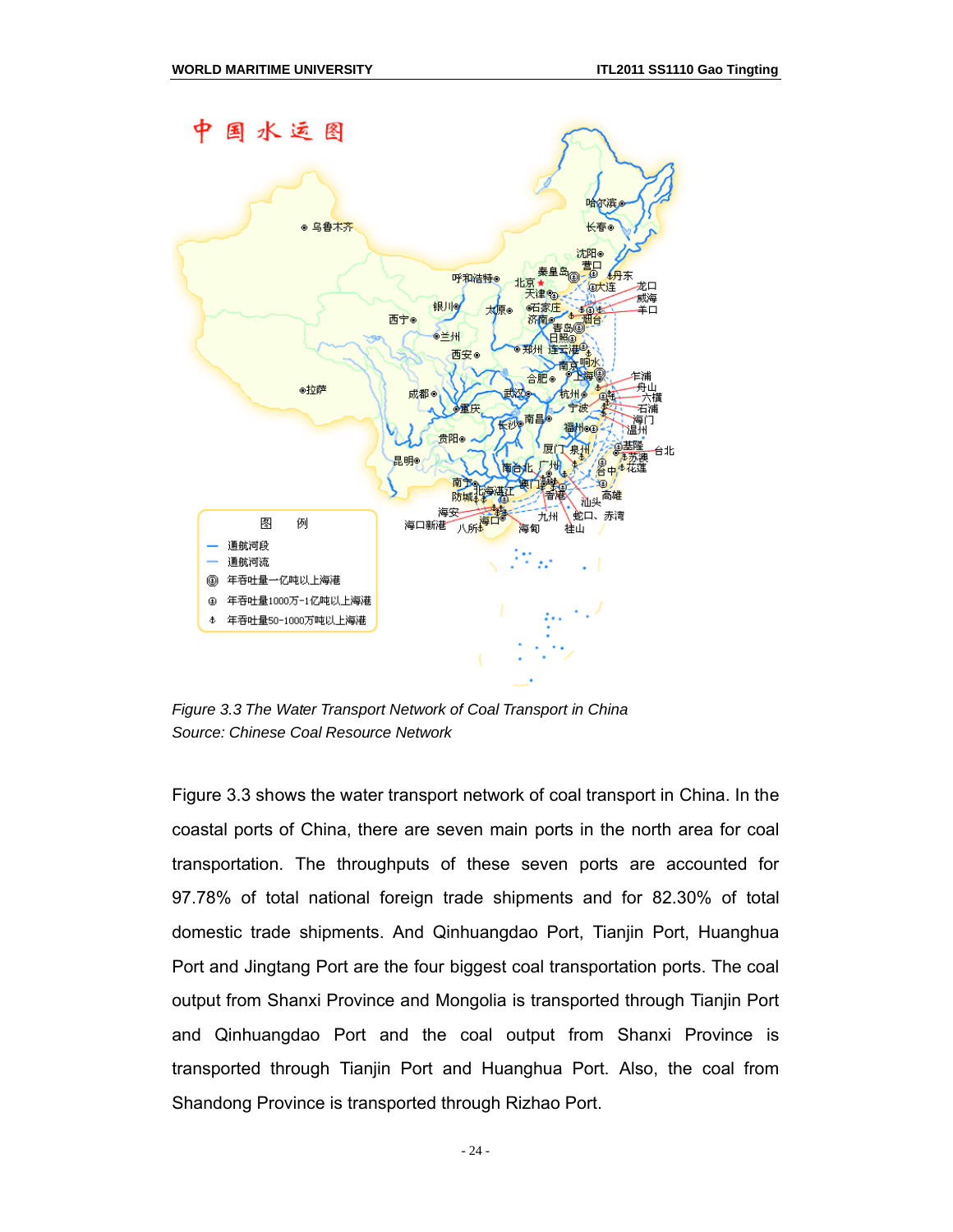For the discharging areas, Zhejiang Province is mainly discharging the coal transported from Qinhuangdao Port and Tianjin Port, while Fujian Province is mainly discharging the coal from Qinhuangdao Port, Tianjin Port and Huanghua Port.

Rail-water transport is the key method for the coal transported from north to south. Which means the water transport is as important as rail transport in the whole coal transportation system. Since the development of water capacity and port construction, the water transport has become more marketization. According the statistics by one company, the construction of berths with 50,000-100,000-ton capacity has been accounted for 63% in the total berths of coal loading ports. With the diversification investment and large-scale fleet, water transport may play a more important role in coal transportation than rail mode.

However, the modern logistics system and distribution center is key strategy for the development of coal transportation. That is to say how about the further capacity configuration and optimization is what our country needs to consider.

#### **3.2 The influencing factor of coal transportation cost**

In transport organizations, the expense used in the transportation business processes is called transportation cost, which includes the employee's salary, materials like office supplies, fuel, electric power and depreciation expenses of the fixed assets and administration expenses for different services.

The transportation cost is a very important index which can provide an integrated view of the whole transport process. It can thoroughly reflect the level of operation control and the technique in a transportation company.

- 25 -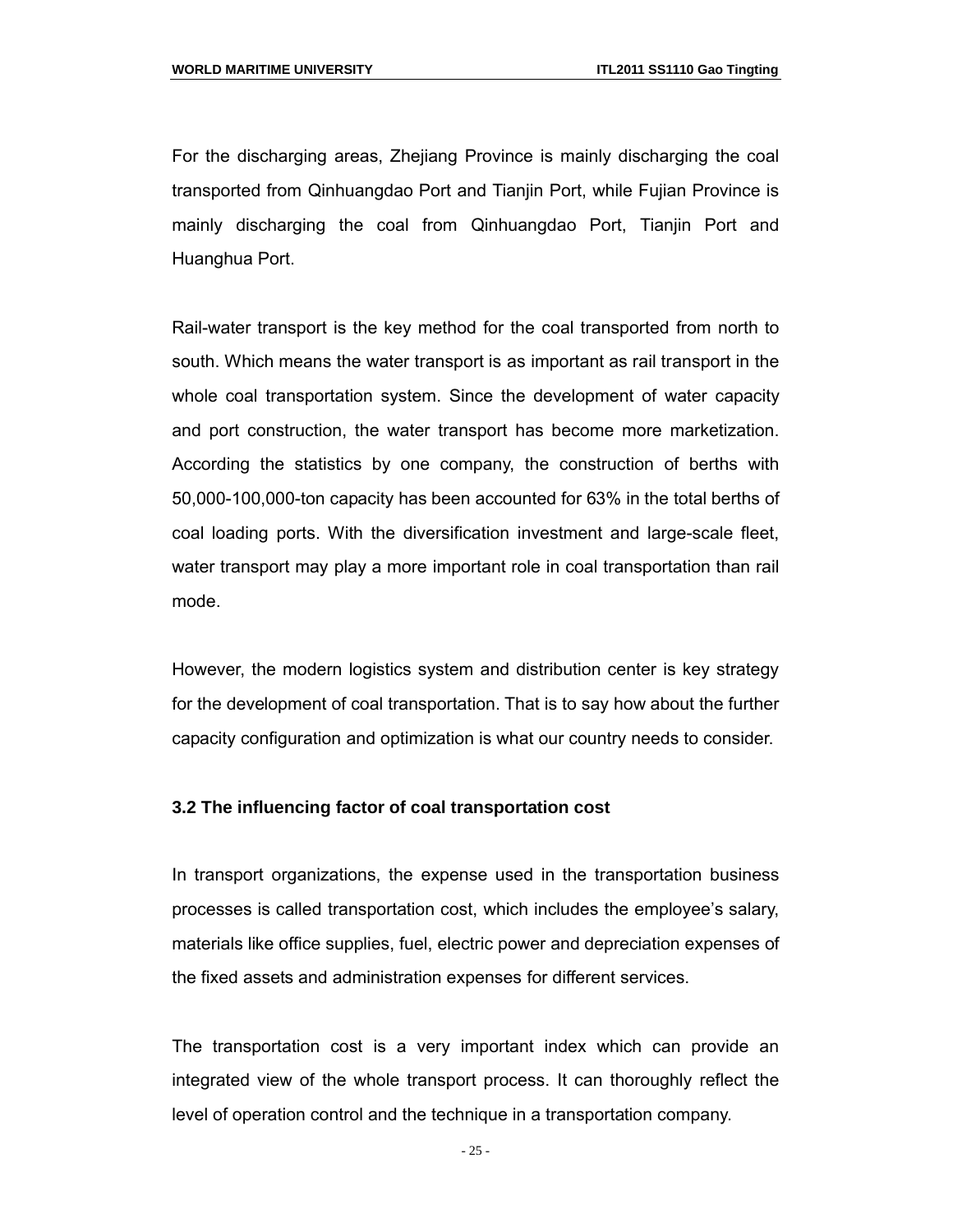In practice, there are various kinds of transportation expenses. In this dissertation, I will classify each transportation expenses and try to find out the proportion of them in the transportation costs. Also I will analysis the structure of all costs involved in a transportation process.

Based on the cost elements, the transportation cost can be divided into six sorts: salary, material, fuel, electric power, depreciation and others. Salary is the fixed and regular (usually be paid monthly) payment to the employees. The material cost is the expense of things used in transportation process. Fuel cost is the expense of fuel consumption used for vehicle's operation. The cost for electric power is mainly occurred in rail transportation. Depreciation is the decrease in value of an asset due to obsolescence or use. Others include welfare, expense for business trips, rent, payments for accidents and so on.

Also, some external factors will affect the level of transportation cost, like congestion, pollution, or accident. Congestion cost is the expense occurred by the loss of time, the wear of machine and the fuel consume of the vehicle. And also it will influence the environment condition. The cost of pollution is the expense that occurs by the pollution like  $CO<sub>2</sub>$ . Because of the pollution, the global environment becomes worse. For the short term, harmful gas makes the air pollution. But for a long term, gas pollution will lead to air breakup. Accident cost is the economic loss which due to the accident and the part could be profit if the accident was not happened.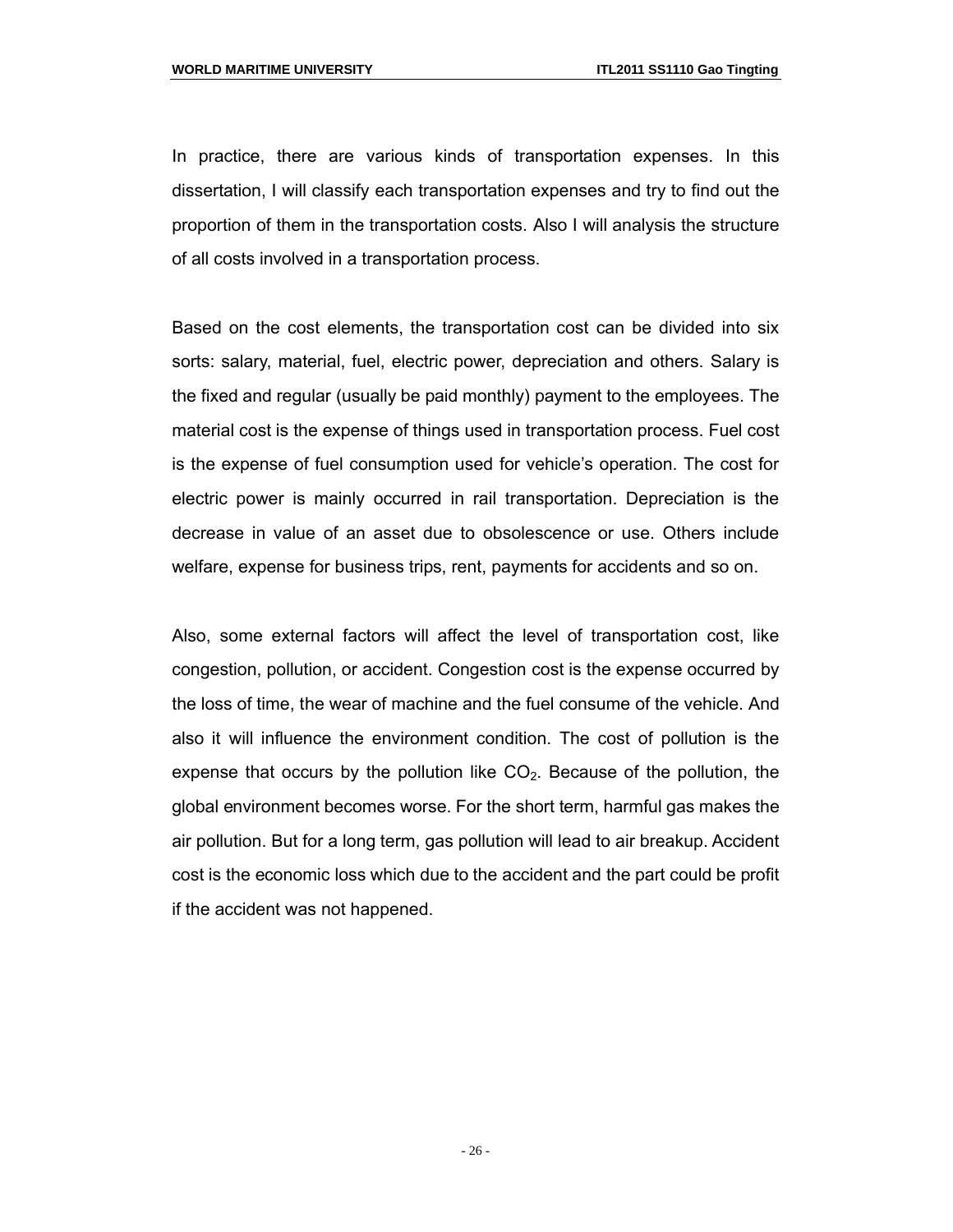

*Figure 3.4 Congestion Cost*

In this figure, AC is the average cost under a level of transportation flow and MC is the marginal cost when the number of vehicle is increased. Thus,  $F_0$  is the optimal level of flow, while  $F_a$  is the real level of flow. Then we know that area of CBA is the increased cost due to the congestion.

## **3.3 The Route Choices and Data Collection from Datong to WH Power Station**

The coal transportation market is mainly thermal coal transportation in coastal area of China. The shipment route is often from northern ports to southern electric power plant. Sometimes the power plant will use railway to transship its coal resources after shipping from northern ports. We know the cost of multimodal transport will be cheaper than one-way transportation. So in this chapter, one real case will be studied to analyze the multimodal transportation cost.

Actually, the shipping market is facing an over-capacity situation. All shipping companies want to occupy a key position in the market. So through multimodal transport to control and reduce the cost is very important.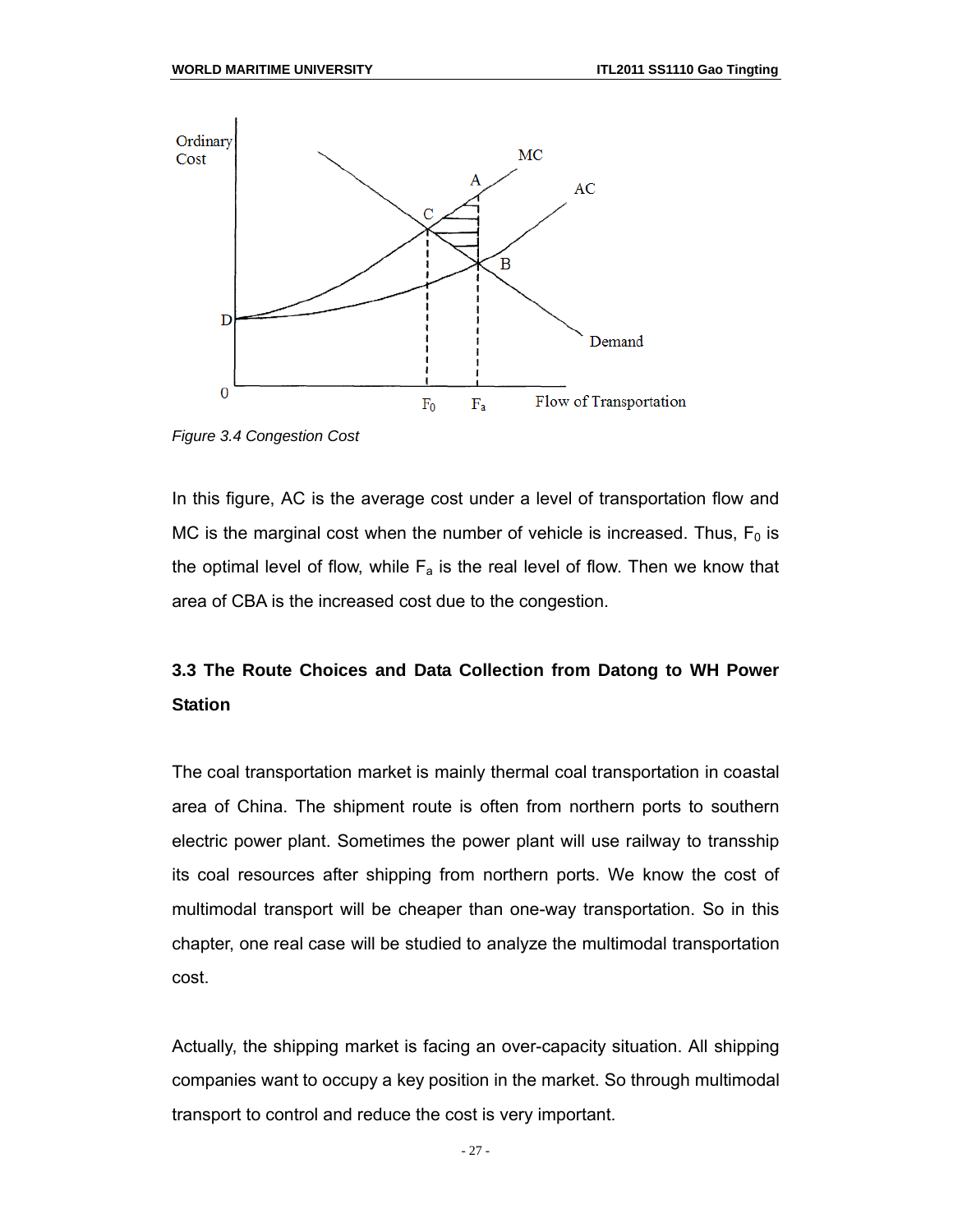Here I will present the movement of coal transportation from Datong to WH Power Station. Actually, there are many corridors available for coal transportation between Datong and WH Power Station. In this dissertation, four alternative routes will be analyzed (Table 5.1).

| Route | Origin | Mode 1<br>Mode 2    |                     | Mode 3 | Destination     |
|-------|--------|---------------------|---------------------|--------|-----------------|
|       |        | Rail to Shanghai    | Road                |        |                 |
| 2     |        | Rail to Shanghai    | Sea                 |        | <b>WH Power</b> |
| 3     | Datong | Rail to Qinhuangdao | Sea to Zhangjiagang | Road   | Station         |
|       |        | Rail to Tianjin     | Sea to Lianyungang  | Road   |                 |

*Table 3.1 Alternative Routes for coal transportation*

All the distance data showed in the next chapters are collected by measuring on the electronic map. And the freight rate information is collected by a company which operates the transportation of coal from the loading places to the power stations.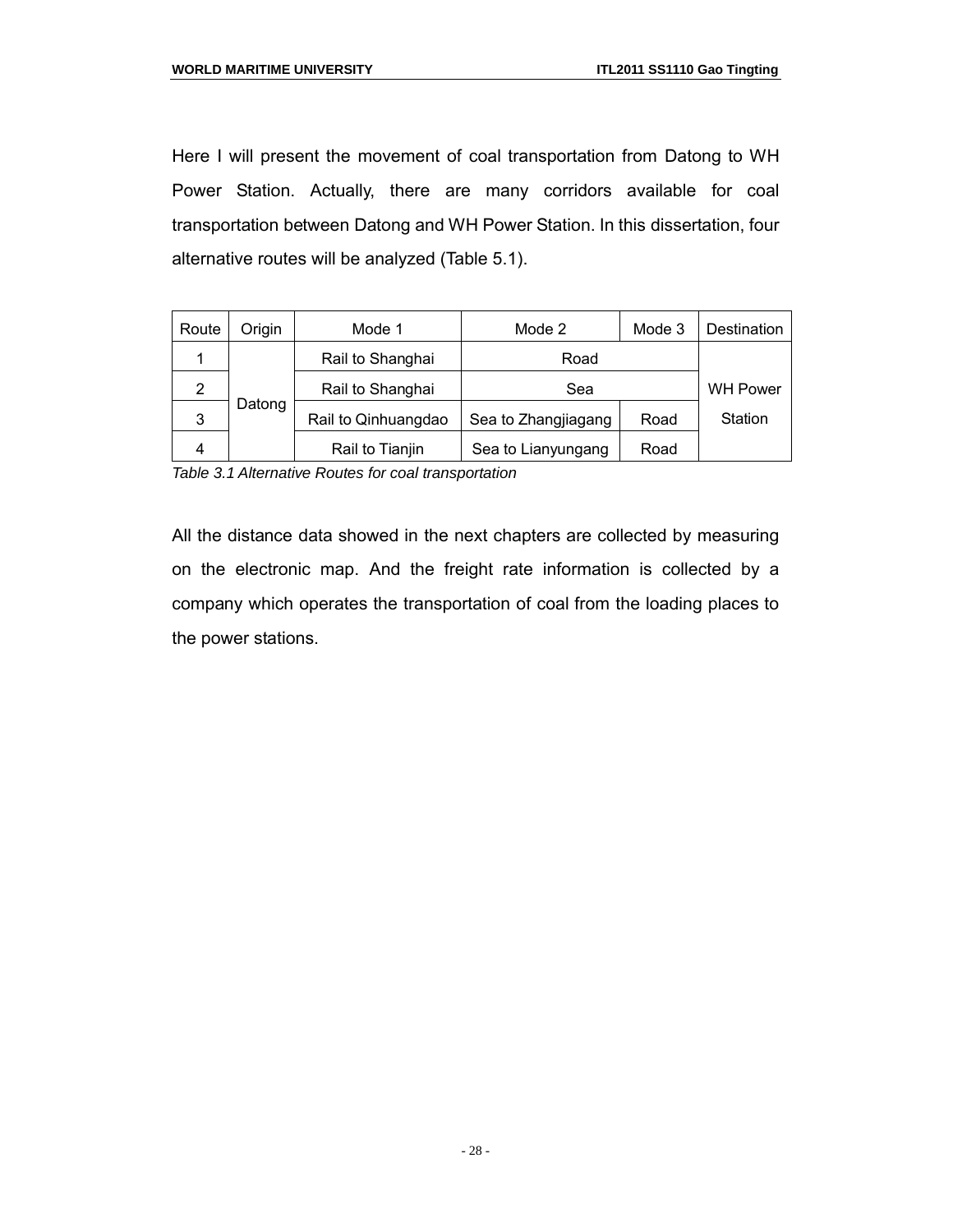#### **Chapter 4 Building of Multimodal Transport Cost Model of Coal Transport**

#### **4.1 Cost Components**

Based on the proportion of each kind of cost in total cost, there are two categories of costs will be mainly used in this dissertation.

One is internal cost, which includes transportation cost, time cost, and handling cost.

Transportation cost = Frequency of transportation  $\times$  Unit transportation cost

 $=$  [ ( Demand volume / Capacity utilization rate )  $\times$  Net

weight  $\rightarrow$  Unit transportation cost

Time cost = Times needed for transport  $\times$  Total transportation time  $\times$  Unit time cost for one transport process

Handling cost = Times needed for cargo handling  $\times$  Average handling cost for one transport process

The other is external cost, which is related to accident, pollution and other factors.

- External cost = Frequency of transportation  $\times$  Unit external cost of transportation
	- $=$  [ ( Demand volume / Capacity utilization rate )  $\times$  Net weight ]

 $\times$  Unit external cost of transportation

#### **4.2 Modes of Multimodal Transport**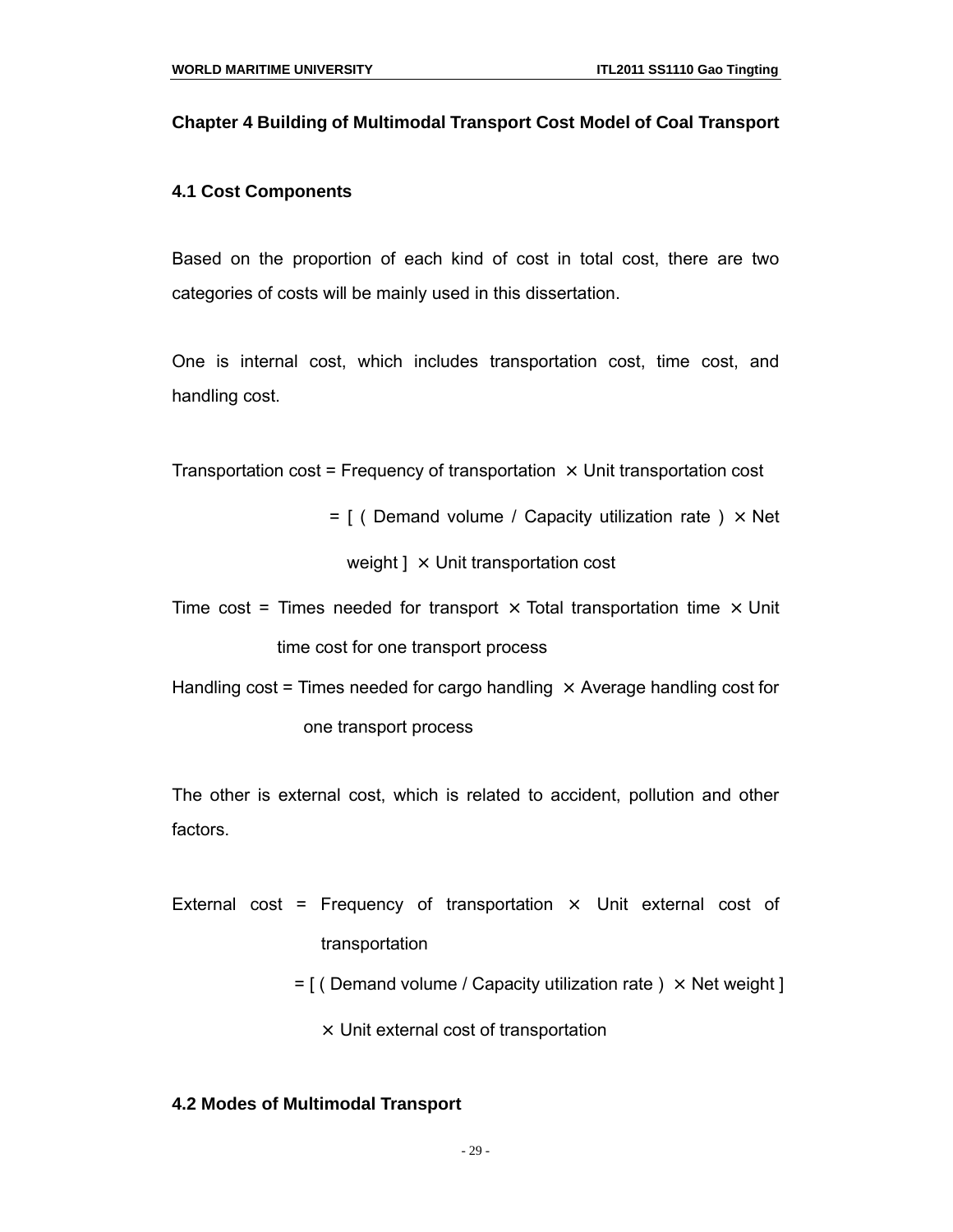There are five modes mentioned in Chapter two. Due to the high cost of air transportation and this dissertation is mainly discussing the coal transportation, the mode of air will not being studied in this dissertation.

In practice, coal is mainly transported by bulk carriers, rail and road. Because the coal resource in northern area of China is rich, the coastal coal transportation flow is from north to south of China and the waterway transportation is first choice for coastal coal transportation. For the inland coal transportation flow, the railroad transport mode is the first choice for the coal resource transported from west to east of China.

The characteristics of railway transportation are large capacity, long distance, and low price, which can meet the demand of coal transport with a large volume and long route in China. Also, railway transport can further expand to the hinterland. The criss-cross of railway transportation network offers the condition for coal to transport by railway.

Road transport has a wide-distribution, few-transit-links and flexible characteristic. It can achieve the advantage of 'door-to-door' transport. However, road transport has its limitation, such as small traffic capacity, consumption of energy and high cost. So road transportation is generally suitable for short-distance transport within the region, such as the internal transport stations and ports.

Water transport of coal includes sea and river transport. Main seven northern ports in China are Qinhuangdao Port, Jingtang Port, Tianjin Port, Huanghua Port, Qingdao Port, Rizhao Port and Lianyungang Port. And ports of Nanjing, Hong Kong, Wuhan, Wuhu, Zhicheng, Jiujiang are also big coal ports in the region of Yangtze River. Ports for coal unloading are ports of Shanghai,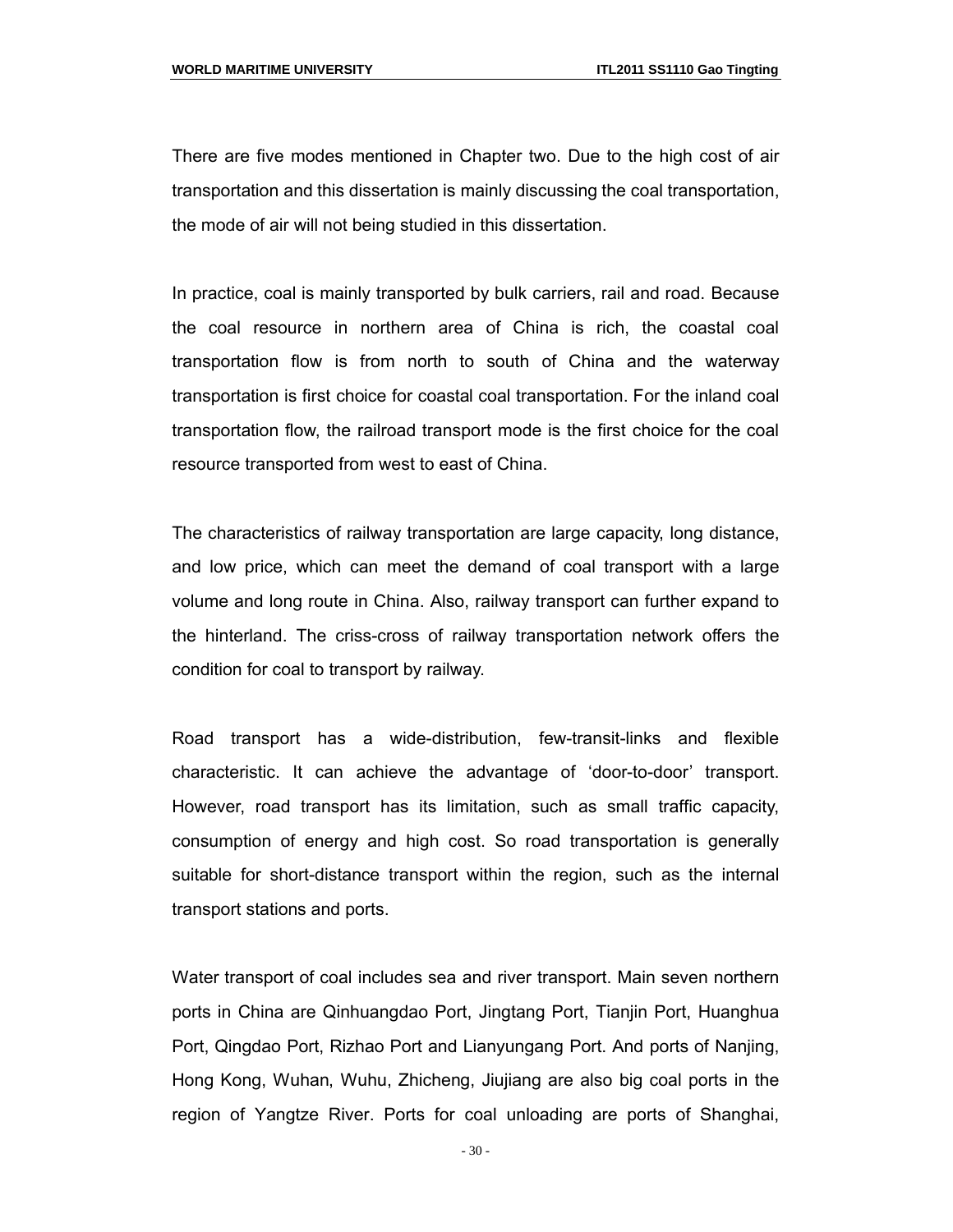Ningbo, Guangzhou, Nantong, Zhenjiang, Hangzhou, and Ma'anshan. Qinhuangdao Port, Tianjin Port and Huanghua Port are the most important ports for coal to transport and in southeast region; almost 60% of coal for electric power is loaded in these three ports. Seven Northern Ports have their rail or road links, such as rail route from Datong to Qinhuangdao.

Research, design, equipment manufacturing and construction of pipeline transport have begun in China. The length of one pipeline in Shanxi province is 104km and diameter is 229mm, which has the capacity of 2 million tons annually.

#### **4.3 Formulas of the Concept Cost Model**

Beresford Cost Model analyses the data through figure. By this kind of image method, it can offer an easy understanding about the cost level of multimodal transport. But when the data does not have a big difference, then use image can't offer an accurate analysis.

In this part of the dissertation, I will offer a concept model which is based on the Beresford Cost Model about multimodal transportation cost.

During the cargo assembling or disassembling stage,

 $Q_k$ : the total quantity of demand

- $M_k$ : the net weight of the vehicle
- $\lambda_{k}$ : the utilization rate of capacity

 $f_k$ : the frequency of transport in K area, which is in direct proportion to  $Q_k$  and varies inversely with the  $M_k$  and  $\lambda_k$ .

 $d_{k1}$ : the distance from the original place to the first load/unload place  $C_{ok}(d_{k1})$ : unit transportation cost which indicates the cost every vehicle finish one transportation process.

- 31 -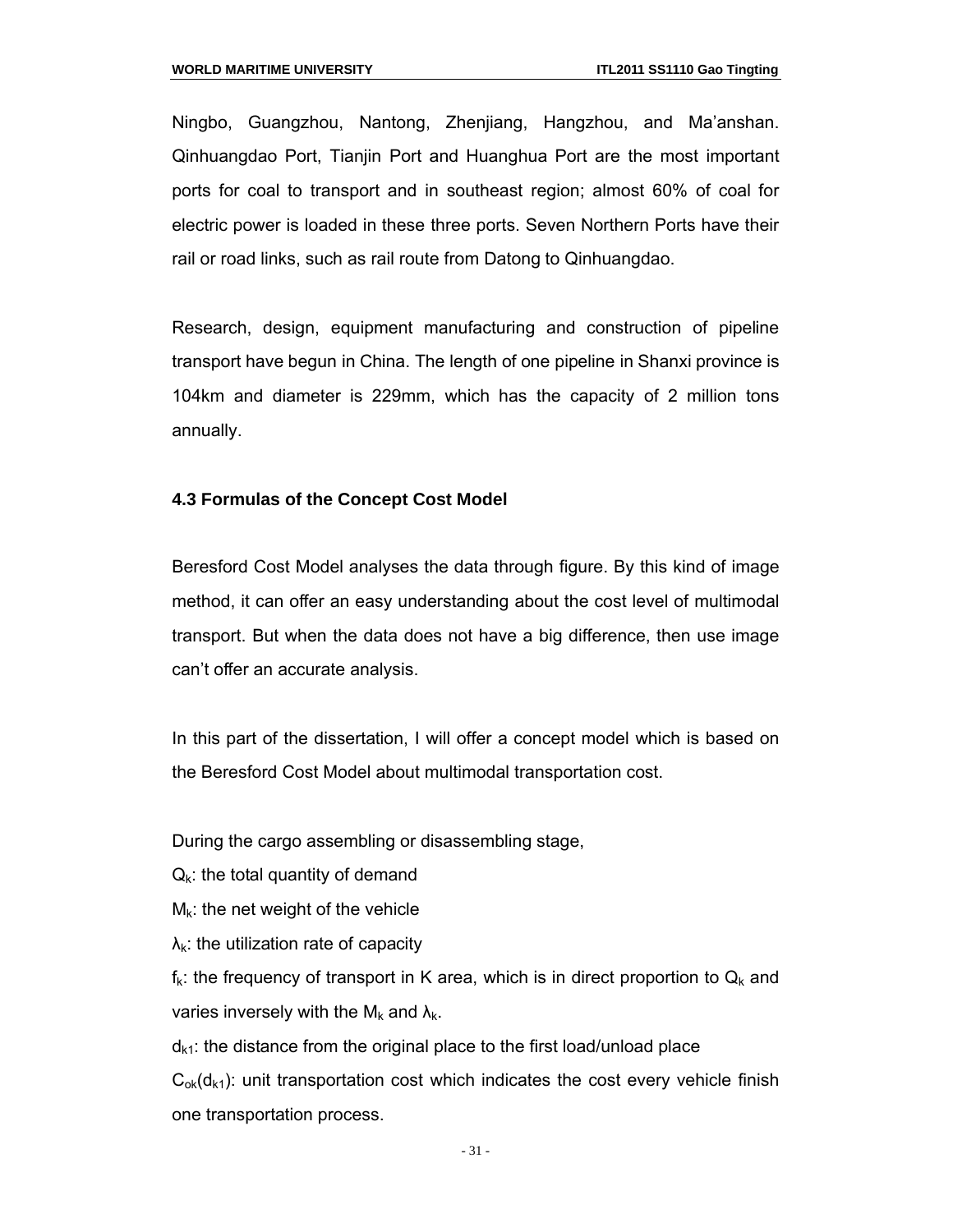- $\delta_{k}$ : the average distance during the continuous process
- $d_{k2}$ : the distance from the last load/unload place to the joint station
- During the stage of transportation between joint stations,
- Q: the total quantity of shipments
- f: the frequency of shipment
- ci: the internal cost
- c<sub>e</sub>: the external cost
- w: the deadweight of vehicle
- $d_{is}$ : the distance between joint stations
- $\alpha_1$ : unit time cost of loading/discharging in the joint stations
- $\alpha_2$ : unit time cost of transportation between joint stations

Thus, the formula are as following:

Assembling or disassembling stage:

 $C_{tr} = (Q_k / \lambda_k M_k) C_{ok}(d_k)$ , which is the internal transportation cost.

 $C_{ti} = Q_k \cdot \alpha_k \cdot t_k$ , which is the time cost.

 $C_1 = Q_k \cdot t_k \cdot c$ , which is the loading/discharging cost.

 $C_e = (Q_k/\lambda_k M_k)c_e(d_k)$ , which is the external cost.

$$
C_{c} = C_{tr} + C_{ti} + C_{l} + C_{e}
$$

Stage of transportation between joint stations:

$$
C_{tr} = (c_i(QT(\alpha_1 + \alpha_2)/c_i + c_e)/2)^{0.5}
$$
  
\n
$$
C_{ti} = (QT(c_i + c_e)/(\alpha_1 + \alpha_2))/2^{0.5} + Q\alpha(d_{js}/v + D)
$$
  
\n
$$
C_i = Q \cdot c
$$
  
\n
$$
C_e = Q \cdot c_e + c_e((QT(\alpha_1 + \alpha_2)/c_i + c_e)/2)^{0.5}
$$
  
\n
$$
C_c = C_{tr} + C_{ti} + C_l + C_e
$$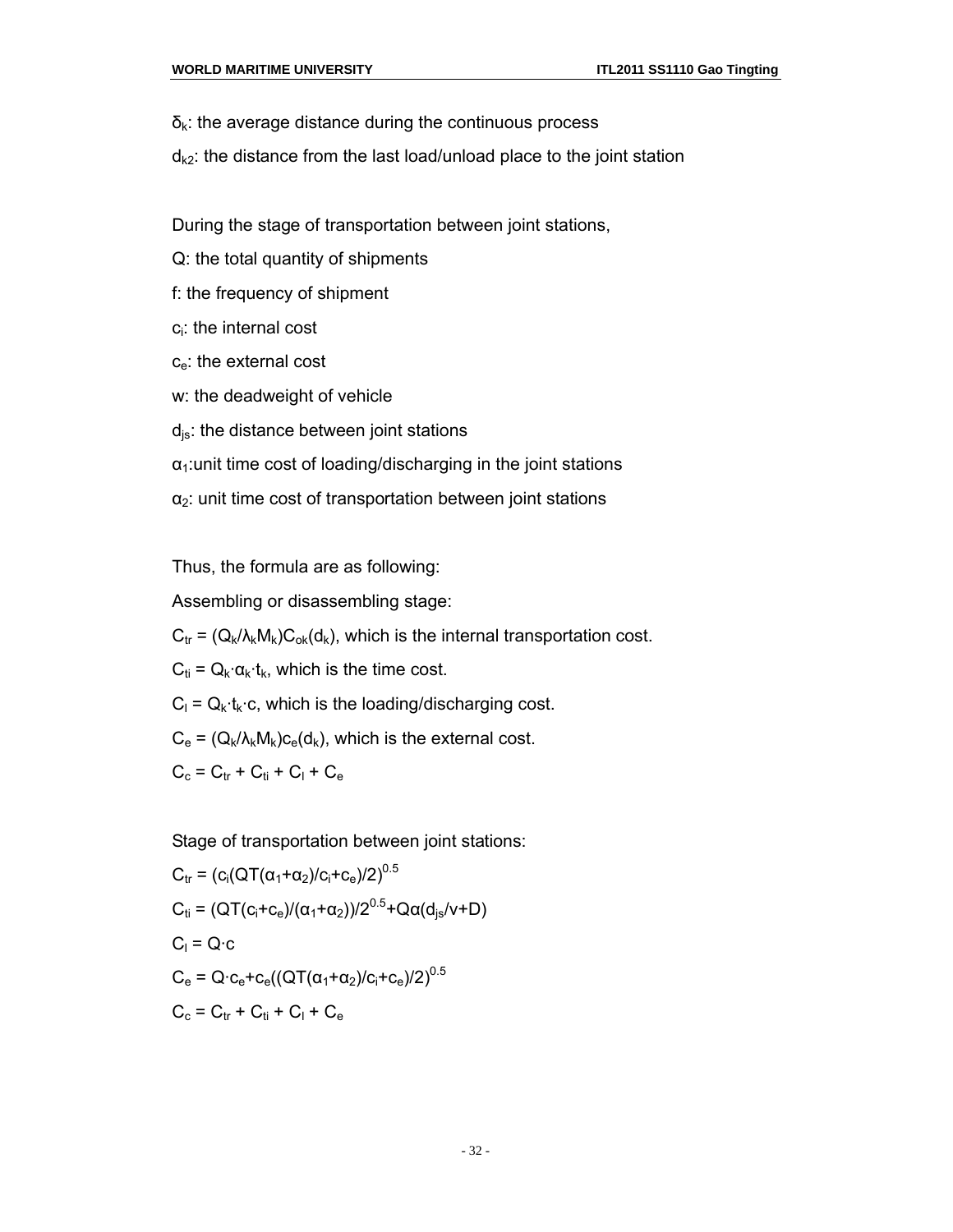## **Chapter 5 Cost Comparison of Four Coal Multimodal Transport Routes form Datong to WH Power Station**

#### **5.1 Route 1 – Datong – Shanghai – WH Power Station (Rail – Road)**

For simple calculation, the external costs and the time costs in four routes are converted into the freight rate.

| <b>Step</b>                                                                                                                                                                                  | Leg                                                                           | Mode | <b>Transit Time</b>      | <b>Distance</b><br>(km) | <b>Freight Rate</b><br>(Yuan/ton) |  |  |
|----------------------------------------------------------------------------------------------------------------------------------------------------------------------------------------------|-------------------------------------------------------------------------------|------|--------------------------|-------------------------|-----------------------------------|--|--|
| 1                                                                                                                                                                                            | Datong - Shanghai                                                             | Rail | 15 hours                 | 1,771                   | 204.2                             |  |  |
|                                                                                                                                                                                              | Handling at Shanghai<br><b>Railway Station</b>                                |      | 1 hour per 2,000<br>tons |                         | 3.0                               |  |  |
| 2                                                                                                                                                                                            | WH.<br>Shanghai<br>6 hours<br>341.6<br>119.56<br>Road<br><b>Power Station</b> |      |                          |                         |                                   |  |  |
| Notes: Different modes have different capacity. In this table, the transit time is only the time used for<br>one transport process by unit vehicle of transportation, not the whole process. |                                                                               |      |                          |                         |                                   |  |  |

*Table 5.1 Distance, Freight Rate, and Transit time of Route 1*

Rail transport accounts for about 60% of the total coal transport in China, with the sea transport for about 30% and the road transport for about 10%.

Assume one truck can load 60 tons and each railway has 50 trucks, then one railway trip's capacity is 3,000 tons. As the data shows in Table 5.2, the total cost for rail transportation is calculated as following:

 $204.2 \times 3,000 = 612,600$  Yuan.

The biggest difference between rail transport and road transport is the capacity. We know that railway transport can carry a big volume, but the road transport can only carry a small volume. Each train can carry 3,000 tons and each truck can only carry 20 tons. So in Route 1, after the coal is transported from Datong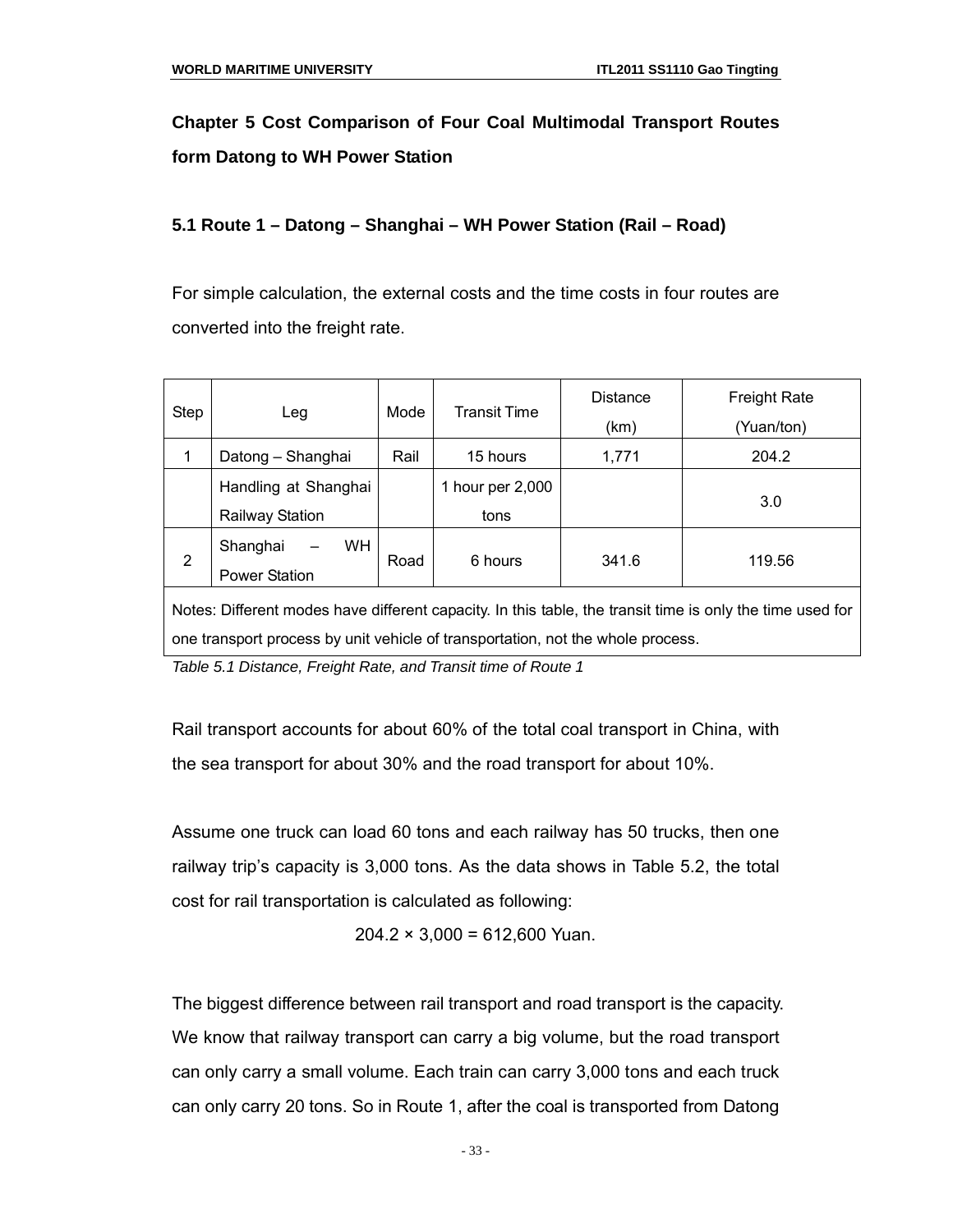to Shanghai by train, it needs to be distributed into small quantities for truck. Thus the handling cost exists. For easy calculation, the unit handling cost equals to 3.0 Yuan per ton as freight rate. So the handling cost for 3,000 tons of coal is calculated as following:

$$
3.0 \times 3,000 = 9,000
$$
 Yuan

Generally speaking, a road transport fleet is about 10 to 20 trucks. In this case study, one road transport fleet has 15 trucks. According to the 20-ton capacity of one truck, the frequency of road transportation is 10 times. The transport cost for road transport is calculated as following:



 $119.56 \times 3,000 = 358,680$  Yuan

## **5.2 Route 2 – Datong – Shanghai – WH Power Station (Rail – Sea)**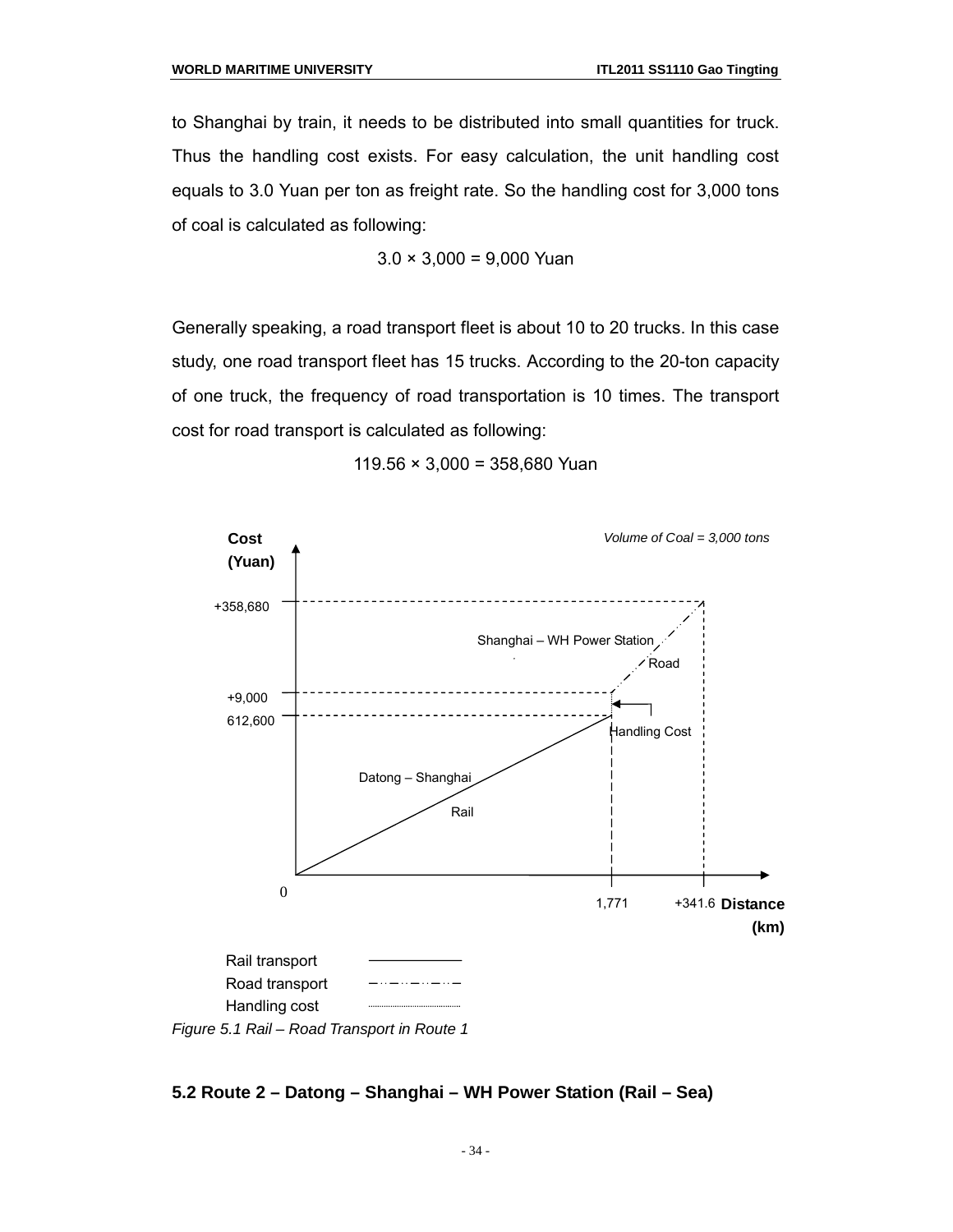| Step                                                                                                                                                                                         | Leg                                                                  | Mode | <b>Transit Time</b>      | <b>Distance</b><br>(km) | <b>Freight Rate</b><br>(Yuan/ton) |
|----------------------------------------------------------------------------------------------------------------------------------------------------------------------------------------------|----------------------------------------------------------------------|------|--------------------------|-------------------------|-----------------------------------|
| $\mathbf 1$                                                                                                                                                                                  | Datong – Shanghai                                                    | Rail | 15 hours                 | 1,771                   | 204.2                             |
|                                                                                                                                                                                              | Handling at Shanghai<br><b>Railway Station</b>                       |      | 1 hour per 2,000<br>tons |                         | 3.0                               |
| $\overline{2}$                                                                                                                                                                               | Transfer from Shanghai<br>Railway Station to Coal<br><b>Terminal</b> | Road | 2 hours                  | 50                      | 50                                |
|                                                                                                                                                                                              | Handling at Shanghai<br>Coal Terminal                                |      | 1 hour per 2,000<br>tons |                         | 3.0                               |
| 3                                                                                                                                                                                            | Shanghai - WH Power<br>Station                                       | Sea  | 20.2 hours               | 448.184<br>(242 nm)     | 35                                |
| Notes: Different modes have different capacity. In this table, the transit time is only the time<br>used for one transport process by unit vehicle of transportation, not the whole process. |                                                                      |      |                          |                         |                                   |

The italic number is the presumptive number.

*Table 5.2 Distance, Freight Rate, and Transit time of Route 2*

First step in Route 2 is the same situation as in Route 1. However, we know that road capacity is small. Here sea transport is chosen to be the final step. The reason for this choice is that sea transport has the characteristic that capacity is big and the unit cost is low. And for coal transportation, time factor is not very important. So sea transport is always the first choice for power station to choose.

But due to the draft limitation in waterway of Yangtze River and the bridge height limitation of Nanjin Bridge, the vessel type for coal transportation to WH Power Station can only be the Handysize with 10,000 DWT or 20,000 DWT. So in Route 2, the volume of coal is assumed to be 9,000 tons.

Another situation is that direct transfer from rail transport to sea transport can't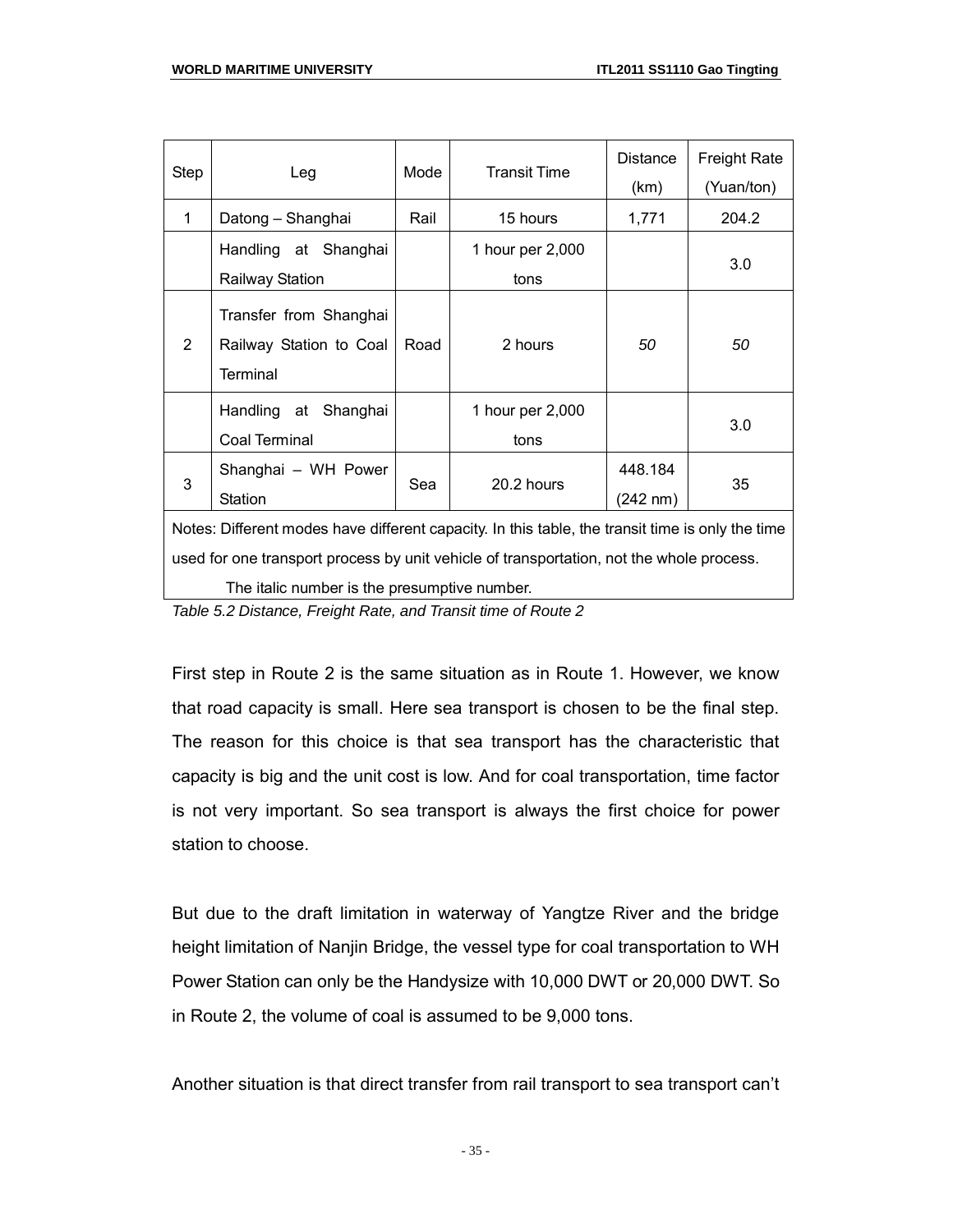realize in this route. Thus, short road transportation has to be used from Shanghai Railway Station to Shanghai Coal terminal. Considering the transportation circumstance, external cost and time cost, the freight rate for road transport is assumed as 50 Yuan per ton. Then the total cost for road transportation is calculated as following:

 $50 \times 9,000 = 450,000$  Yuan

And total cost for rail transportation is calculated as following:

 $204.2 \times 9,000 = 1,837,800$  Yuan.

The final step in Route 2 is sea transport. The distance between Shanghai and WH Power Station is about 242 nm, which equals to 448.184 km. The freight rate is 35 Yuan per ton. Then the total cost for sea transportation is calculated as following:

 $35 \times 9,000 = 315,000$  Yuan

In Route 2, the unit handling cost equals to 3.0 Yuan per ton. So the handling cost of Shanghai Railway Station and Shanghai Coal Terminal is calculated as following:

> $3.0 \times 9,000 = 27,000$  Yuan  $27,000 \times 2 = 54,000$  Yuan

> > - 36 -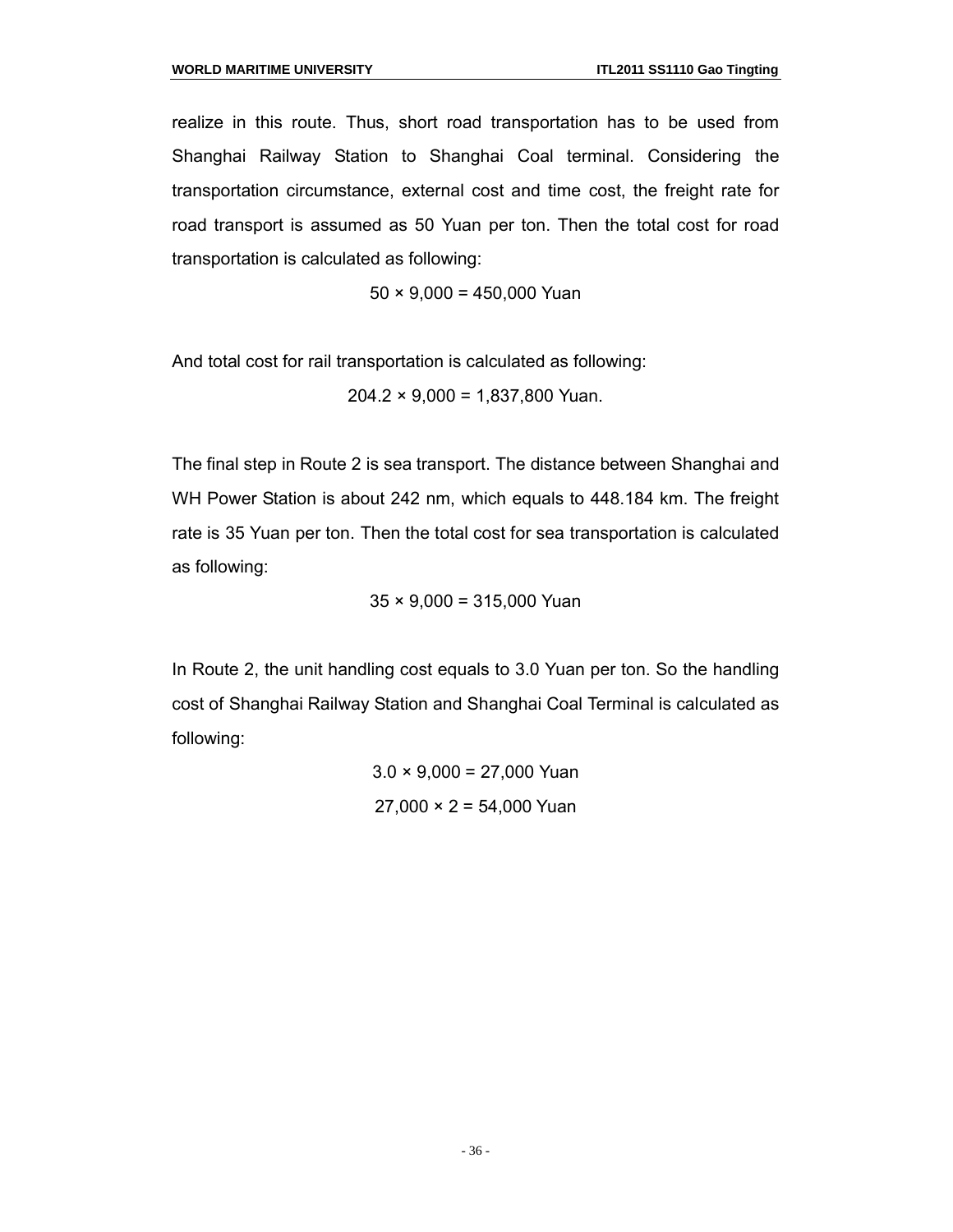

### **5.3 Route 3 – Datong – Qinhuangdao – Zhangjiagang – WH Power Station**

| (Rail – Sea – Road) |  |
|---------------------|--|
|---------------------|--|

| <b>Step</b>                                                                                      | Leg                    | Mode | <b>Transit Time</b>  | <b>Distance</b><br>(km)        | <b>Freight Rate</b><br>(Yuan/ton) |
|--------------------------------------------------------------------------------------------------|------------------------|------|----------------------|--------------------------------|-----------------------------------|
| 1                                                                                                | Datong - QHD           | Rail | 6 hours              | 644                            | 86.6                              |
|                                                                                                  | Handling at QHD        |      | 1 hour per 2000 tons |                                | 3.0                               |
| $\overline{2}$                                                                                   | $QHD - ZJG$            | Sea  | 73.2 hours           | 1623.056<br>$(878 \text{ nm})$ | 55                                |
|                                                                                                  | Handling at ZJG        |      | 1 hour per 2000 tons |                                | 3.0                               |
| 3                                                                                                | ZJG - WH Power Station | Road | 5.5 hours            | 313.32                         | 109.7                             |
| Notes: Different modes have different capacity. In this table, the transit time is only the time |                        |      |                      |                                |                                   |
| used for one transport process by unit vehicle of transportation, not the whole process.         |                        |      |                      |                                |                                   |
| Toble 5.3 Distance Ereight Date and Trappit time of Doute 3                                      |                        |      |                      |                                |                                   |

*Table 5.3 Distance, Freight Rate, and Transit time of Route 3*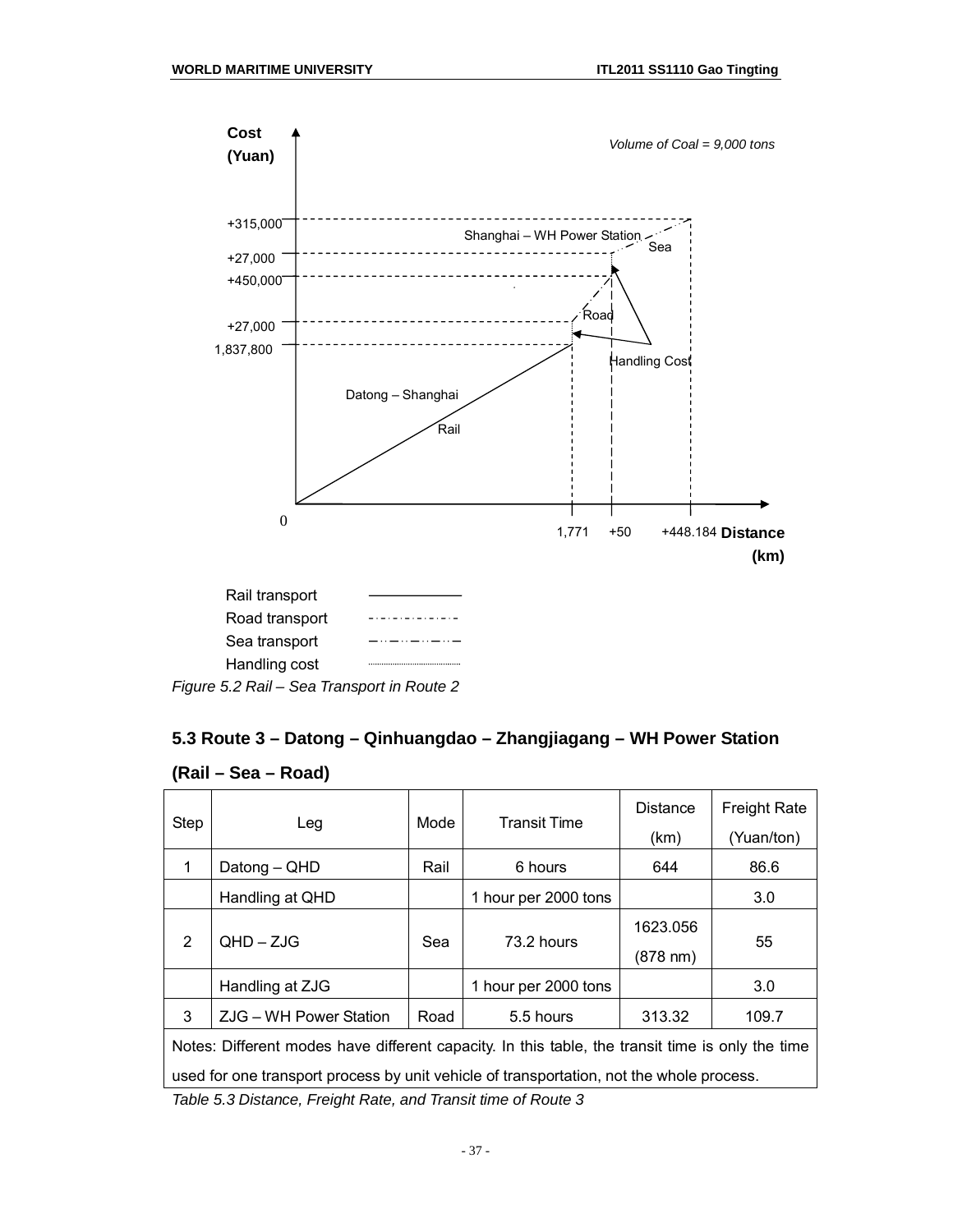As mentioned before, rail transport accounts for about 60% of the total coal transport in China. And the railway network in China has eight vertical routes and eight horizontal routes. It covers the whole land of China. In the coal transportation, railway line from Datong to Qinhuangdao is the famous one.

The distance between Datong and Qinhuangdao is only one-third of the distance between Datong and Shanghai. Meanwhile, the unit cost for transportation in this route is lower than in Route 1. The freight rate is 86.6 Yuan per ton. Considering that the sea transportation between Qinhuangdao and Zhangjiagang has no draft limitation, Handysize vessels with 40,000 DWT or 50,000 DWT are chosen in Route 3. Then the volume of coal transport is assumed as 45,000 tons.

Thus we can calculate the following costs:

Cost for rail transportation:  $86.6 \times 45,000 = 3,897,000$  Yuan Cost for sea transportation:  $55 \times 45,000 = 2,475,000$  Yuan Cost for road transportation:  $109.7 \times 45,000 = 4,936,500$  Yuan

In Route 3, the handling cost expended between two modes is calculated as following:

 $3.0 \times 45,000 = 135,000$  Yuan

And the total handling cost is 270,000 Yuan.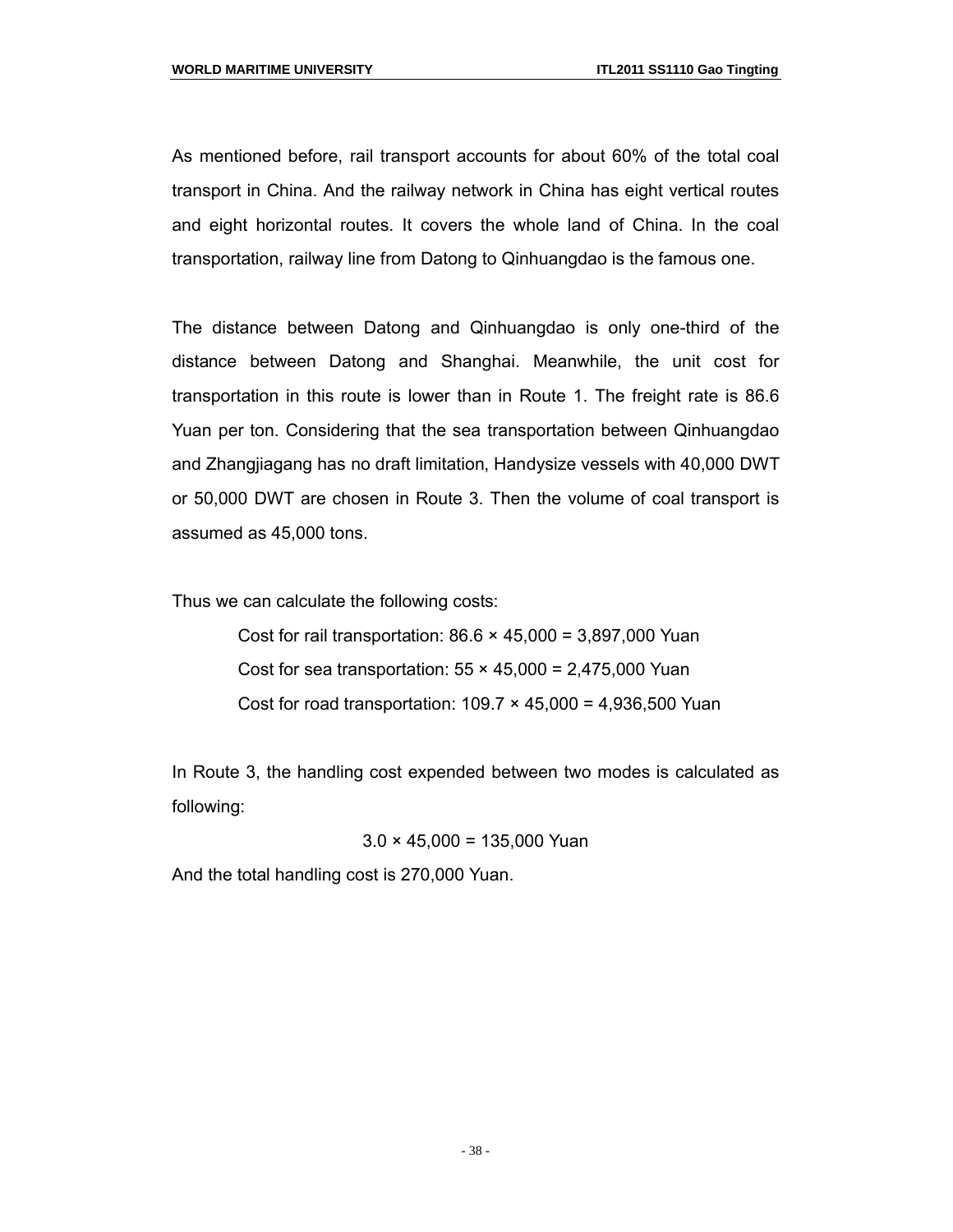

### **5.4 Route 4 – Datong – Tianjin – Lianyungang – WH Power Station (Rail –**

#### **Sea – Road)**

| Step                                                                                             | Leg                               | Mode | <b>Transit Time</b>  | <b>Distance</b><br>(km) | <b>Freight Rate</b><br>(Yuan/ton) |  |  |
|--------------------------------------------------------------------------------------------------|-----------------------------------|------|----------------------|-------------------------|-----------------------------------|--|--|
|                                                                                                  | Datong - Tianjin                  | Rail | 5.2 hours            | 614                     | 80.1                              |  |  |
|                                                                                                  | Handling at Tianjin               |      | 1 hour per 2000 tons |                         | 3.0                               |  |  |
| $\overline{2}$                                                                                   | Tianjin - Lianyungang             | Sea  | 40.1 hours           | 890.812<br>(481 nm)     | 60                                |  |  |
|                                                                                                  | Handling at Lianyungang           |      | 1 hour per 2000 tons |                         | 3.0                               |  |  |
| 3                                                                                                | Lianyungang – WH Power<br>Station | Road | 7.4 hours            | 443                     | 155.05                            |  |  |
| Notes: Different modes have different capacity. In this table, the transit time is only the time |                                   |      |                      |                         |                                   |  |  |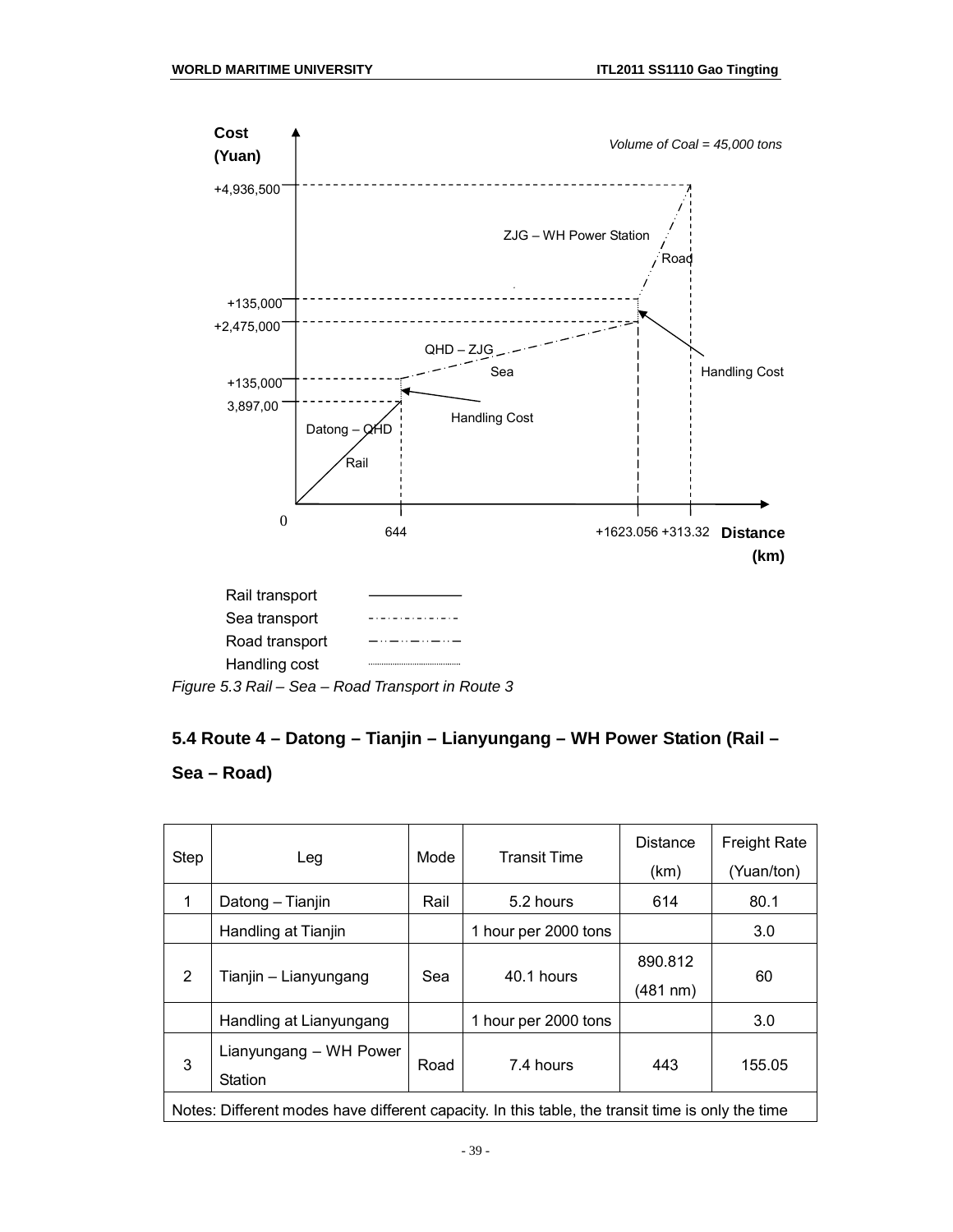used for one transport process by unit vehicle of transportation, not the whole process. *Table 5.4 Distance, Freight Rate, and Transit time of Route 4*

Tianjin Port is another biggest port for coal shipment. And Lianyungang Port is the middle port between Tianjin Port and WH Power Station, which has its own coal berth. Both ports have no draft limitation, and they can handle the Capasize vessels. So in Route 4, bulk ships with 50,000 DWT or 60,000 DWT are chosen because this type of vessels is the ordinary one for coal shipping in China. And the volume of coal transport is assumed as 60,000 tons.

Thus we can calculate the following costs:

Cost for rail transportation:  $80.1 \times 60,000 = 4,806,000$  Yuan Cost for sea transportation:  $60 \times 60,000 = 3,600,000$  Yuan Cost for road transportation:  $155.05 \times 60,000 = 9,303,000$  Yuan

In Route 4, the handling cost expended between two modes is calculated as following:

 $3.0 \times 60,000 = 180,000$  Yuan

And the total handling cost is 360,000 Yuan.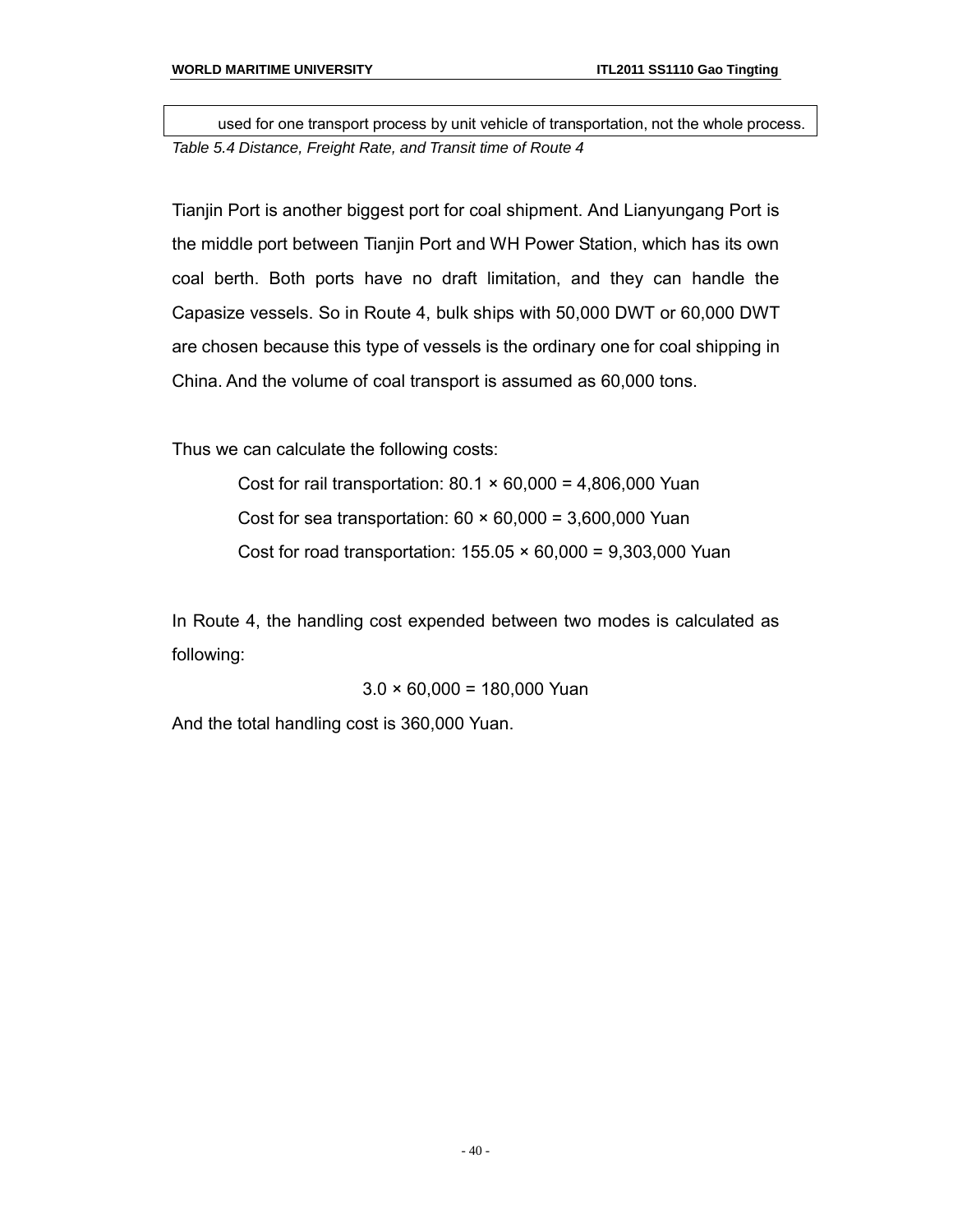

*Figure 5.4 Rail – Sea – Road Transport in Route 4*

#### **5.5 Comparison of Four Routes**

Take volume of 180,000 tons as an example for the coal transportation.

In Route 1, the whole transport process can only carry 3,000 tons. So if 180,000 tons of coal needs to be transported, the total cost should be multiplied by 60, which equals to 58,816,800 Yuan.

And the total time should be calculated as following:

Time (Rail) = 15 hours  $\times$  60 = 900 hours Time (Road) = 6 hours  $\times$  (180,000 tons / (20 tons per truck  $\times$  15))

- 41 -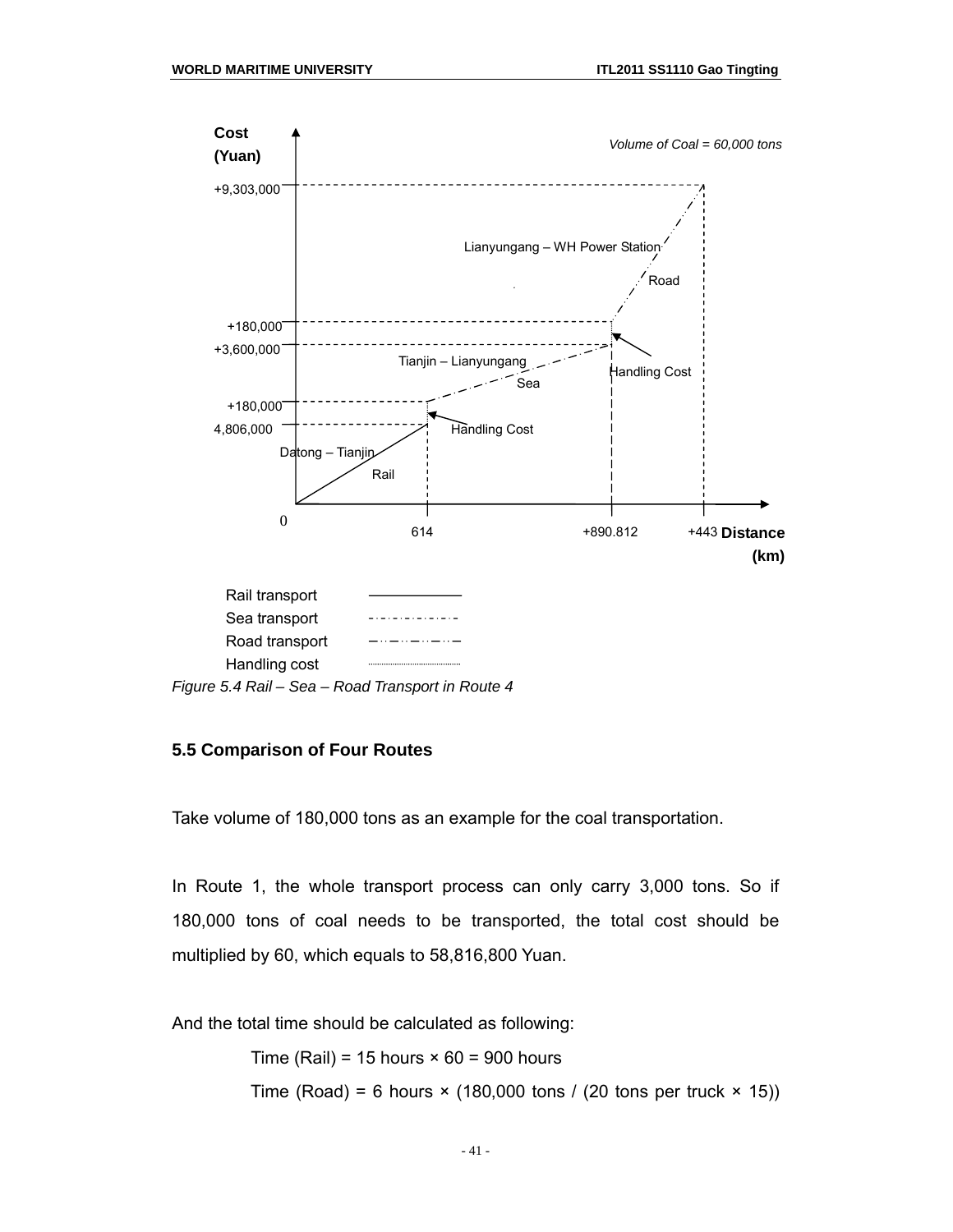= 3,600 hours

Time (Handle) =  $180,000$  tons  $/$  2,000 tons per hour = 90 hours

Total time =  $900 + 3{,}600 + 90 = 4590$  hours = 191.25 days

Total distance = 1,771 + 341.6 = 2,112.6 km

In Route 2, the whole transport process can carry 9,000 tons. So if 180,000 tons of coal needs to be transported, the total cost should be multiplied by 20, which equals to 53,136,000 Yuan.

And the total time should be calculated as following:

Time (Rail) = 15 hours  $\times$  60 = 900 hours

Time (Sea) =  $20.2$  hours  $\times$   $20 = 404$  hours

Time (Handle) = 180,000 tons / 2,000 tons per hour = 90 hours

Total time =  $900 + 404 + 90 = 1,434$  hours = 59.75 days

Total distance = 1,771 + 50 + 448.184 = 2,269.184 km

In Route 3, the whole transport process can carry 45,000 tons. So the total cost should be multiplied by 4, which equals to 46,314,000 Yuan.

And the total time should be calculated as following:

Time (Rail) = 6 hours  $\times$  60 = 360 hours Time (Sea) =  $73.2$  hours  $\times$  4 = 292.8 hours Time (Road) = 5.5 hours  $\times$  (180,000 tons / (20 tons per truck  $\times$  15)) = 3,300 hours Time (Handle) = 180,000 tons  $/$  2,000 tons per hour  $\times$  2 = 180 hours Total time =  $360 + 292.8 + 3,300 + 180 = 4,132.8$  hours = 172.2 days

Total distance = 644 + 1623.056 + 313.32 = 2,583.376 km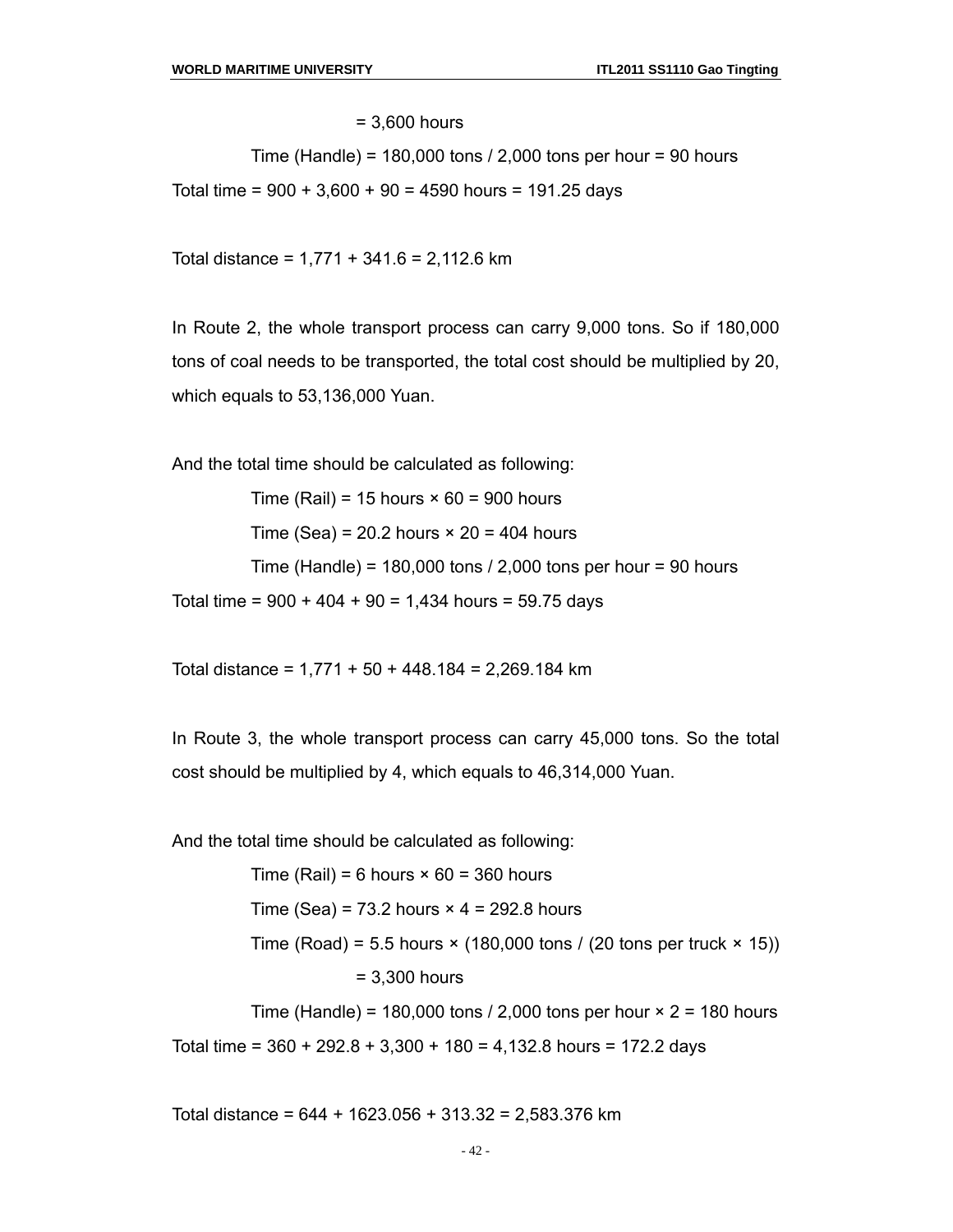In Route 4, the whole transport process can carry 60,000 tons. So the total cost should be multiplied by 3, which equals to 54,207,000 Yuan.

And the total time should be calculated as following:

Time (Rail) =  $5.2$  hours  $\times$  60 = 312 hours Time (Sea) =  $40.1$  hours  $\times$  3 = 120.3 hours Time (Road) = 7.4 hours  $\times$  (180,000 tons / (20 tons per truck  $\times$  15))  $= 4.440$  hours

Time (Handle) = 180,000 tons  $/$  2,000 tons per hour  $\times$  2 = 180 hours

Total time =  $312 + 120.3 + 4.440 + 180 = 5.052.3$  hours = 210.5 days

Total distance = 614 + 890.812 + 443 = 1,947.812 km

According to the calculations showed above, we get the table showed below:

|              |                   | <b>Total Cost</b> | Total Time | <b>Total Distance</b> |
|--------------|-------------------|-------------------|------------|-----------------------|
| Route        | Mode              | (Yuan)            | (Day)      | (km)                  |
| 1            | Rail – Road       | 58,816,800        | 191.25     | 2,112.6               |
| $\mathbf{2}$ | Rail - Sea        | 53,136,000        | 59.75      | 2,269.184             |
| 3            | Rail - Sea - Road | 46,314,000        | 172.2      | 2,583.376             |
| 4            | Rail – Sea – Road | 54,207,000        | 210.5      | 1,947.812             |

*Table 5.5 Total Transport Cost, Distance, Time for each route*

Among all the modes of coal transportation in these four routes, sea transport is the cheapest one and the road transport is the most expensive one per ton/km.

In practice, we know that for Chinese coastal coal transportation, the power stations prefer to transport by waterway because of its low cost and big volume, although it takes time.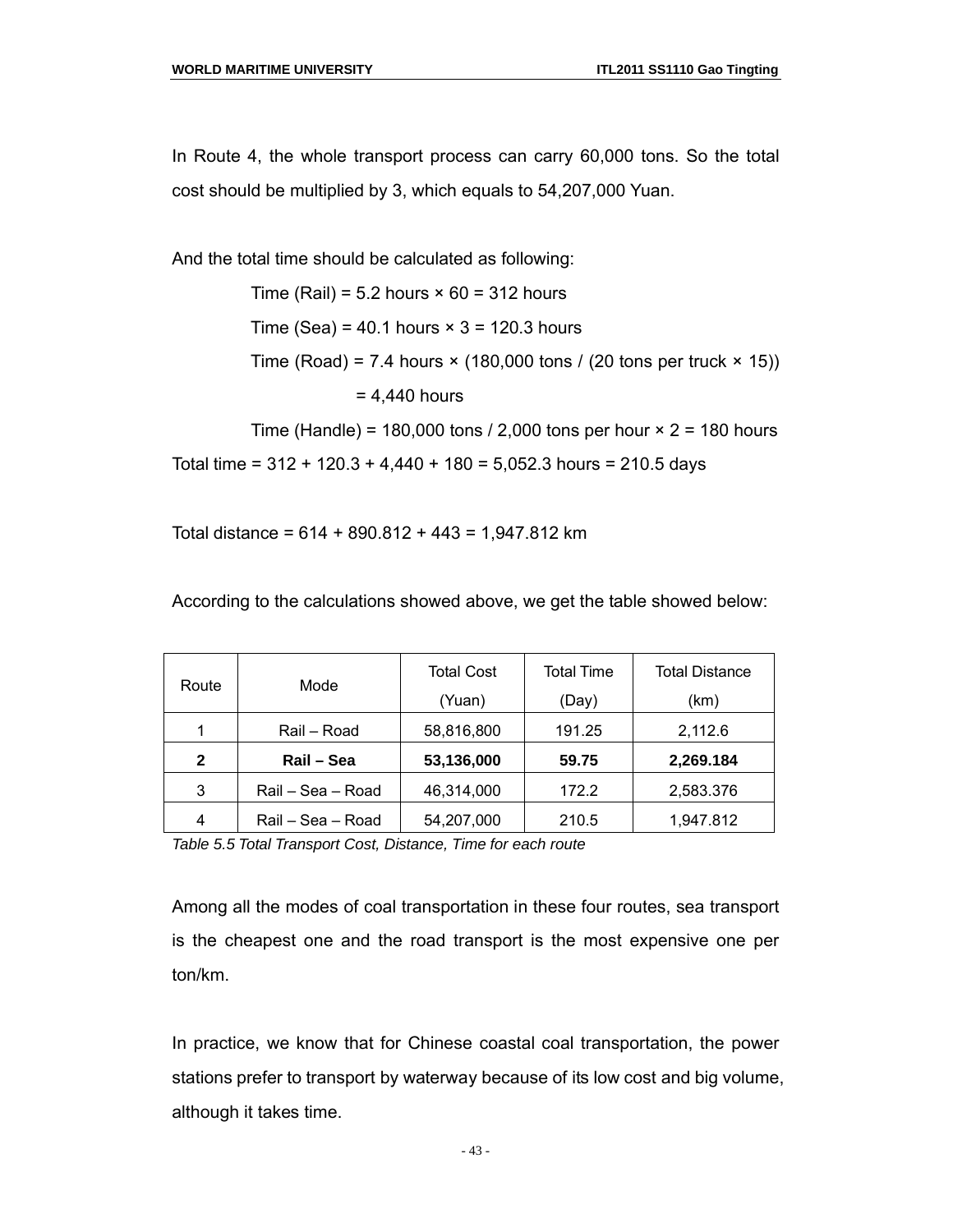As the results showed in Table 5.6, the Route 2 is the optimal one. In Route 2, the rail transport is firstly chosen and then use bulk ships to handle the next stage of transportation. It is not the cheapest route. However, if we consider the time and distance factors as well as cost factor, we can easily find out that the Route 2 is the best one.

And we know that use multimodal transport, the total cost can be reduced accordingly.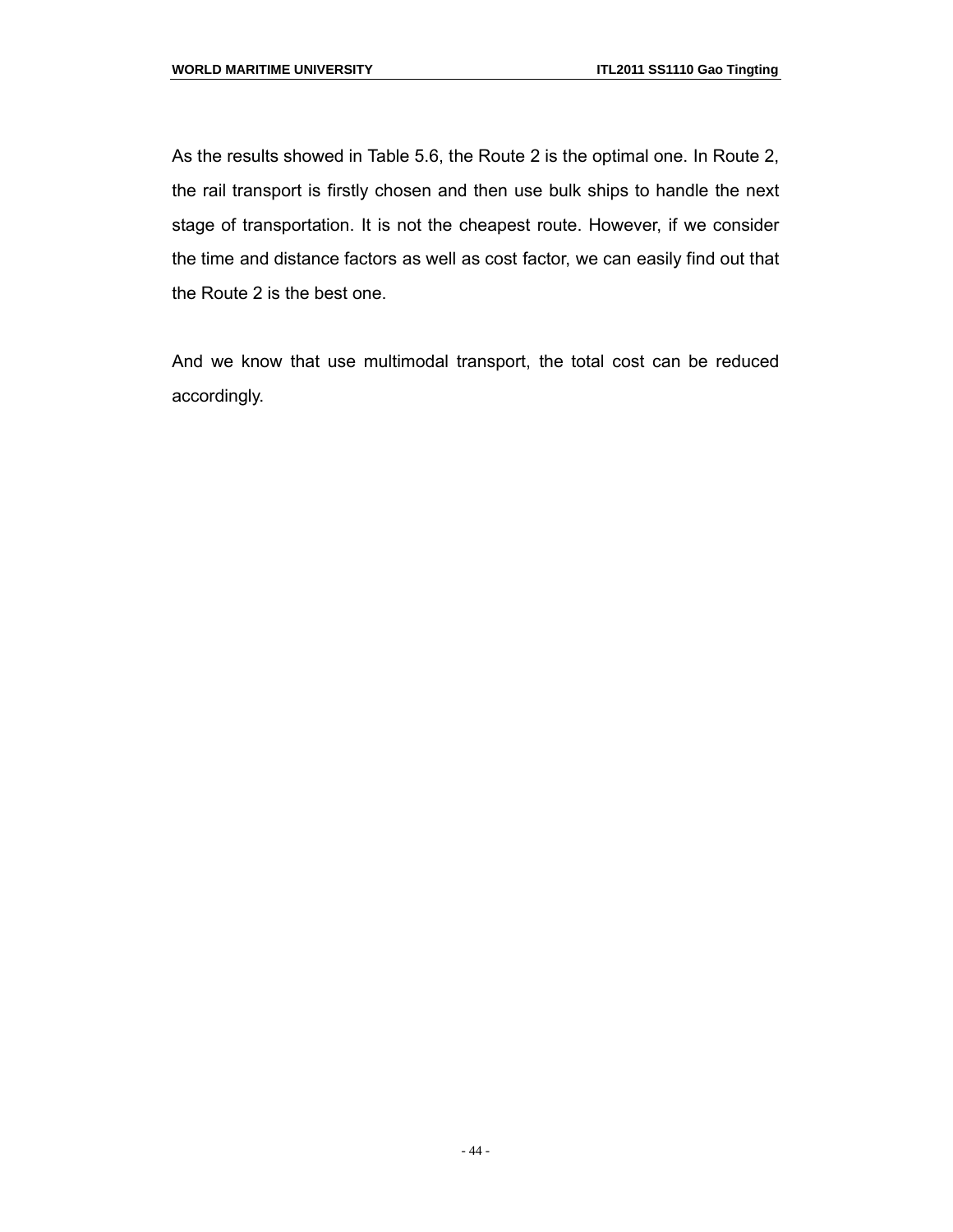#### **Conclusion**

In this part, a summary and findings of this dissertation and provides a better understanding of multimodal transport in China. Some limitations will be presented and some recommendations will be referred to for the future academic research.

#### **Summary and Findings**

In Chapter 5, the characteristic of sea transport is obvious. The sea transport is the mode with large capacity, low freight rate and small energy consumption. The freight rate of sea transport is one-sixth of road transport, and two-fifths of rail transport. It is easy to form scale and batch. Add with the industrial layout of power, metallurgy and petrifaction in China mainly modulated to coastal area, the dominance of sea mode for coal transport is much more patent.

However, the facilities in export coal terminals can't match that in import coal terminals and the coal ships have a limited capacity, which leads to the phenomenon like the low turnover ratio, or many ships are waiting to berth.

So to establish large-scale distribution center is one way to release the situation described before.

#### **Limitations of the Research**

Due to time limitation, the data collection in this dissertation was limited. And although rail transport, sea transport and road transport are the common modes for coal transportation, the pipelines are developing in recent years. Only three of five modes were used in the case study.

There are many factors will effect the multimodal transport. Only three factors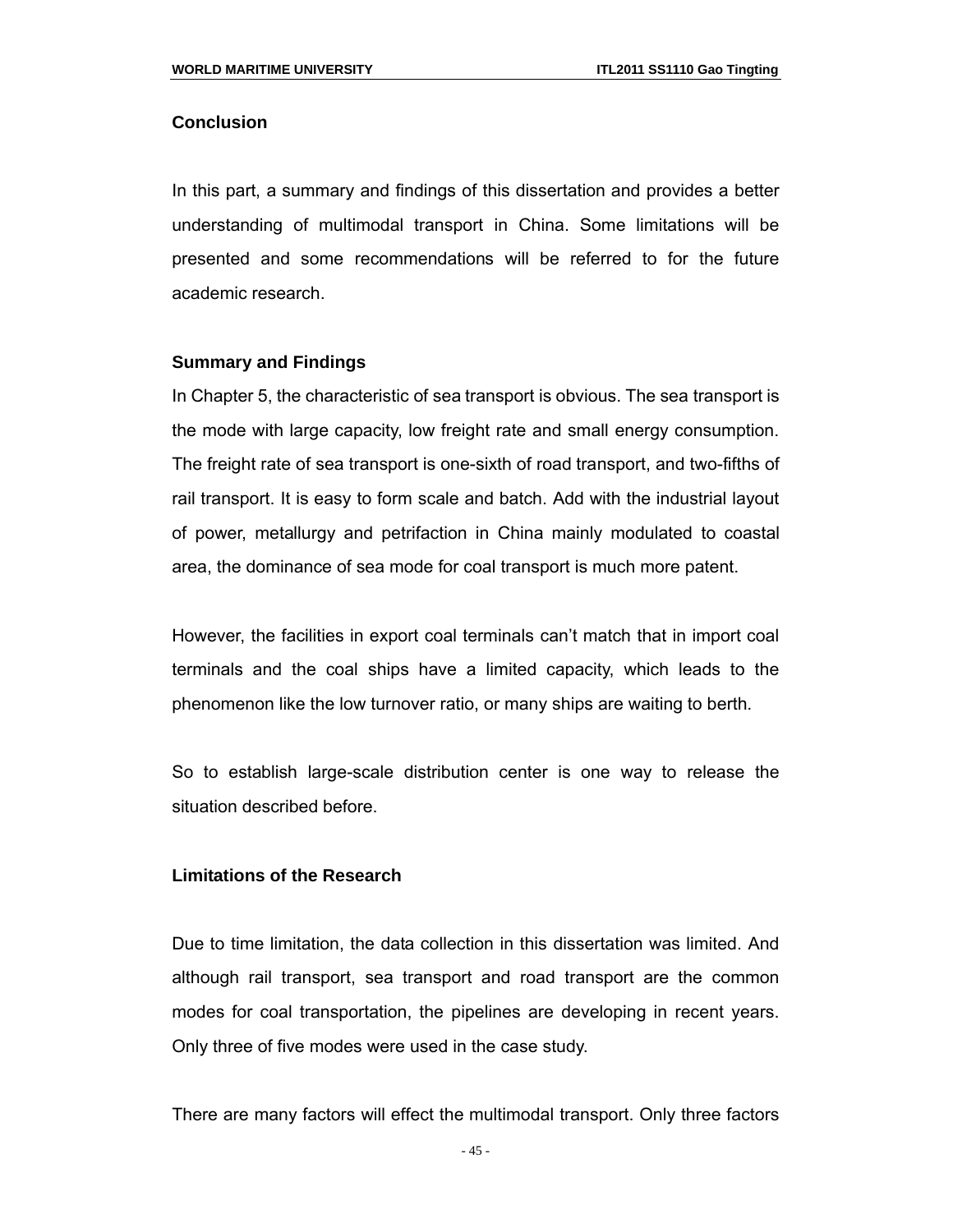– time, cost, and distance – are considered during the process of cast study.

And the route choice is only from Datong to WH Power Station, which is only one of the typical routes in real coal transportation.

Due to these limitations, the results of the case study may not give the suggestions to all areas in China. But it still has practical significance for the future study.

#### **Utilities and Future Recommendation**

With the easy understanding of figure based on Beresford Cost Model and the formula showed in Chapter 4, it has a great meaning for Chinese coal transport with multimodal transport methods.

It can help the operators or coal transport companies or power stations to design the most cost-effective or time-effective route during their transport process. And it is meaningful for the development of multimodal transport in China.

Also, for the future academic research, it gives a simple guide. With the development of pipeline transport, the pipeline mode can be added into the model and study how the pipeline performs during the coal transport process. And also, for other cargoes transportation, the model showed in this dissertation can offer a basic guide.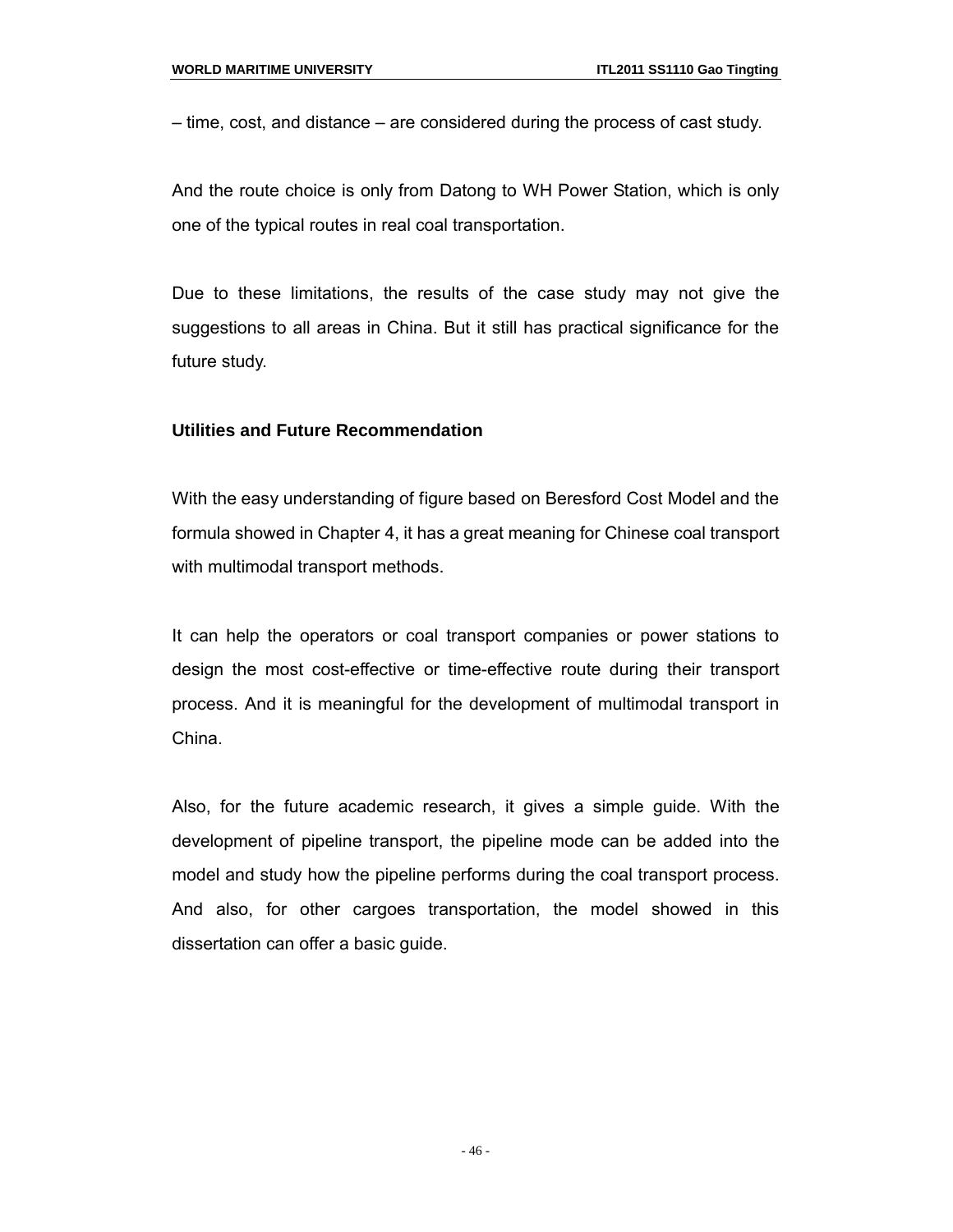### **Bibliography**

Anily, S., Federgruen, A. One warehouse multiple retailer systems with vehicle routing cost [J] Management Science, 1990, 36 (1): 92-114

Athanassios, N. Y. 1995. Ocean bills of lading: traditional forms, substitutes, and EDI systems. Martinus Nijhoff Publishers. pp296.

Banomyong, R. 2000. Multimodal Transport in South East Asia: a case study approach. PhD Thesis, Department of maritime Studies & International Transport, Cardiff University.

Banomyong, R. and Beresford, A.K.C. 2001. Multimodal transport: the case of Laotian garment exporters. International Journal of Physical Distribution & Logistics Management 31(9), pp663-685.

Beresford, A.K.C. 1999. Modelling freight transport costs: A case study of the UK-Greece corridor. International Journal of Logistics: Research and Applications 2(3), pp. 229-246.

Beresford, A.K.C. 1999. Modeling Freight Transport Costs: A Case Study of the UK-Greece Corridor. International Journal of Logistics: Research and Applications, 2 (3), 229-246.

Beresford, A.K.C. and Dubey, R.C. 1990. Handbook on the Management and Operations of Dry Ports, PDR/LDC.7, Geneva: UNCTAD.

Beresford, A.K.C., Zheng, C. and Pettit, S.J. 2006. Multimodal Transport: A case Study of The Taiwan-Mainland China Corridor. IAME conference 2006, Melbourne, July.

Beresford, A.K.C., Zhou, Z.B. and Pettit, S.J. 2006. Multimodal Transport of Unit Load Shipments between France and South Africa: Costs and Modal Choice Decision Making.

Bontekoning, Y.M. et al. 2004. Is a new applied transportation research field emerging? A review of intermodal rail-truck freight transport literature. Transportation Research Part A 38 (2004), pp 1–34.

Bowersox, D.J. et al. 1986. Logistical Management: Systems Integration of Physical Distribution Manufacturing Support, and Materials Procurement. New York: MacMillan.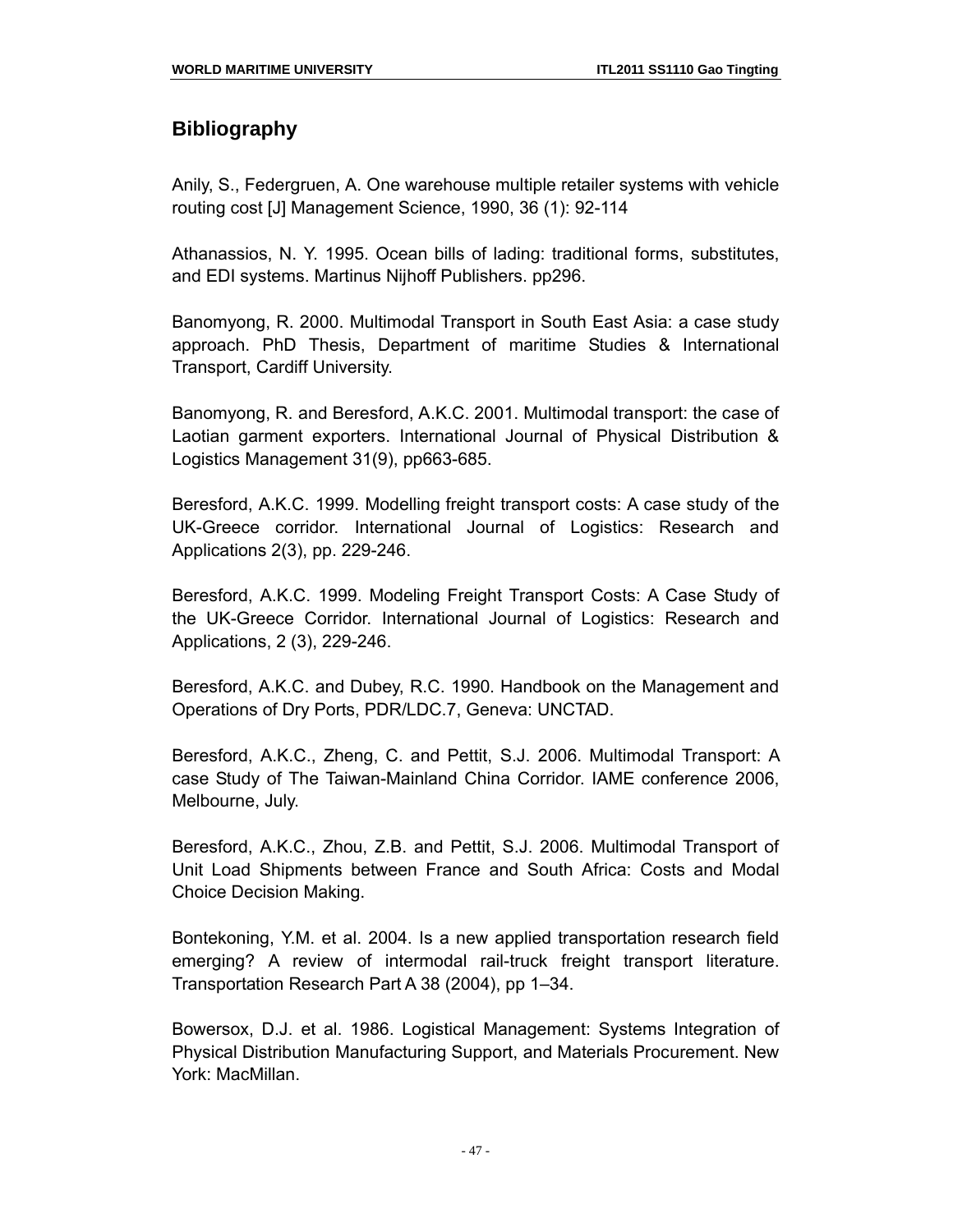Bukold, S. 1993. Logistics by combined transport: Barriers to market entry and strategies of main suppliers. International Journal of Physical Distribution & Logistics Management 23(4).

Cullinane et al., 2005. Port competition between Shanghai and Ningbo. Maritime Policy & Management 32(4), pp331-346.

Demurger, S. 2001. Infrastructure development and economic growth: An explanation for regional disparities in China? Journal of Comparative Economics 29, pp95–117.

DiBenedetto, B. and Burn, F. 2008. Rising Energy Costs are Spurring Companies to Re-evaluate Supply Chains, The Journal of Commerce Online, and 18 June.

Doganis, R.2001. The Airline Business in the 21st Century, London, England and New York: Routledge.

European Commission. 2006. Goods flows and maritime infrastructure in the Baltic Sea Region, Baltic Maritime outlook 2006.

European Community, 2008. Concerning a European rail network for competitive freight.

European Commission. 2008. Fostering seamless transport in the European Union: Motorways of the Sea in the European logistics chain. Annual Report

European Conference of Ministers of Transport (ECMT), 1998. The Current State of Combined Transport in Europe. OCDE, Paris.

Fleming, D.K. and Hayuth, Y. 1994. Spatial characteristics of transportation hubs: centrality and intermediacy. Journal of Transport Geography 2 (1), pp. 3–18.

Fowkes, A.S. et al. 1989. Valuing the Attributes of Freight Transport Quality: results of the stated preference survey. Leeds: University of Leeds, Working Paper 276.

Hayuth, Y., 1987. Intermodality: Concept and Practice. London: Lloyds of London Press.

Hayuth, Y. 1992. Multimodel Freight Transport, Chapter 11. In: Hoyle, B.S. and Knowles, R.D. (EDS) Modern Transport Geography, London: Belhaven Press, pp276.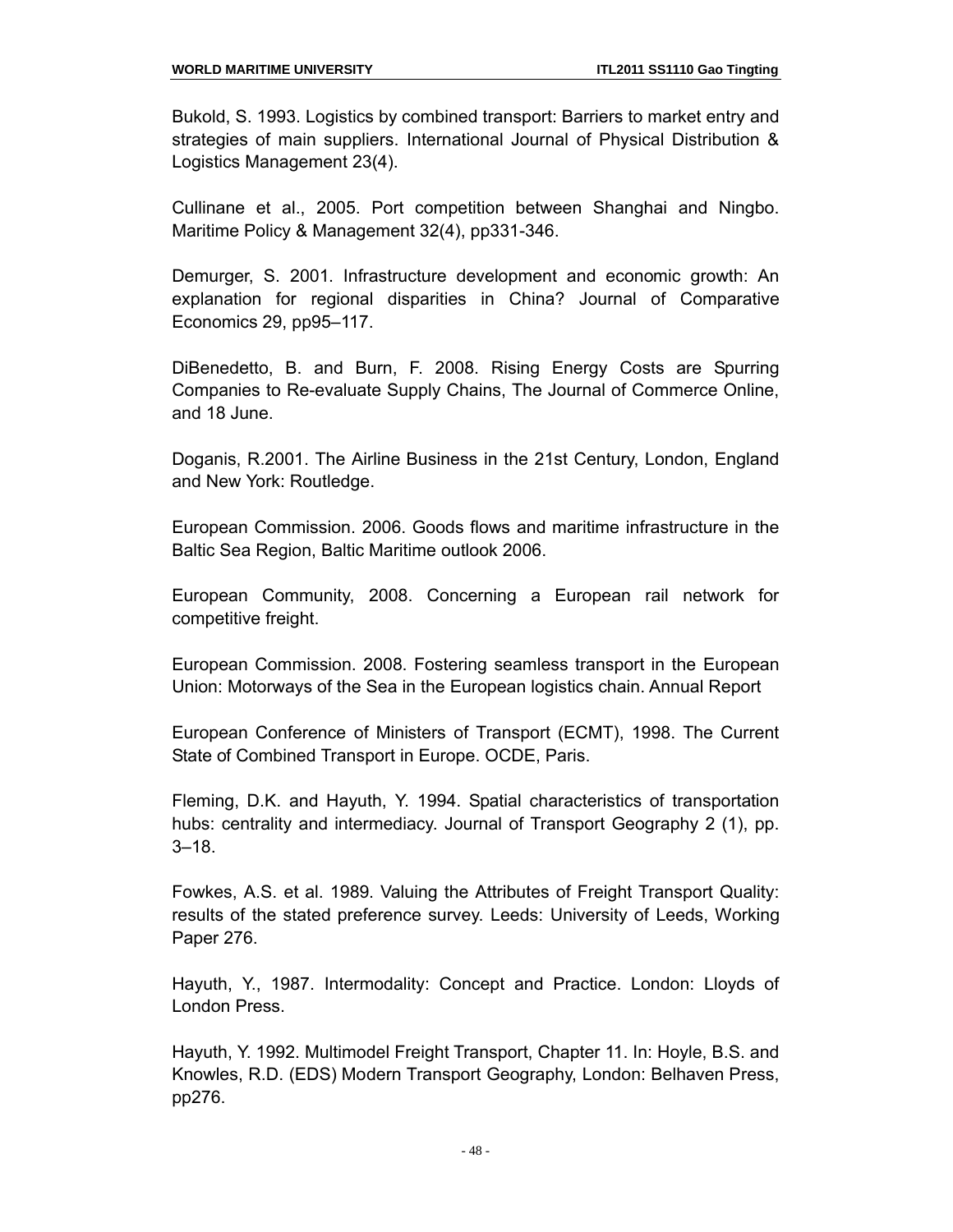HMSO. 1966. Her Majesty's Stationery Office: Through Transport to Europe. The National Economic Development Office, London.

Intermodal Transport. Glossary of Statistical Terms, 2003(4). *http://stats.oecd.org/glossary/detail.asp?ID=4303*

Jiang et al. 2008. Study on the Reform of Transport Institutional System in Chinese Central Cities, Ministry of Transport (MOT), Beijing, P. R.China

Kiesmuller, G.P. et al. 2005. Transportation mode selection with positive manufacturing lead time. Transportation Research Part E 41, pp511–530.

Linda K. Nozick, Mark A. Tunrquist. Inventory, transportation, service quality and the location of distribution centers [J] European Journal of Operational Research, 2001, 129: 362-371

Lowe, D. 2006. Intermodal Freight Transport. USA: Elsevier Limited.

McKinnon, C. 1989. Physical Distribution System, New Fetter lane, London

Ministry of Communications, 1998—2004, China Shipping Annual Reports (Government of China).

MT Convention, 1980. Part I, Art.1, Para.1 of the "MT Convention, 1980".

Muller, G. 1998. The business of intermodal freight transportation. Transportation Quarterly 52, pp7–11.

Park, Y. et al. 2009. Evaluating competitiveness of air cargo express services. Transportation Research Part E 45, pp321–334.

Qin Siping. Transport Economics (2nd edition) (Chinese). 2007. Chinese Railway Press

Tao, H. and Wang, M. 2004. The Development of Shanghai Container Terminals and Future, www.3rd56.com/wwwroot/list.asp?id¼3021 (in Chinese).

UNCTAD. 2007. The United Nations Conference on Trade and Development: Review of Maritime Transport 2007. New York and Geneva.

UNCTAD. 2009. The United Nations Conference on Trade and Development: Review of Maritime Transport 2009. New York and Geneva.